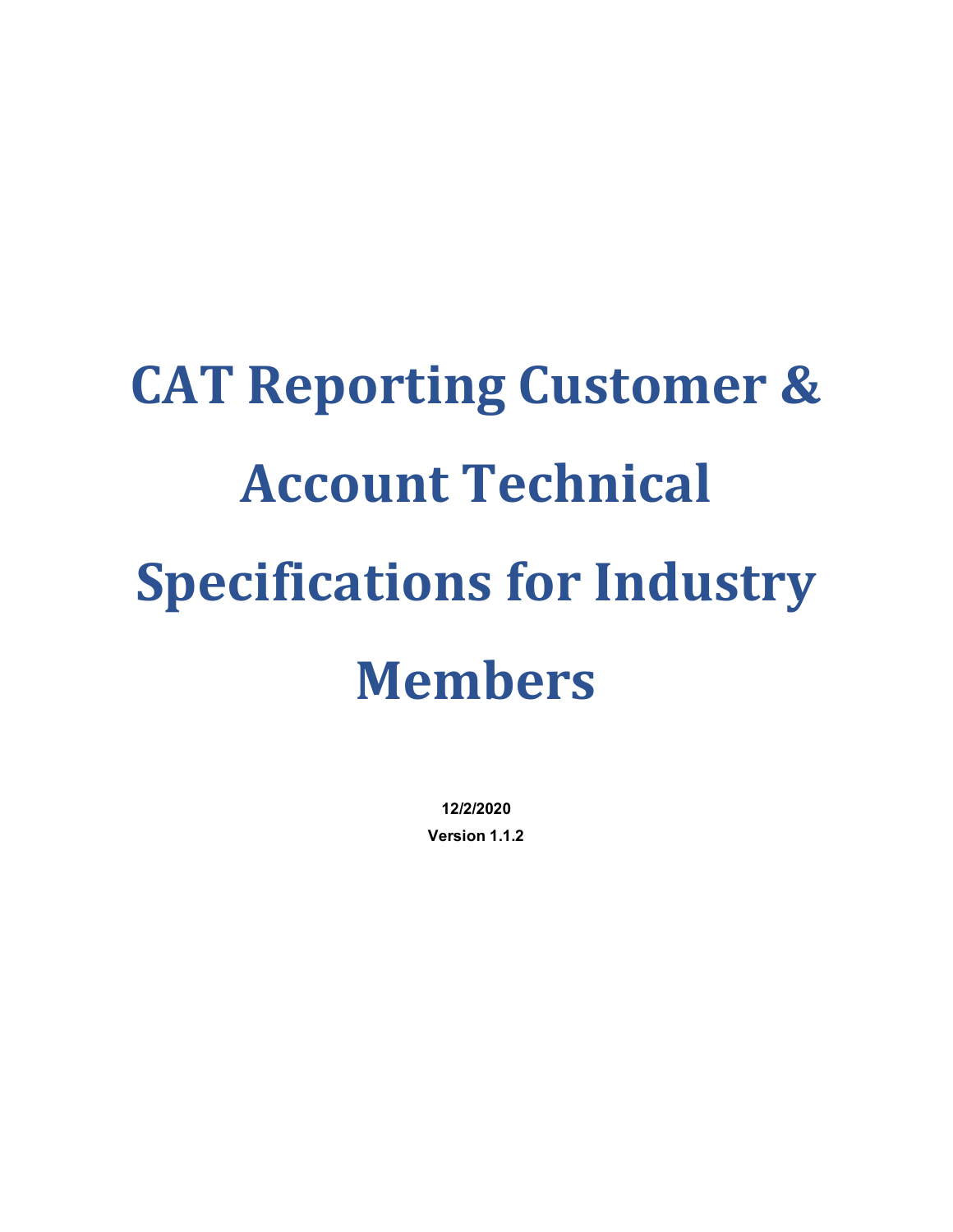#### **Table of Contents**

| $\mathbf 1$ . |        |                                                                   |  |  |  |  |  |  |  |
|---------------|--------|-------------------------------------------------------------------|--|--|--|--|--|--|--|
|               |        |                                                                   |  |  |  |  |  |  |  |
| 2.            |        |                                                                   |  |  |  |  |  |  |  |
|               |        |                                                                   |  |  |  |  |  |  |  |
|               |        |                                                                   |  |  |  |  |  |  |  |
|               |        |                                                                   |  |  |  |  |  |  |  |
|               |        |                                                                   |  |  |  |  |  |  |  |
|               | 2.2.2  | Large Trader ID (LTID) and Unidentified Large Trader ID (ULTID) 3 |  |  |  |  |  |  |  |
|               |        |                                                                   |  |  |  |  |  |  |  |
|               |        |                                                                   |  |  |  |  |  |  |  |
|               |        |                                                                   |  |  |  |  |  |  |  |
|               | 2.3.2. |                                                                   |  |  |  |  |  |  |  |
| 3.            |        |                                                                   |  |  |  |  |  |  |  |
|               |        |                                                                   |  |  |  |  |  |  |  |
|               |        |                                                                   |  |  |  |  |  |  |  |
| 4.            |        |                                                                   |  |  |  |  |  |  |  |
| 5.            |        |                                                                   |  |  |  |  |  |  |  |
|               |        |                                                                   |  |  |  |  |  |  |  |
|               | 5.1.1. |                                                                   |  |  |  |  |  |  |  |
|               | 5.1.2. |                                                                   |  |  |  |  |  |  |  |
|               | 5.1.3. |                                                                   |  |  |  |  |  |  |  |
|               | 5.1.4. |                                                                   |  |  |  |  |  |  |  |
|               |        |                                                                   |  |  |  |  |  |  |  |
|               |        |                                                                   |  |  |  |  |  |  |  |
|               | 5.3.1. |                                                                   |  |  |  |  |  |  |  |
|               | 5.3.2. |                                                                   |  |  |  |  |  |  |  |
|               |        |                                                                   |  |  |  |  |  |  |  |
|               | 5.4.1. |                                                                   |  |  |  |  |  |  |  |
|               | 5.4.2. |                                                                   |  |  |  |  |  |  |  |
|               |        |                                                                   |  |  |  |  |  |  |  |
|               | 5.5.1. |                                                                   |  |  |  |  |  |  |  |
|               | 5.5.2. |                                                                   |  |  |  |  |  |  |  |
|               | 5.5.3. |                                                                   |  |  |  |  |  |  |  |
| 6.            |        |                                                                   |  |  |  |  |  |  |  |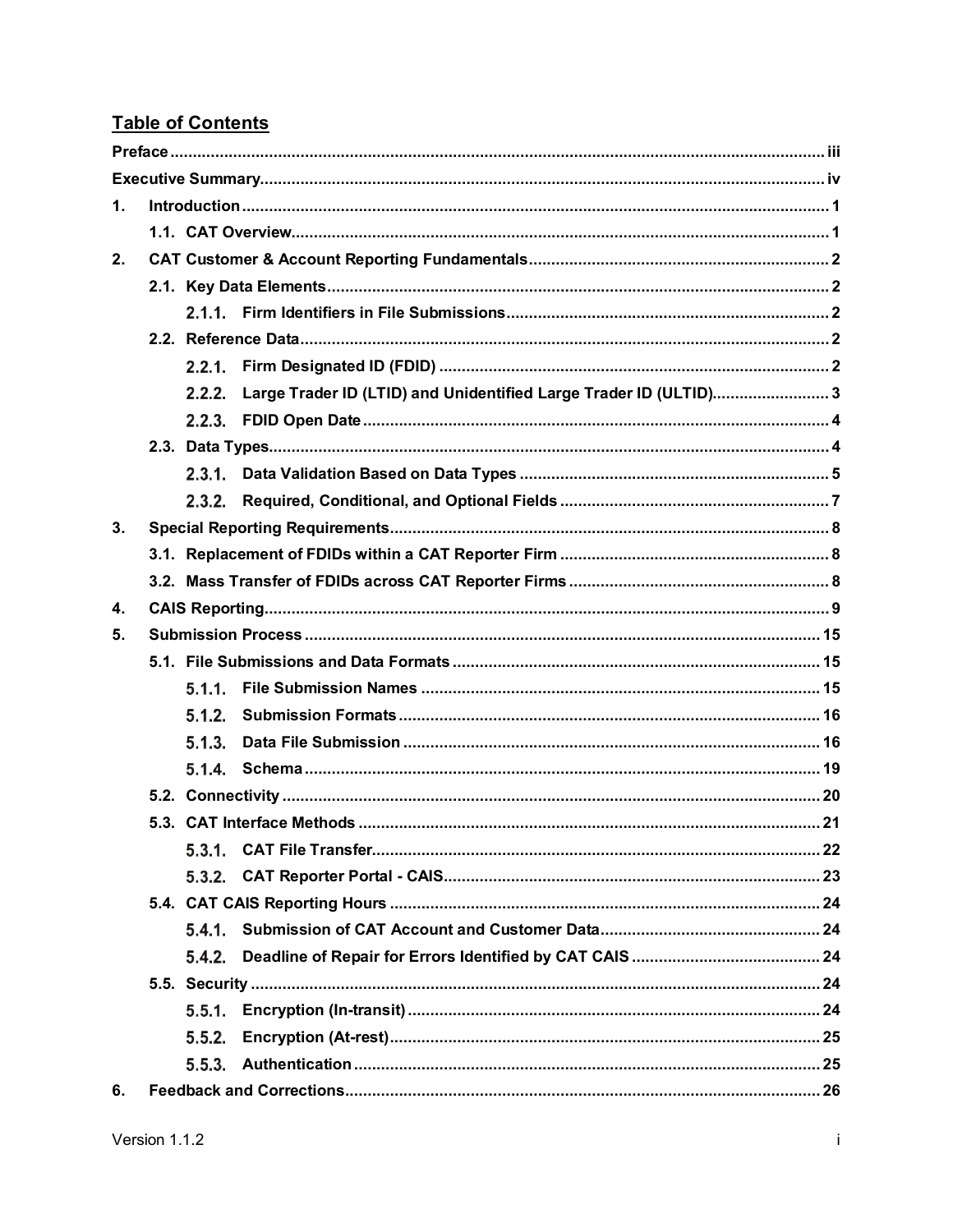|    |     | 6.1.1. |                                                           |  |
|----|-----|--------|-----------------------------------------------------------|--|
|    |     | 6.1.2. |                                                           |  |
|    |     | 6.1.3. | JSON Examples of Feeback File for file acknowledgement 30 |  |
|    |     |        |                                                           |  |
|    |     |        |                                                           |  |
|    |     |        |                                                           |  |
|    |     |        |                                                           |  |
|    |     |        |                                                           |  |
|    |     |        |                                                           |  |
|    |     | 6.4.2. |                                                           |  |
| 7. |     |        |                                                           |  |
| 8. |     |        |                                                           |  |
|    |     |        |                                                           |  |
|    |     |        |                                                           |  |
|    |     |        |                                                           |  |
|    |     |        |                                                           |  |
|    |     |        |                                                           |  |
|    | B.2 |        |                                                           |  |
|    | B.3 |        |                                                           |  |
|    |     |        |                                                           |  |
|    |     |        |                                                           |  |
|    |     |        |                                                           |  |
|    |     |        |                                                           |  |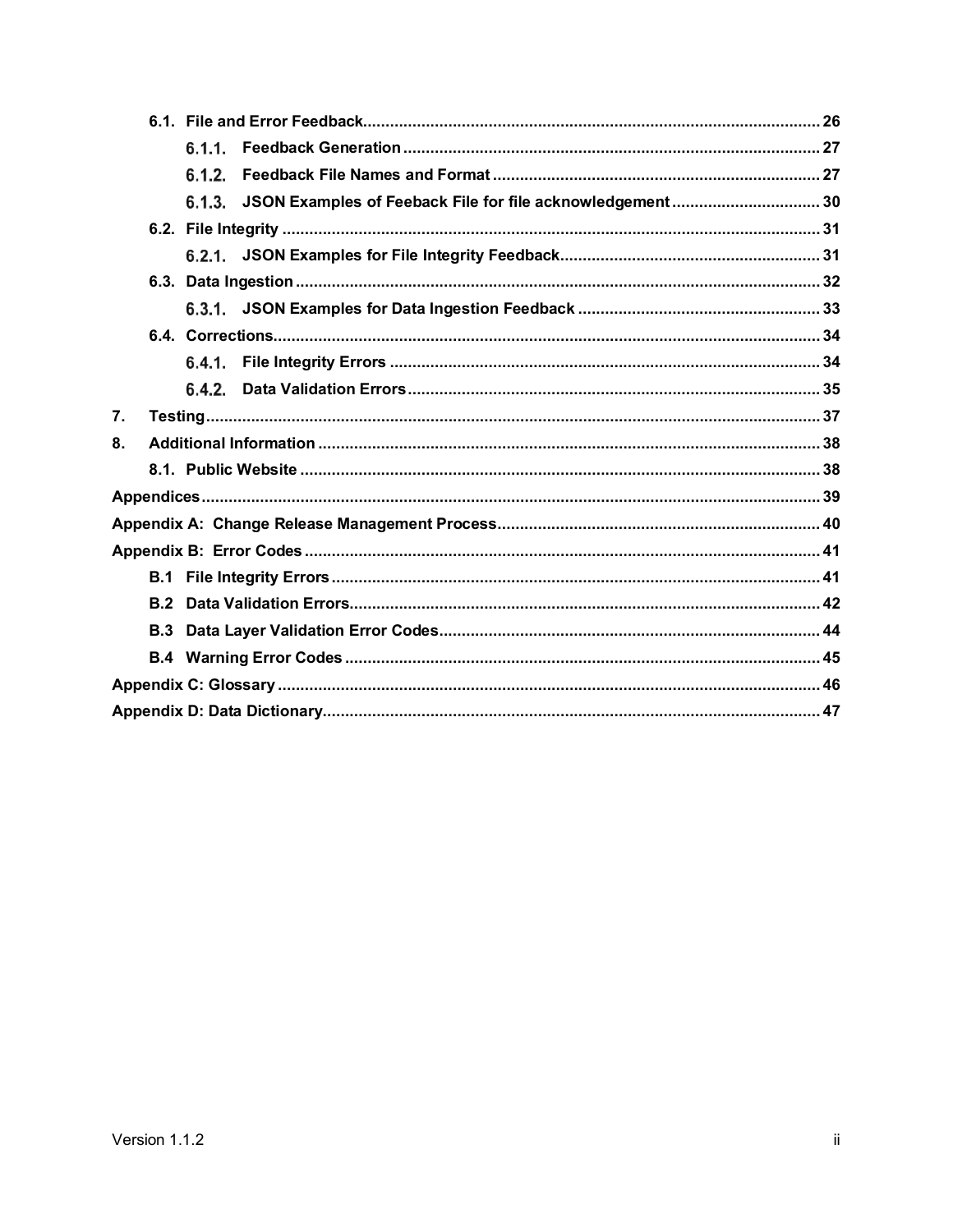#### <span id="page-3-0"></span>**Preface**

Rule 613 of the Securities Exchange Act of 1934 requires national securities exchanges and national securities associations ("SROs") to submit a national market system plan to the Securities and Exchange Commission ("Commission" or "SEC") to create, implement, and maintain a consolidated audit trail (the "CAT") that would allow regulators to more efficiently and accurately track all activity in U.S. equity and listed options markets. Pursuant to Rule 613, the SROs filed with the Commission the National Market System Plan Governing the Consolidated Audit Trail ("CAT NMS Plan"), which was approved by the Commission on November 15, 2016.

Under Rule 613(g)(2), each member of a national securities exchange or national securities association is required to comply with all the provisions of the CAT NMS Plan. Relatedly, as mandated under Rule 613, the CAT NMS Plan requires each SRO to adopt rules requiring its members to comply with Rule 613 and the CAT NMS Plan, and to agree to enforce compliance by its members in that regard. Accordingly, each SRO has adopted rules requiring its members to comply with Rule 613 and the CAT NMS Plan. See, e.g., FINRA Rule 6800 Series.

The SROs jointly own Consolidated Audit Trail, LLC, which was formed by the SROs to arrange for and oversee the creation, implementation, and maintenance of the CAT as required under Rule 613. Thus, the CAT is a facility of each SRO.

This initial Customer and Account Technical Specification represents the first of a two phase approach to Industry Member reporting of Customer and Account data. The first phase is intended to include only the subset of required Customer and Account information necessary to capture Large Trader IDs (LTID). Key dates are as noted below. The Participants propose to seek a modification of the requirements of the CAT NMS Plan from the Commission to reflect the phased approach for Industry Member CAT reporting described in these Customer and Account Technical Specifications.

| <b>LTID Phase</b>                                                       | <b>Full Customer and Account Reporting</b>                       |
|-------------------------------------------------------------------------|------------------------------------------------------------------|
| Production $-12/2020$                                                   | Go live July 2022                                                |
| <b>Compliance Dates:</b>                                                |                                                                  |
| 4/2021 Equity Large Firms                                               |                                                                  |
| 12/2021 2d Options and Small Firms                                      |                                                                  |
|                                                                         |                                                                  |
| FDID, FDID Account Opening Date, LTID and LTID<br><b>Effective Date</b> | Remainder of account information and all customer<br>information |

#### **Table 1: Industry Customer & Account Specifications Phased Approach**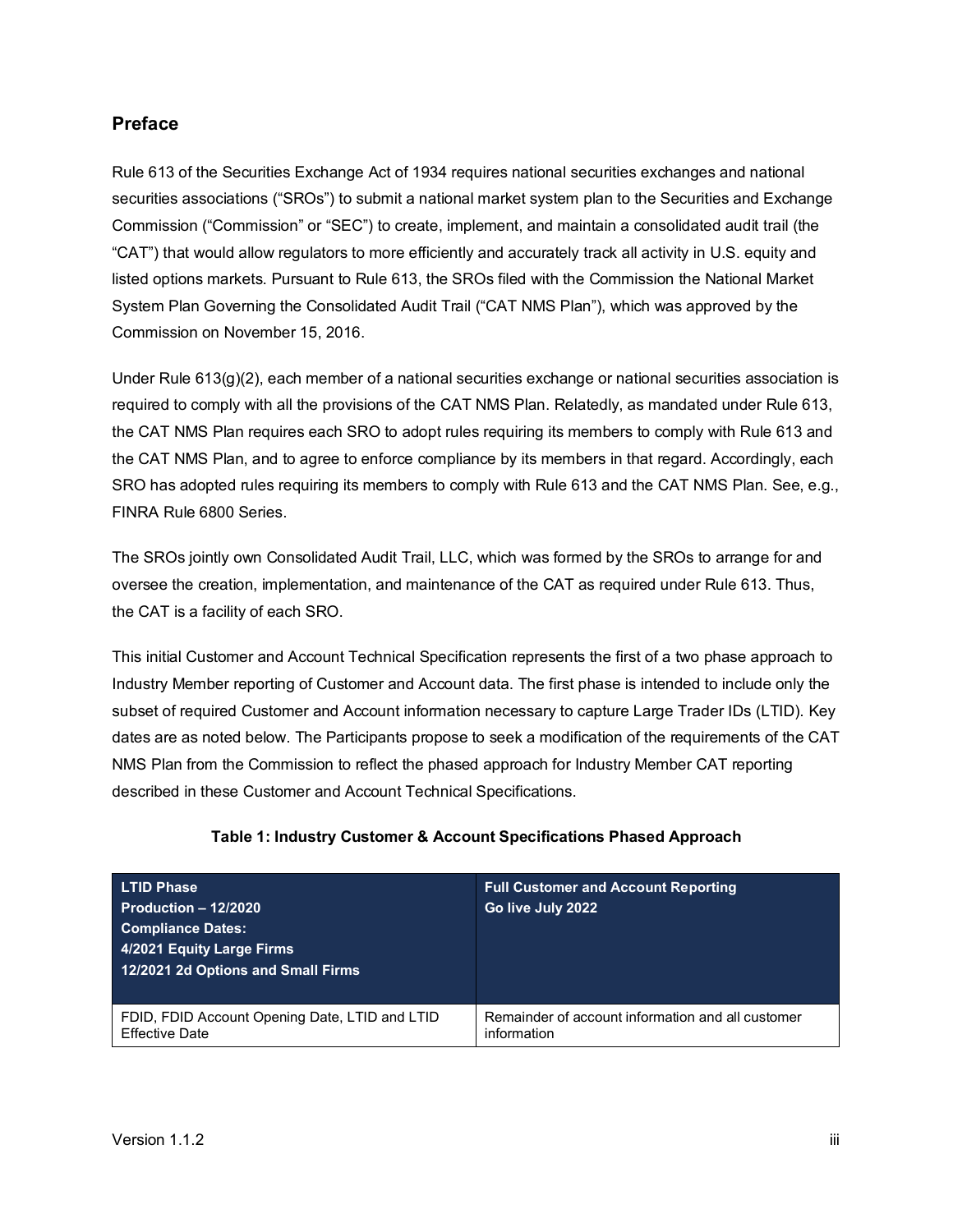#### <span id="page-4-0"></span>**Executive Summary**

This document describes the requirements for the reporting of customer and account data to CAT by Industry Members, including detailed information about data elements and file submission. It also describes how Industry Members submit files to CAT, including access instructions, network and transport options, and testing requirements. The initial version of the CAT CAIS Reporting Technical Specification only includes information regarding account and Large Trader ID (LTID) data submission, in accordance with the modified timeline to accelerate account and LTID reporting.

A separate companion document containing detailed reporting scenarios entitled CAT CAIS Industry Member Reporting Scenarios should be used as a guide for determining how the field values laid out in this document must be applied when reporting various scenarios for customer and account data.

| <b>Version</b>      | <b>Date</b> | <b>Author</b>                    | <b>Description</b>                                                                                                                                                                                                                                                                                                                                                                                                                                                                                                                                                                                                                                                                                                                                                                                                                                                                                                                                                        |  |  |  |
|---------------------|-------------|----------------------------------|---------------------------------------------------------------------------------------------------------------------------------------------------------------------------------------------------------------------------------------------------------------------------------------------------------------------------------------------------------------------------------------------------------------------------------------------------------------------------------------------------------------------------------------------------------------------------------------------------------------------------------------------------------------------------------------------------------------------------------------------------------------------------------------------------------------------------------------------------------------------------------------------------------------------------------------------------------------------------|--|--|--|
| <b>DRAFT</b><br>1.0 | 12/13/2019  | Consolidated<br>Audit Trail, LLC | Initial draft                                                                                                                                                                                                                                                                                                                                                                                                                                                                                                                                                                                                                                                                                                                                                                                                                                                                                                                                                             |  |  |  |
| 1.0                 | 1/31/2020   | Consolidated<br>Audit Trail, LLC | Publication of initial version                                                                                                                                                                                                                                                                                                                                                                                                                                                                                                                                                                                                                                                                                                                                                                                                                                                                                                                                            |  |  |  |
| 1.1                 | 4/17/2020   | Consolidated<br>Audit Trail, LLC | Addition of Boolean data type<br>Addition of fdidEndDateNULL, fdidEndReasonNULL,<br>replacedByFDIDNULL, ItidEndDateNULL, and<br>ItidEndReasonNULL attributes<br>Removal of NULL acceptable values from fdidEndDate,<br>fdidEndReason, replacedByFDIDNULL, ItidEndDate, and<br><i><b>ItidEndReason attributes</b></i><br>Addition of failed Correction Items array in Feedback file<br>Modified guidance on nullifying previously populated attributes<br>Modified submission and feedback examples to include<br>additions/removals of attributes<br>Modified schema field descriptions<br>Replacement of CAT CAIS Reporter Portal with CAT Reporter<br>Portal - CAIS<br>Addition and modification of Error Codes<br>Separation of Data Validation Warnings from Data Validation<br>Errors<br>Addition of Data Layer Validation Error Codes<br>Addition of optional Group attribute for submission file names<br>Replaced usage of Status with Feedback for feedback file |  |  |  |
| 1.1.1               | 6/30/2020   | Consolidated<br>Audit Trail, LLC | Inclusion of 'Entity ID' as example in FDID Definition<br>Inclusion of 'ENTITYID' as a valid FDID Type<br>Replacement of FDIDs included in Special Reporting<br>Requirements to clarify replacedByFDID usage<br>Correction of CAT CAIS Validation Warnings table Error Code<br>numbering                                                                                                                                                                                                                                                                                                                                                                                                                                                                                                                                                                                                                                                                                  |  |  |  |

#### **Table 2: Revision / Change Process**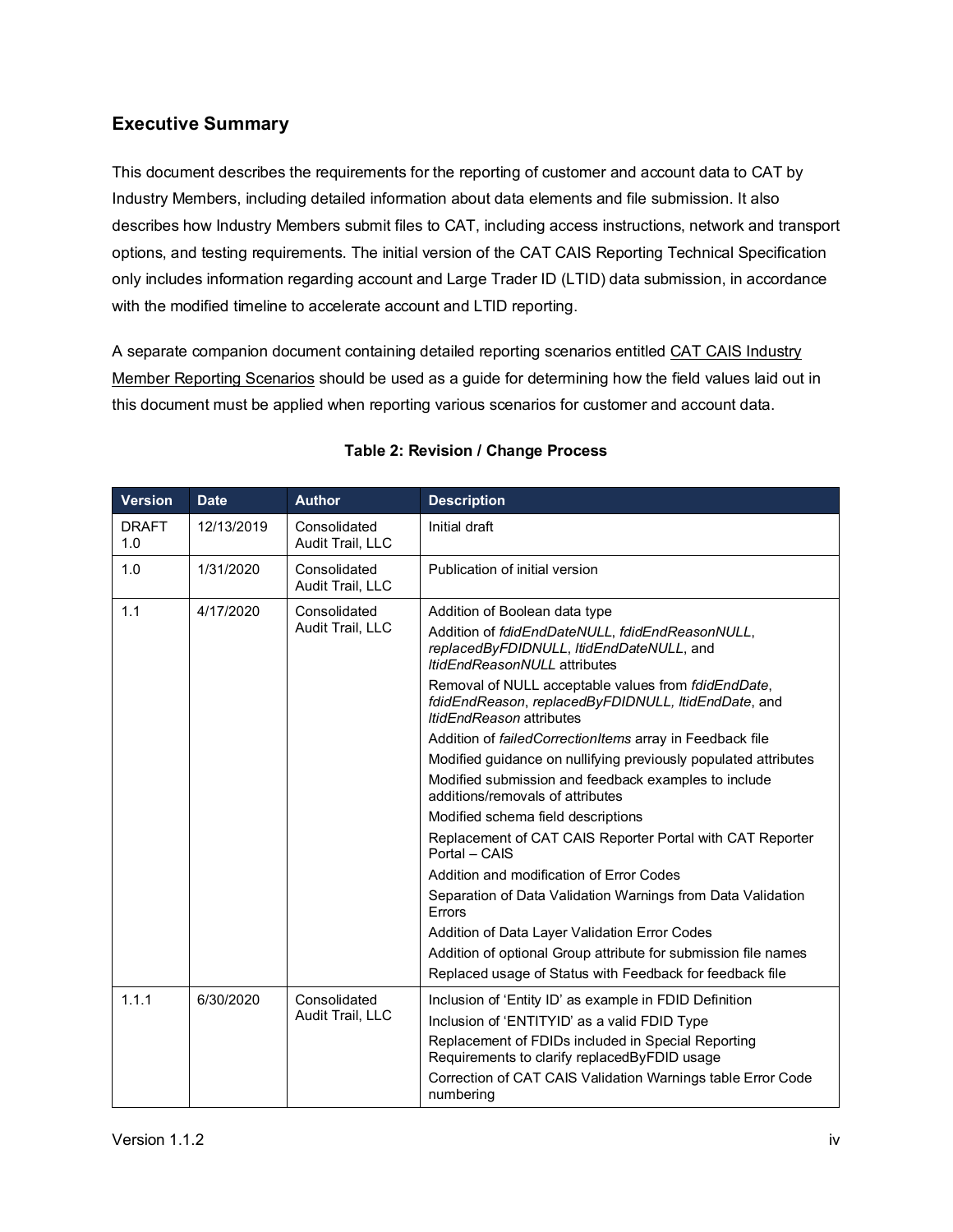| <b>Version</b> | <b>Date</b> | <b>Author</b>                    | <b>Description</b>                                                                                                                                                                                           |
|----------------|-------------|----------------------------------|--------------------------------------------------------------------------------------------------------------------------------------------------------------------------------------------------------------|
|                |             |                                  | Clarification of 'Trading Day' as 'CAT Trading Day' and definition<br>of 'CAT Trading Day'                                                                                                                   |
|                |             |                                  | Explicit listing of 'false' as an acceptable value for Boolean<br>attributes                                                                                                                                 |
|                |             |                                  | Inclusion of Error Code 22006 for duplicated largeTraderID<br>within a single FDID record submission                                                                                                         |
| 1.1.2          | 12/2/2020   | Consolidated<br>Audit Trail, LLC | Update to the Unsigned data type to be the same range as a 63-<br>bit unsigned integer rather than a 64-bit unsigned integer                                                                                 |
|                |             |                                  | Updated firmDesignatedID data type from Alphanumeric to Text<br>to bring in line with Transaction reporting. Also results in<br>changes to data type for replaced By FDID and<br>correctingFirmDesignatedID. |
|                |             |                                  | Modification of the Feedback File to include submitterUserName<br>and remove integrity Error Code                                                                                                            |
|                |             |                                  | Renamed rejectionID within the failed CorrectionItems array to<br>failedRejectionID, to clarify purpose                                                                                                      |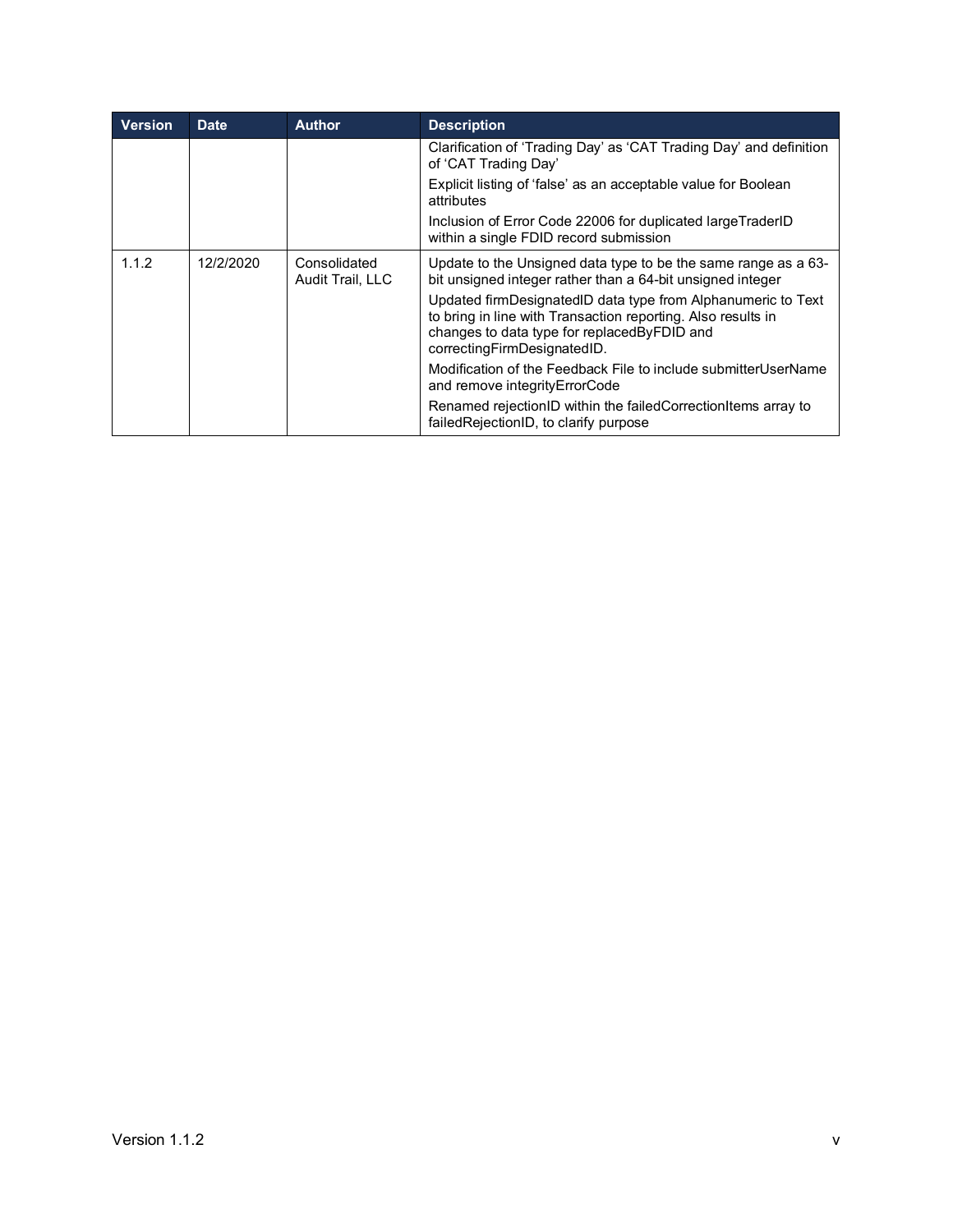#### <span id="page-6-0"></span>**1. Introduction**

#### <span id="page-6-1"></span>**1.1. CAT Overview**

The Securities and Exchange Commission (SEC) approved Rule 613 under the Securities Exchange Act of 1934, which requires national securities exchanges and national securities associations (collectively, the Participants) to submit a national market system plan to create, implement, and maintain a consolidated audit trail [\(CAT NMS Plan\)](https://www.catnmsplan.com/wp-content/uploads/2017/03/CAT-NMS-Plan-Current-as-of-7.24.17.pdf) that would capture customer and order event information for orders in NMS Securities and OTC Equity Securities (Eligible Securities), across all markets, from the time of order inception through routing, cancellation, modification, execution, and allocation. The SEC approved the CAT NMS Plan on November 15, 2016.

In accordance with SEC Rule 613, the CAT NMS Plan requires a Central Repository that will comprehensively track orders throughout their lifecycle and identify the Participants and Industry Members handling them, as well as the account holders and authorized traders for any account that originates an order (Customer[s1\)](#page-6-2). Specific data elements will be submitted to the Central Repository by Participants, Industry Members, and CAT Reporting Agents. CAT Reporting Agents may be third-party firms reporting on behalf of other entities, or may be outside parties that are not required to submit data to the CAT, but from which CAT may receive data per the CAT NMS Plan, such as the Securities Information Processors (SIPs).

The CAT NMS Plan also requires the selection of an entity as the Plan Processor to be responsible for performing the processing functions required by Rule 613 and the Plan. The Operating Committee of Consolidated Audit Trail, LLC, a governing body composed of representatives of the Participants, oversees the operation of the CAT. The duties of the Operating Committee are further described in Article IV of the CAT NMS Plan.

The CAT Customer & Account Information System (CAIS) is the separate system for submission of customer and account data. In accordance with the phased approach to data submission, initial CAIS files will only include the account records and elements.

Refer to SEC Rule 613, available at:<https://www.sec.gov/rules/final/2012/34-67457.pdf> for more details. Refer also to CAT NMS Plan, available at: [https://www.catnmsplan.com/home/about-cat/cat-nms](https://www.catnmsplan.com/home/about-cat/cat-nms-plan/index.html)[plan/index.html.](https://www.catnmsplan.com/home/about-cat/cat-nms-plan/index.html)

<span id="page-6-2"></span><sup>&</sup>lt;sup>1</sup> Customers are defined in SEC Rule 613(j)(3) as: (i) the account holder(s) of the account at a registered broker-dealer originating the order; and (ii) any person from whom the broker-dealer is authorized to accept trading instructions for such account, if different from the account holder(s).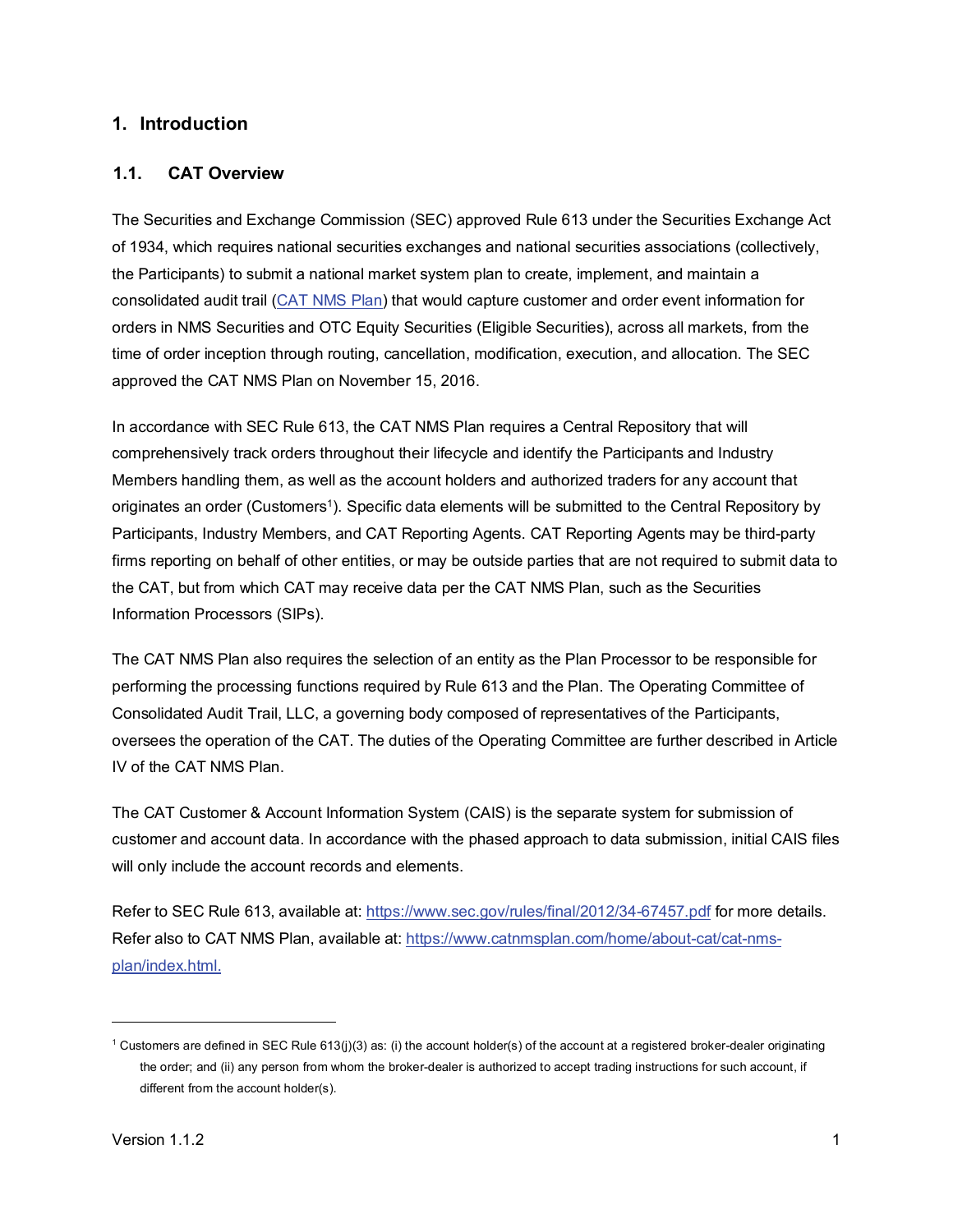#### <span id="page-7-0"></span>**2. CAT Customer & Account Reporting Fundamentals**

#### <span id="page-7-1"></span>**2.1. Key Data Elements**

The sections below describe the key data elements of CAT used in CAT CAIS submission files. In accordance with the phased implementation schedule, only Account data elements are included in the CAIS Technical Specification at this time.

#### <span id="page-7-2"></span>**Firm Identifiers in File Submissions**

The CAT submissions process relies on certain firm identifiers to determine whose data is being reported, to determine and verify the authorization of the submitter of the data, and to obtain and verify the authorization of the third party that may take action on the data.

#### **CAT Reporter CRD**

The CAT Reporter CRD is the Industry Member's Central Registration Depository (CRD) number, used to ensure all account and customer reporting activity of a single Industry Member CAT reporter can be consolidated at the firm level in CAT CAIS.

#### **CAT Submitter ID**

The CAT Submitter ID is a CAT assigned identifier for a firm that submits data to CAT. The Submitter ID uniquely identifies the Submitter and may be a different identifier than the CAT Reporter CRD. CAT Reporters may submit data for themselves or may authorize a separate Submitter firm to report on the CAT Reporter's behalf.

Authorization between CAT Reporters and Submitter is granted through a reporting relationship that will be entered by the CAT Reporter using the CAT Reporter Portal. When a file is received, CAT CAIS will verify that the CAT Reporter has authorized the Submitter to submit on their behalf.

#### <span id="page-7-3"></span>**2.2. Reference Data**

#### <span id="page-7-4"></span>**Firm Designated ID (FDID)**

FDID is defined in Section 1.1 of the CAT NMS Plan as a unique identifier for each trading account. Industry Members must assign a single FDID to each trading account that is unique within the firm and unique across time (with limited exceptions, such as closed accounts). For example, if an Industry Member uses multiple vendors for reporting, the Industry Member must ensure that the same FDID is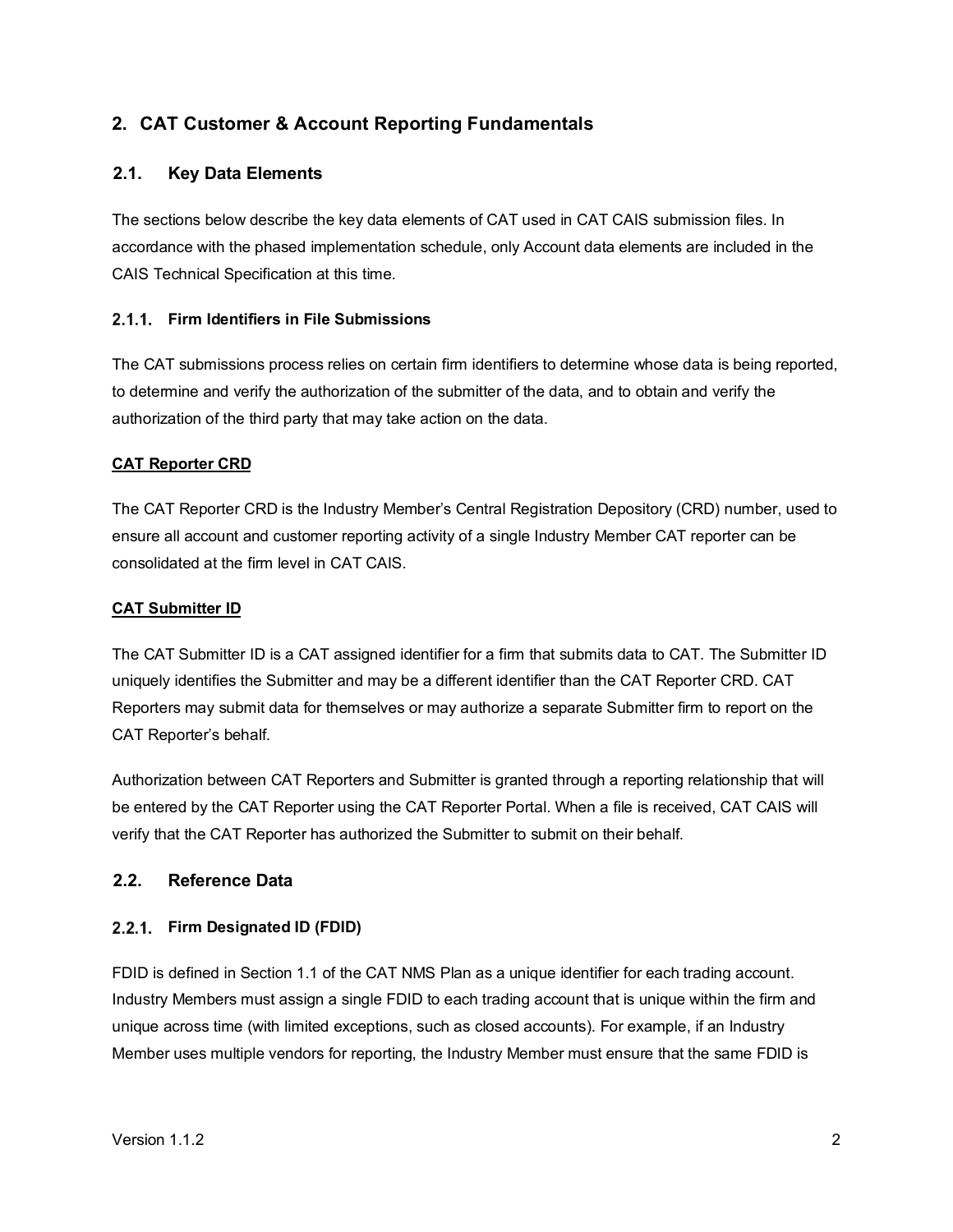used by all vendors submitting Reportable Events to CAT involving the same unique trading account at the Industry Member.

Examples of what an FDID would represent include:

- Individual Customer Account Number
- Institutional Customer Account Number
- Account Number of Average Price Account Designated for a Specific Customer (e.g., Master Account or agency Representative Order scenarios)
- Account Number of Firm Average Price Account Shared Across Customers (e.g., Master Account, Account Used For Agency Representative Order Flows)
- Entity ID of the firm when an employee of the firm is exercising discretion over multiple customer accounts
- Proprietary Trading Account Number
- Firm assigned identifier representing a trading relationship (Relationship ID) can be used when the trading account structure is unavailable at the time the order was placed
- Firm assigned identifier (Entity ID<sup>[2](#page-8-1)</sup>) representing the firm's discretionary relationship with the client when an employee of the Industry Member is exercising discretion over multiple client accounts and creates an aggregated order for which a trading account number of the Industry Member is unavailable at the time of order origination

An actual account number may not be used as the FDID for a customer account for CAT reporting. See [CAT FAQ M2](https://catnmsplan.com/faq/index.html#faqFDID) for more information on the prohibition on use of actual account numbers. Refer to the [CAT](https://catnmsplan.com/wp-content/uploads/2019/04/FDID-Guidance-April-2019.pdf)  Industry Presentation [on FDID for additional information.](https://catnmsplan.com/wp-content/uploads/2019/04/FDID-Guidance-April-2019.pdf)

#### <span id="page-8-0"></span>**Large Trader ID (LTID) and Unidentified Large Trader ID (ULTID)**

LTID is an identifier assigned by the SEC to a "large trader," defined as a person whose transactions in NMS securities equal or exceed:

- 2 Million shares or \$20 Million in any single calendar day; OR
- 20 Million shares or \$200 Million in any calendar month

A person qualifying as a large trader is required to submit Form 13H to the Commission, and be assigned an LTID. In accordance with the CAT NMS plan as amended for LTID, CAT Reporter firms are required to

<span id="page-8-1"></span><sup>2</sup> Usage of Entity ID is subject to SEC approval of the CAT NMS Plan Amendment filed on April 14, 2020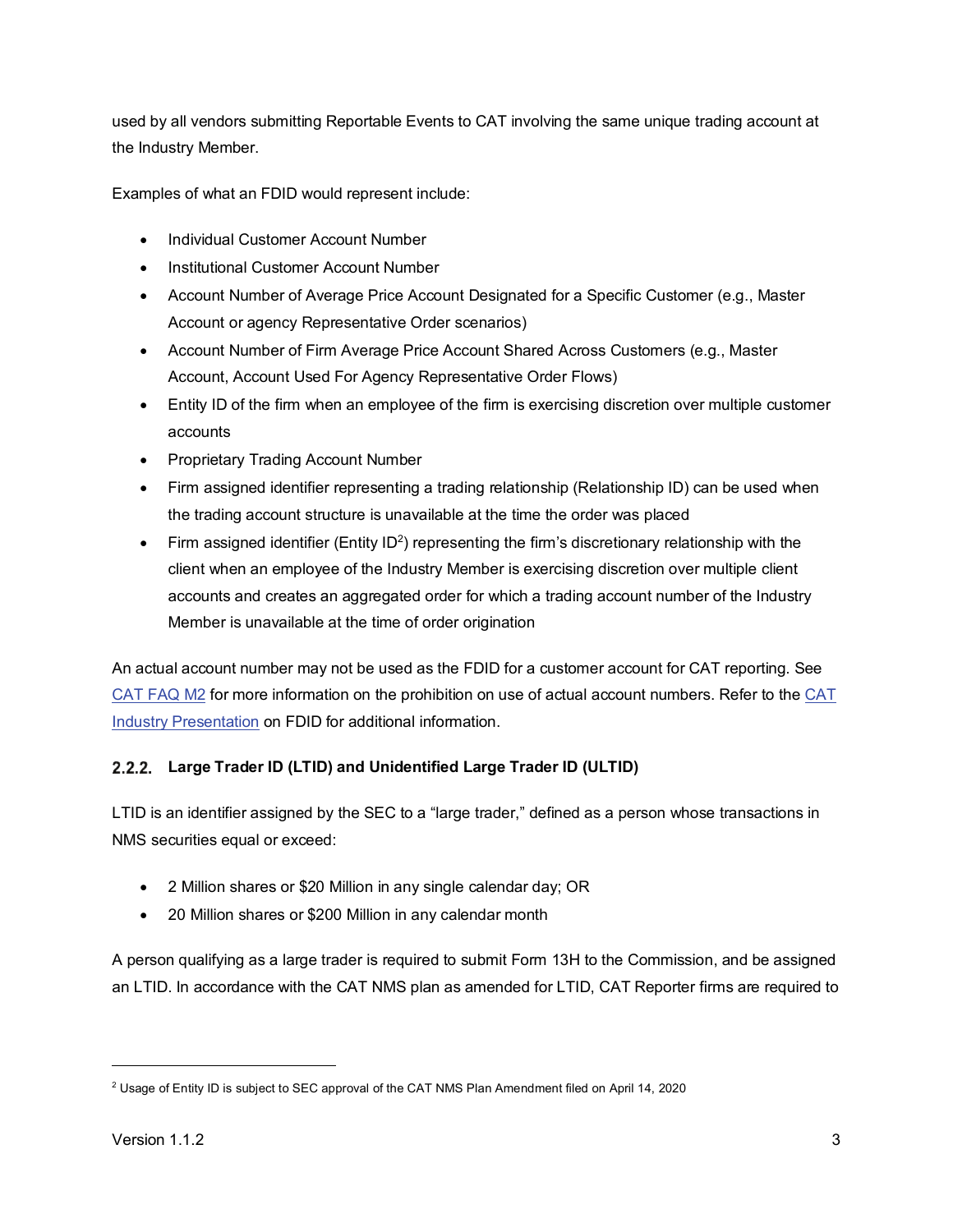report all LTIDs associated to their FDIDs as part of their customer and account reporting. Thus, CAT Reporter firms are required to obtain the LTID for each account (to the extent that an LTID exists).

In the scenario a CAT Reporter that is a clearing firm determines a person (which includes both natural persons and legal entities under Section 13(h)(8)(e) of the Exchange Act) would qualify as a large trader, but the firm has not yet been provided with an LTID by the person, the clearing firm is required to assign an ULTID to the person until such time as the person provides their LTID. Any CAT Reporter that is a clearing firm with an obligation to assign an ULTID under the large trader rule is required to report any assigned ULTIDs associated to their FDIDs as part of their customer and account reporting. CAT Reporters that are not self-clearing and do not have an obligation to assign ULTIDs are not required to report ULTIDs to CAT as they will have no such number to report.

Please refer to Section 4 – CAIS Reporting – for information regarding the format requirements of the LTID and ULTID. For purposes of the CAT CAIS Reporting Technical Specification, references to LTID attributes and scenarios throughout the document are intended to cover both LTID and ULTID usage in accordance with the reporting obligations noted above.

#### <span id="page-9-0"></span>**FDID Open Date**

The FDID open date is included in the CAIS data schema as *fdidDate*. The fdidDate field must be populated with either:

- Date in which the account was opened, or
- The Account Effective Date, as defined in Section 1.1 of the Plan, in the following circumstances:
	- $\circ$  The Industry Member has established a trading relationship, but not an account, with an institution or client
	- o Proprietary trading accounts of the Industry Member
	- $\circ$  Accounts opened prior to the implementation date of the CAT NMS Plan applicable to the relevant CAT Reporter
	- $\circ$  The Industry Member has acquired another Industry Member and the Account Open Date was changed to a date value on or after the completion of the merger

#### <span id="page-9-1"></span>**2.3. Data Types**

CAT customer and account data must be reported using JSON text files. Data types used throughout this document are described below. Data types used for CAT customer and account reporting are a subset of the data types used for CAT transaction reporting, with the following differences: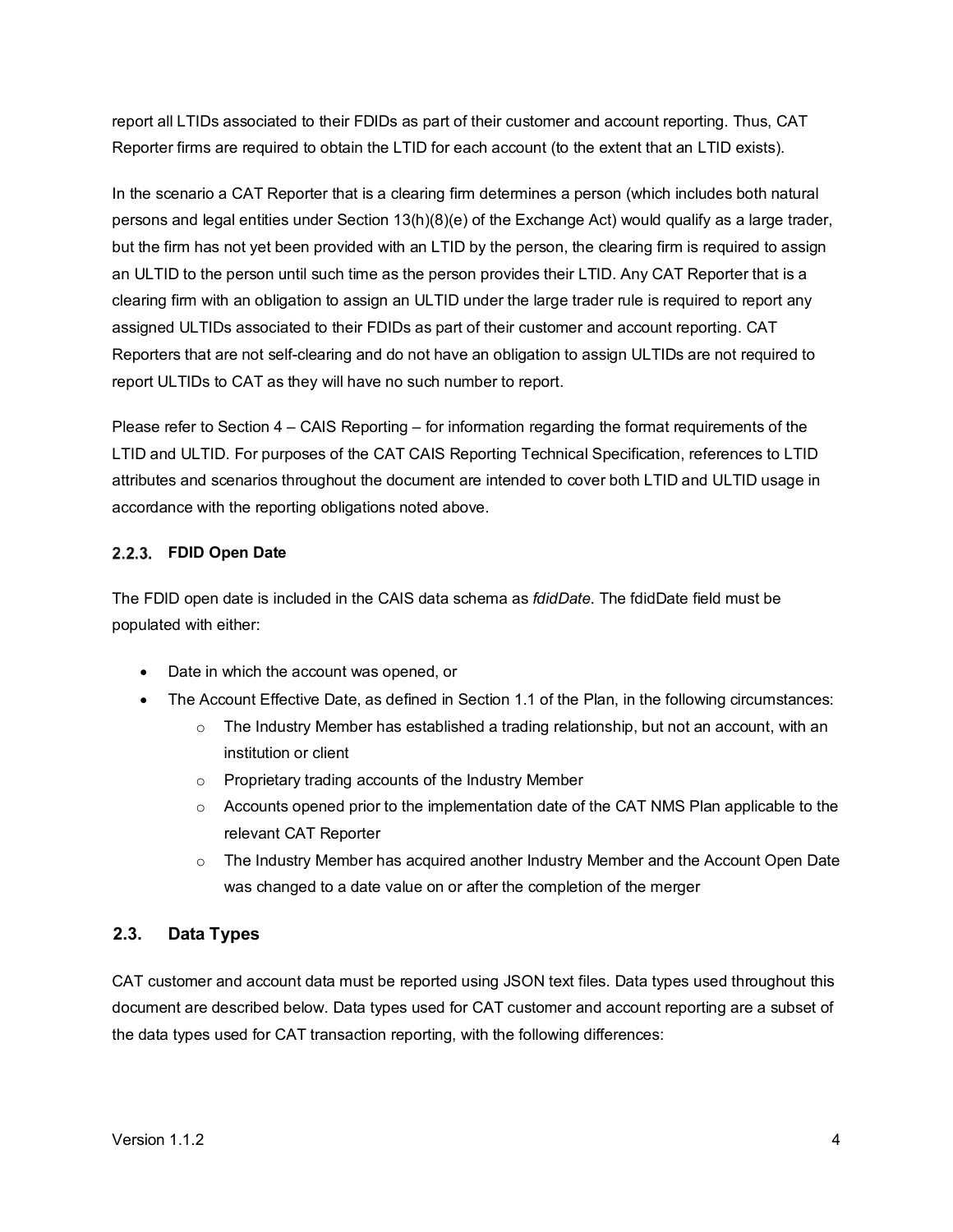• Timestamp – only STRING versions of timestamp are supported in customer and account reporting

To support JSON submissions, the [Industry](https://catnmsplan.com/technical-specifications/index.html) Member Customer & Account Schema (JSON) file is available on the CAT public website that describes each data type with required representation formats.

#### <span id="page-10-0"></span>**Data Validation Based on Data Types**

All customer and account data submitted to CAT will be validated based on the defined data type of each item, including proper formatting and range checking. Examples of accepted values are detailed in the table below. Valid values for Choice fields are defined in the Data Dictionary for each data element. Valid data values, ranges, and formats will be specified in the record schema files, which will be used to validate submitted data element values. Records and values that fail validation will be rejected and will be reported as feedback to the Reporter and Data Submitter as detailed in Section 6.

<span id="page-10-1"></span>

| Data Type      | <b>JSON Type</b> | <b>Description</b>                                                                                                                                                                                                                                                                                                                                                                                                                                                                          |  |  |  |  |
|----------------|------------------|---------------------------------------------------------------------------------------------------------------------------------------------------------------------------------------------------------------------------------------------------------------------------------------------------------------------------------------------------------------------------------------------------------------------------------------------------------------------------------------------|--|--|--|--|
| Unsigned       | <b>NUMBER</b>    | An unsigned value, greater than or equal to zero, with no decimal fraction<br>component, in the inclusive range from 0 to 9,223,372,036,854,775,807<br>(the same range as a 63-bit unsigned integer).                                                                                                                                                                                                                                                                                       |  |  |  |  |
| <b>Boolean</b> | <b>BOOLEAN</b>   | A value with two choices: true or false. In JSON representation, if the field is<br>not present, the value is considered false.                                                                                                                                                                                                                                                                                                                                                             |  |  |  |  |
| Alphanumeric   | <b>STRING</b>    | A string, composed only of letters and digits [a-zA-Z0-9]. When an<br>Alphanumeric type is described, it will include a number, indicating the<br>maximum length of the field. For example, Alphanumeric (7) means that the<br>field can contain up to 7 characters. Alphanumeric values are case<br>sensitive.                                                                                                                                                                             |  |  |  |  |
| Text           | <b>STRING</b>    | A string, composed of any printable ASCII character between 32 and 126.<br>The string may not include the following characters which serve as<br>delimiters:                                                                                                                                                                                                                                                                                                                                |  |  |  |  |
|                |                  | comma (ASCII decimal 44, hex 2C),                                                                                                                                                                                                                                                                                                                                                                                                                                                           |  |  |  |  |
|                |                  | pipe (ASCII decimal 124, hex 7C),<br>$\bullet$                                                                                                                                                                                                                                                                                                                                                                                                                                              |  |  |  |  |
|                |                  | double quote (ASCII decimal 34, hex 22), and<br>$\bullet$                                                                                                                                                                                                                                                                                                                                                                                                                                   |  |  |  |  |
|                |                  | @ (ASCII decimal 64, hex 40).                                                                                                                                                                                                                                                                                                                                                                                                                                                               |  |  |  |  |
|                |                  | When a Text data type is described, it will include a number, indicating the<br>maximum length of the field. For example, Text (7) means that the field can<br>contain up to 7 characters. Text values are case sensitive.                                                                                                                                                                                                                                                                  |  |  |  |  |
|                |                  | When represented in JSON, the following rule applies: Backslash '\' is a<br>reserved printable character in JSON and must be escaped in order to be<br>used in strings by inserting a backslash prior to it within the string. For<br>example: firmDesignatedID = 1234\ABCD must be reported to CAT as<br>"firmedDesignatedID": "1234\\ABCD". If the backslash is not escaped, the<br>submitted record will be rejected. Escape characters do not participate in<br>the field value length. |  |  |  |  |
| Date           | <b>NUMBER</b>    | An 8-digit integer representing the date in YYYYMMDD.                                                                                                                                                                                                                                                                                                                                                                                                                                       |  |  |  |  |

#### **Table 3: Data Types**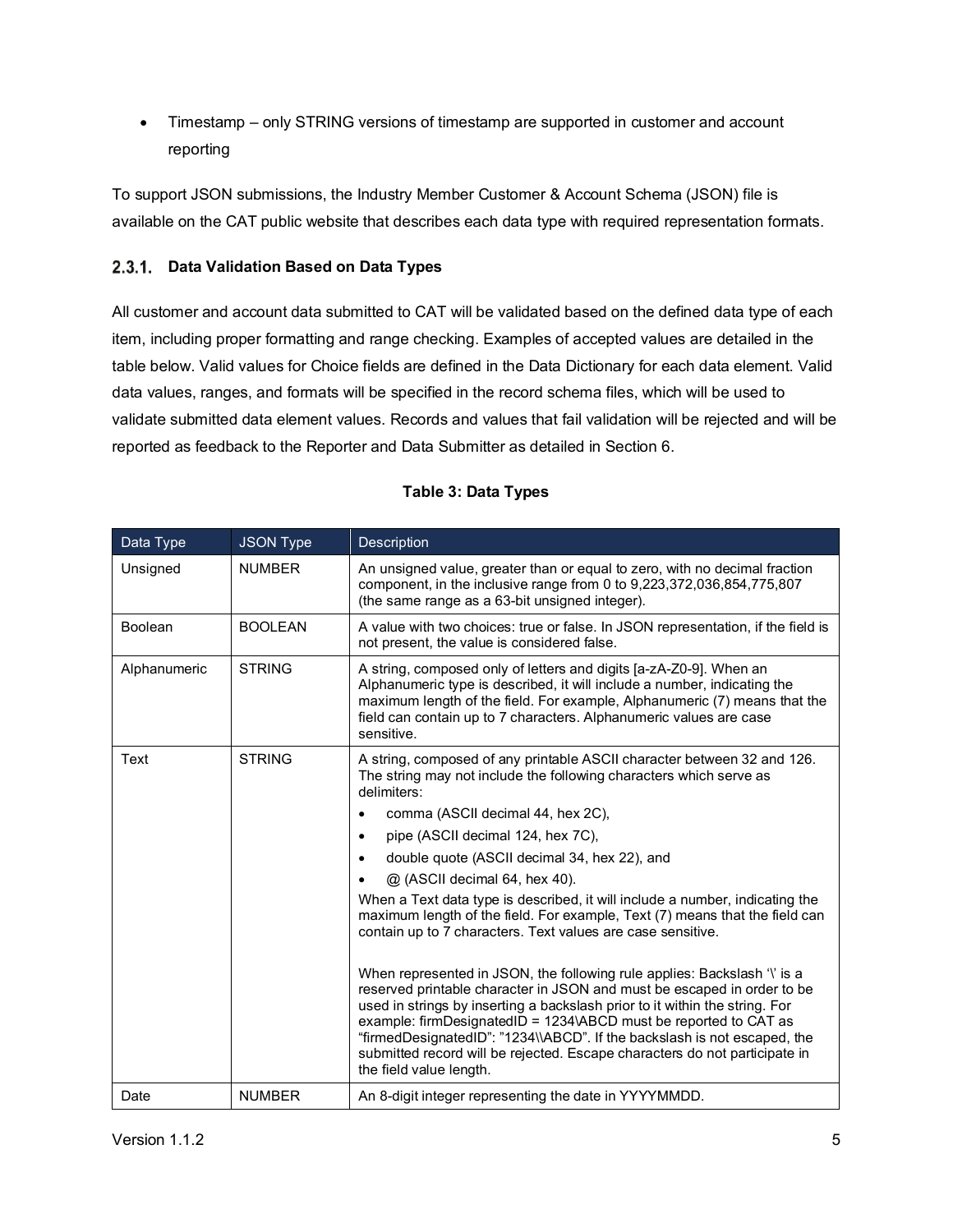| Data Type                                | <b>JSON Type</b>                                       | Description                                                                                                                                                                                                                                                                                                                                                                                                                                                                                                                                                                                                                                                                                                                                                                                                                                                                                                                                                                                                                                      |  |  |  |  |
|------------------------------------------|--------------------------------------------------------|--------------------------------------------------------------------------------------------------------------------------------------------------------------------------------------------------------------------------------------------------------------------------------------------------------------------------------------------------------------------------------------------------------------------------------------------------------------------------------------------------------------------------------------------------------------------------------------------------------------------------------------------------------------------------------------------------------------------------------------------------------------------------------------------------------------------------------------------------------------------------------------------------------------------------------------------------------------------------------------------------------------------------------------------------|--|--|--|--|
| Timestamp                                | <b>STRING</b>                                          | A timestamp represents a moment in time. All timestamps must be in<br>Eastern Time (ET).<br>Timestamps formatted as a STRING have a maximum length of 25 and are<br>formatted as 'YYYYMMDD HHMMSS.CCCNNNNNN' with the Date and<br>Time portions, separated by a space (ASCII decimal 32, hex 20) or the letter<br>T (ASCII decimal 84, hex 54).<br>The Date portion must include four-digit year, two-digit month, and two-<br>digit day. Valid values: YYYY = 0000 - 9999, MM = 01 - 12, DD = 01 -<br>31.<br>The Time portion must include a two-digit hour, two-digit minute, and<br>$\bullet$<br>two-digit seconds. Valid values: $HH = 00 - 23$ , $MM = 01 - 59$ , $SS = 01 -$<br>59, CCC = $000 - 999$ , NNNNNN = $000000 - 999999$ .<br>Examples which comply with Timestamp in STRING format:<br>20190617T000120.000000000<br>$\bullet$<br>20190617T000120<br>$\bullet$<br>20190617T000120.000<br>$\bullet$<br>20170107T213000.123456789<br>$\bullet$<br>20170107 213000.123456789<br>$\bullet$<br>20190617 000120.123000000<br>$\bullet$ |  |  |  |  |
|                                          |                                                        | Examples which do not comply with Timestamp in STRING format:<br>20190617T0120<br>$\bullet$<br>20190617T000120.<br>$\bullet$                                                                                                                                                                                                                                                                                                                                                                                                                                                                                                                                                                                                                                                                                                                                                                                                                                                                                                                     |  |  |  |  |
| Name/Value<br>Pairs                      | <b>OBJECT</b>                                          | An object composed of a list of zero or more attributes where each attribute<br>is either a name with no value, or a name with an accompanying value.<br>Multiple attributes are separated by a delimiter.<br>When represented in JSON, the following rules apply:<br>The OBJECT is contained within curly brackets { }<br>$\bullet$<br>Name/Value Pairs are comma separated<br>$\bullet$<br>A value accompanied by a name must be formatted as per the data<br>$\bullet$<br>type syntax required in JSON                                                                                                                                                                                                                                                                                                                                                                                                                                                                                                                                        |  |  |  |  |
| Array                                    | ARRAY                                                  | A list of 0, 1 or more values of the same data type.<br>When represented in JSON, the following rules apply:<br>ARRAY is within a set of brackets []<br>$\bullet$<br>Elements within the array are comma separated.<br>$\bullet$                                                                                                                                                                                                                                                                                                                                                                                                                                                                                                                                                                                                                                                                                                                                                                                                                 |  |  |  |  |
| Choice<br>Multi-<br>Dimensional<br>Array | <b>STRING</b><br>Multi-<br>Dimensional<br><b>ARRAY</b> | A Text field with an explicit list of acceptable values. The Data Dictionary<br>section of this document lists the acceptable values for each Choice field.<br>A compound object that consists of an array of objects. The JSON syntax<br>for this data type is consistent with other Multi-Dimensional Array JSON<br>Types. Multi-Dimensional Array is specified as the data type within the                                                                                                                                                                                                                                                                                                                                                                                                                                                                                                                                                                                                                                                    |  |  |  |  |
|                                          |                                                        | Submissions file as well as the Feedback response file.<br>When represented in JSON, the following rules apply:                                                                                                                                                                                                                                                                                                                                                                                                                                                                                                                                                                                                                                                                                                                                                                                                                                                                                                                                  |  |  |  |  |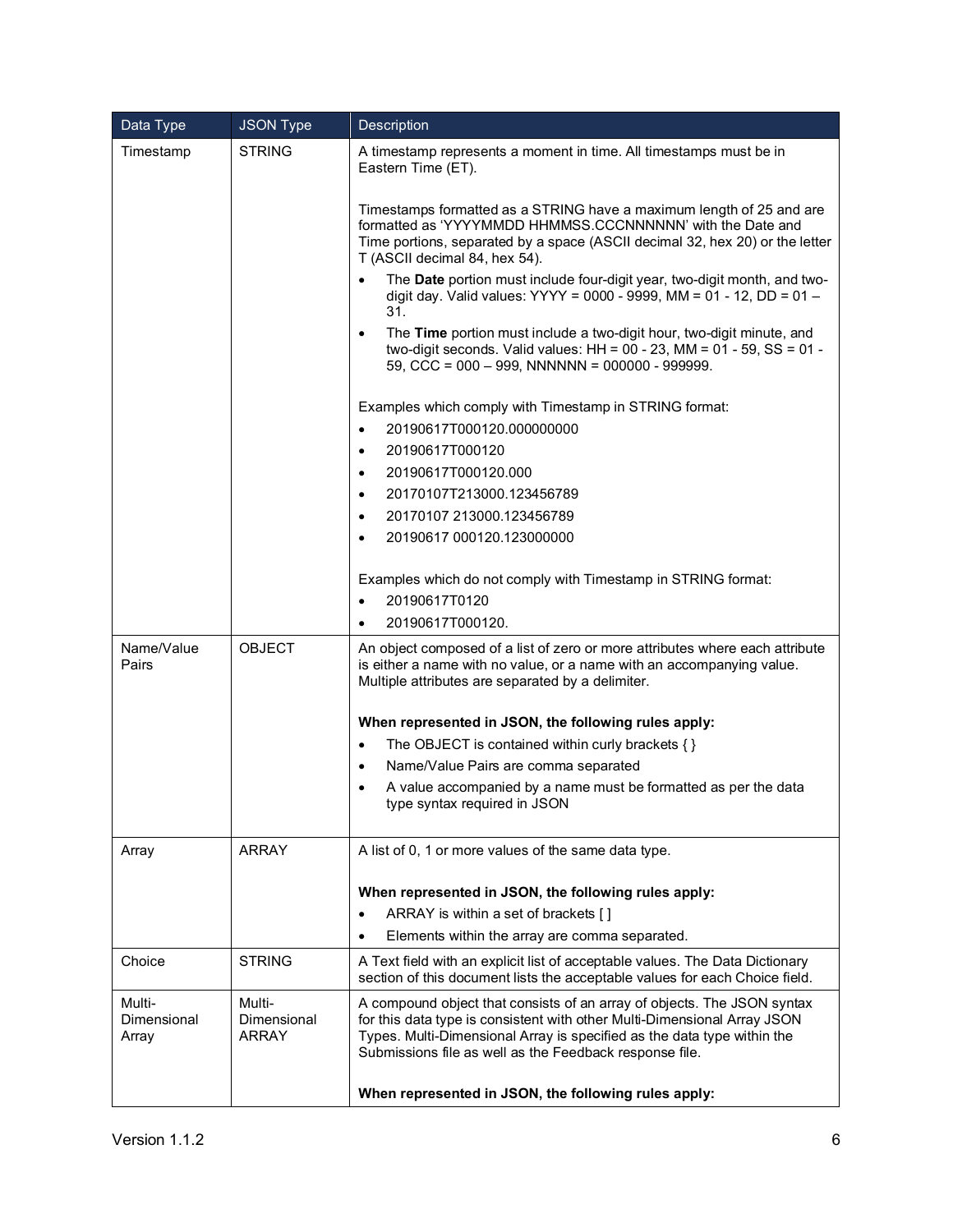| Data Type | JSON Type | <b>Description</b>                                                                |  |  |  |  |
|-----------|-----------|-----------------------------------------------------------------------------------|--|--|--|--|
|           |           | ARRAY is within a set of brackets []<br>$\bullet$                                 |  |  |  |  |
|           |           | Each OBJECT contained in the ARRAY is within curly brackets $\{\}$                |  |  |  |  |
|           |           | Elements within each object are comma separated<br>$\bullet$                      |  |  |  |  |
|           |           | Conditional elements that do not have a value are not required to be<br>included. |  |  |  |  |

#### <span id="page-12-0"></span>**Required, Conditional, and Optional Fields**

Throughout this document, record attribute fields will be defined. Each field will be notated with the abbreviation R, C, or O to represent whether it is required, conditional, or optional. This codification will appear within each row of a table describing a field.

#### **Table 4: Include Key**

| Value       | Abbreviation | <b>Description</b>                                                                                         |
|-------------|--------------|------------------------------------------------------------------------------------------------------------|
| Required    | R            | Required for the given record. This field must always be included.                                         |
| Conditional | C            | Conditionally required for the submission, depending upon other values<br>submitted on the account record. |
| Optional    | O            | Optional for the given record. May be included at the discretion of the<br>reporter/submitter.             |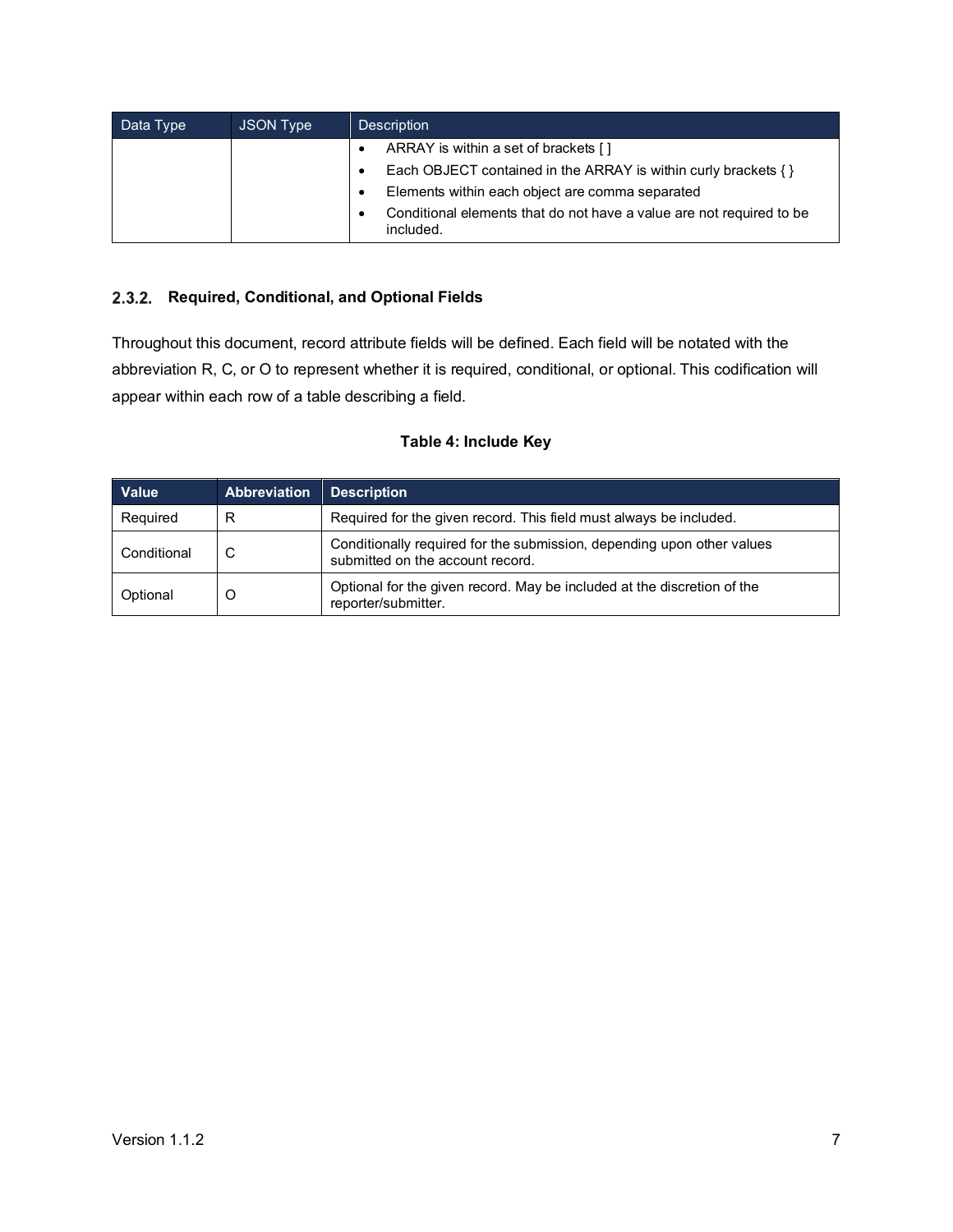#### <span id="page-13-0"></span>**3. Special Reporting Requirements**

#### <span id="page-13-1"></span>**3.1. Replacement of FDIDs within a CAT Reporter Firm**

The current functionality enables CAT Reporters to report the replacement of an FDID record with another FDID within their firm through use of the replacedByFDID attribute. If a CAT Reporter desires to replace one or more of their FDID records for any reason, they are able to do so by submitting each individual FDID to be replaced and populating the replacedByFDID with the new FDID is being used in its place. The CAT Reporter is required to either include the new FDID record in the same submission or ensure the new FDID has already been accepted into CAIS in a prior submission. There is no limit on how many FDID records can be replaced within a submission file, other than the standing record limits for file transmission.

#### <span id="page-13-2"></span>**3.2. Mass Transfer of FDIDs across CAT Reporter Firms**

This section intentionally left blank.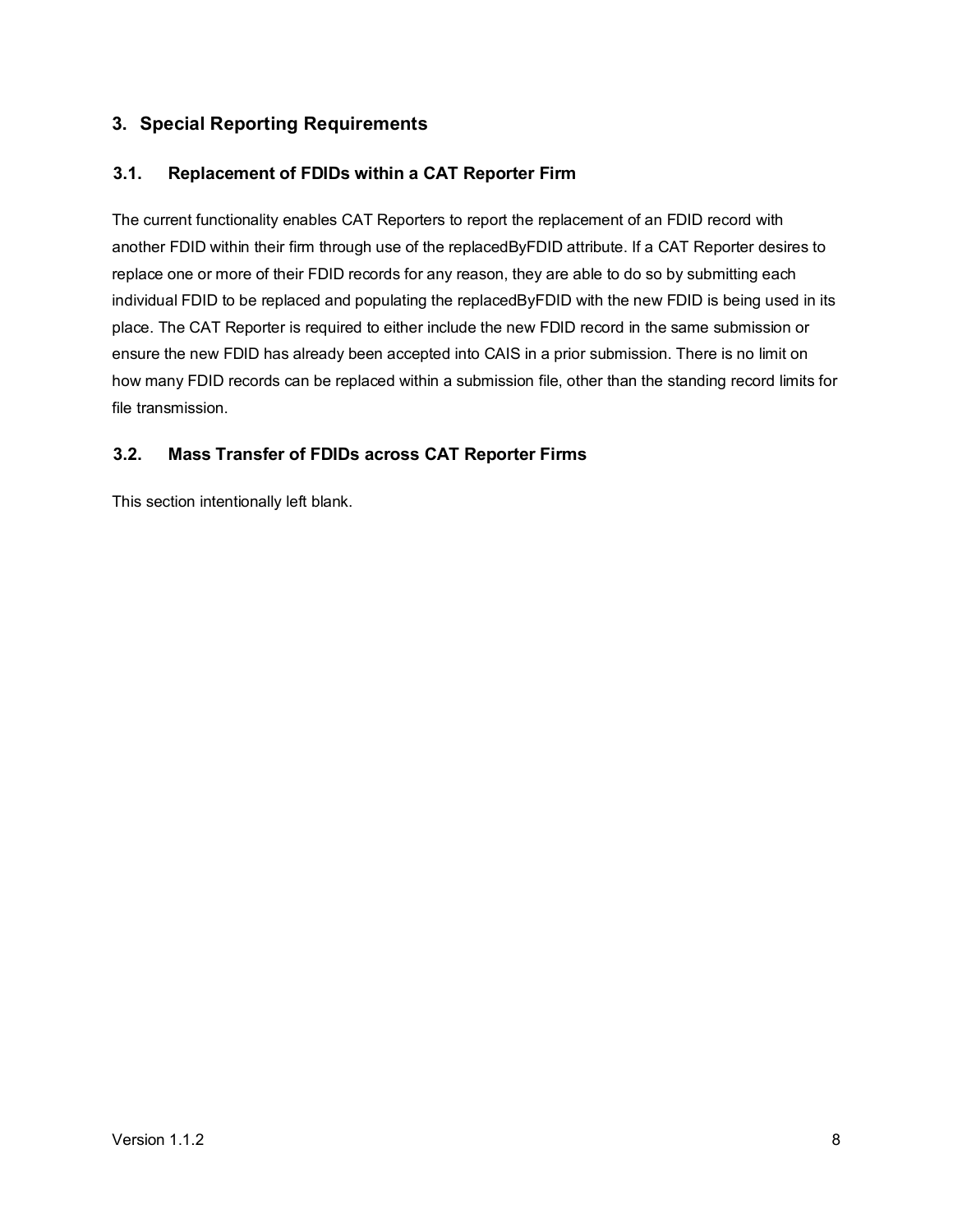#### <span id="page-14-0"></span>**4. CAIS Reporting**

This section describes the attributes for inclusion within the CAIS submission file. The following table lists each record attribute in JSON naming convention, as well as corresponding Data Types, Include Key, acceptable Occurrences, Description, and Format or Accepted Values for a Choice-type attribute.

| <b>Field Name</b> | <b>Data Type</b>           | <b>JSON</b><br><b>Object</b> | <b>Include</b><br><b>Key</b> | <b>Occurrences</b>                              | <b>Description</b>                                                                                                                                                                                                                          | Format/<br><b>Accepted Values</b> |
|-------------------|----------------------------|------------------------------|------------------------------|-------------------------------------------------|---------------------------------------------------------------------------------------------------------------------------------------------------------------------------------------------------------------------------------------------|-----------------------------------|
| version           | Text (10)                  | Main                         | $\mathsf{R}$                 | <b>Exactly One</b><br>per<br>submission<br>file | The version of the<br>CAIS Schema under<br>which the data is<br>reported. Initial<br>version utilized will<br>be 1.0.0                                                                                                                      |                                   |
| catReporterCRD    | Unsigned                   | Main                         | $\mathsf{R}$                 | <b>Exactly One</b><br>per<br>submission<br>file | The CRD number<br>assigned to the firm<br>to which the data<br>within the file<br>belongs.                                                                                                                                                  |                                   |
| catSubmitterID    | Unsigned                   | Main                         | $\mathsf{R}$                 | <b>Exactly One</b><br>per<br>submission<br>file | The ID of the CAT<br>Reporting Agent that<br>submitted the file to<br>CAT. In the case the<br>CAT Reporter is<br>submitting data for<br>themselves, they<br>must still populate<br>the CAT Submitter<br>ID field.                           |                                   |
| fdidRecordCount   | Unsigned                   | Main                         | R                            | <b>Exactly One</b><br>per<br>submission<br>file | The count of<br>firmDesignatedID<br>attribute<br>occurrences within<br>the file. Used to<br>validate the count of<br>FDID records<br>intended to be<br>submitted within the<br>file matches the<br>count of records<br>present in the file. |                                   |
| fdidRecordList    | Multi-Dimensional<br>Array | Main                         | C                            | Zero or One<br>per<br>submission<br>file        | Structure for the<br>array of FDID<br>Records that are<br>included in the file.<br>Required if the<br>submission file<br>contains one or<br>more FDID records;<br>not required if no<br>FDID records are<br>included in the file.           |                                   |

#### **Table 5: CAIS Reporting**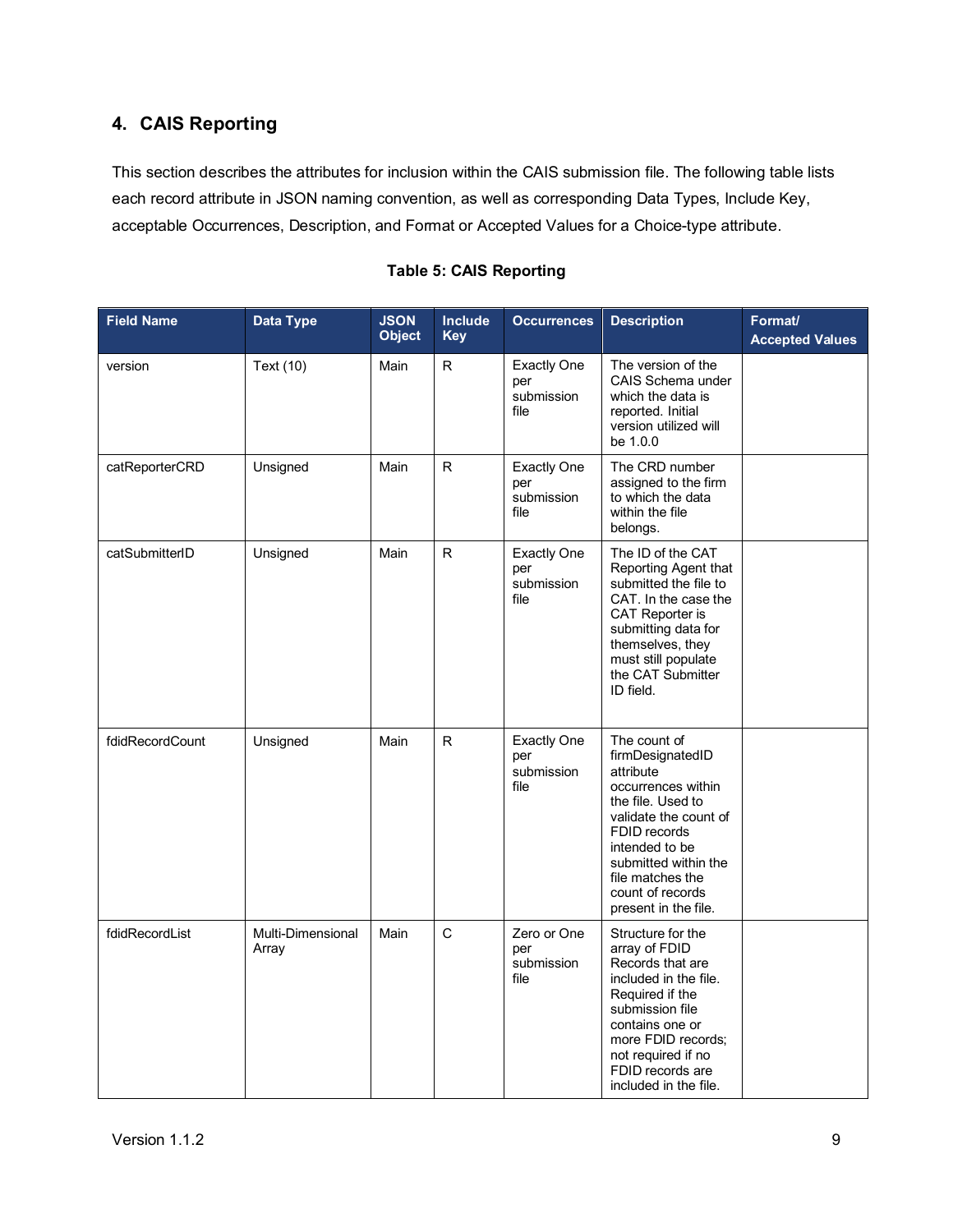| <b>Field Name</b> | Data Type         | <b>JSON</b><br><b>Object</b> | <b>Include</b><br><b>Key</b> | <b>Occurrences</b>                       | <b>Description</b>                                                                                                                                                                                                                               | Format/<br><b>Accepted Values</b>                |
|-------------------|-------------------|------------------------------|------------------------------|------------------------------------------|--------------------------------------------------------------------------------------------------------------------------------------------------------------------------------------------------------------------------------------------------|--------------------------------------------------|
| fdidRecordID      | Unsigned          | <b>FDID</b><br>Record        | R                            | <b>Exactly One</b><br>per FDID<br>Record | A unique reference<br>to a single FDID for<br>a single submission<br>file.                                                                                                                                                                       |                                                  |
| firmDesignatedID  | Text (40)         | <b>FDID</b><br>Record        | R                            | <b>Exactly One</b><br>per FDID<br>Record | The Firm<br>Designated ID of the<br>Account or<br>Relationship being<br>reported by the CAT<br>Reporting firm.                                                                                                                                   |                                                  |
| fdidType          | Choice            | <b>FDID</b><br>Record        | ${\sf R}$                    | <b>Exactly One</b><br>per FDID<br>Record | Representation of<br>the type of record of<br>the reported FDID.<br>Values:<br>ACCOUNT-<br>Account type record<br>RELATIONSHIP-<br>Relationship type<br>record<br><b>ENTITYID - Entity</b><br>Identifier type record                             | "ACCOUNT"<br>"RELATIONSHIP"<br>"ENTITYID"        |
| fdidDate          | Date (Number) (8) | <b>FDID</b><br>Record        | ${\sf R}$                    | <b>Exactly One</b><br>per FDID<br>Record | Date on which the<br>FDID account<br>opened, as defined<br>in Section 2.2.3 of<br>this specification, in<br>YYYYMMDD format.                                                                                                                     | YYYYMMDD                                         |
| fdidEndDate       | Date (Number) (8) | <b>FDID</b><br>Record        | $\mathsf{C}$                 | Zero or One<br>per FDID<br>Record        | Date on which the<br>Account was closed<br>or the Relationship<br>was ended, in<br>YYYYMMDD format.<br>Must be provided if<br>the fdidEndReason<br>field is populated.<br>Must not be<br>provided if<br>fdidEndDateNULL is<br>populated as true. | YYYYMMDD                                         |
| fdidEndDateNULL   | <b>Boolean</b>    | <b>FDID</b><br>Record        | C                            | Zero or One<br>per FDID<br>Record        | Indicates any<br>fdidEndDate<br>currently stored in<br>CAT CAIS should be<br>cleared. Must be<br>provided as true if<br>fdidEndReasonNUL<br>L is populated as<br>true. Must not be<br>provided as true if<br>fdidEndDate is<br>populated.        | true<br>false                                    |
| fdidEndReason     | Choice            | <b>FDID</b><br>Record        | $\mathbf C$                  | Zero or One<br>per FDID<br>Record        | Reason why the<br>Account was closed<br>or the Relationship<br>was ended. Must be<br>provided if the<br>fdidEndDate field is                                                                                                                     | "CORRECTION"<br>"ENDED"<br>"REPLACED"<br>"OTHER" |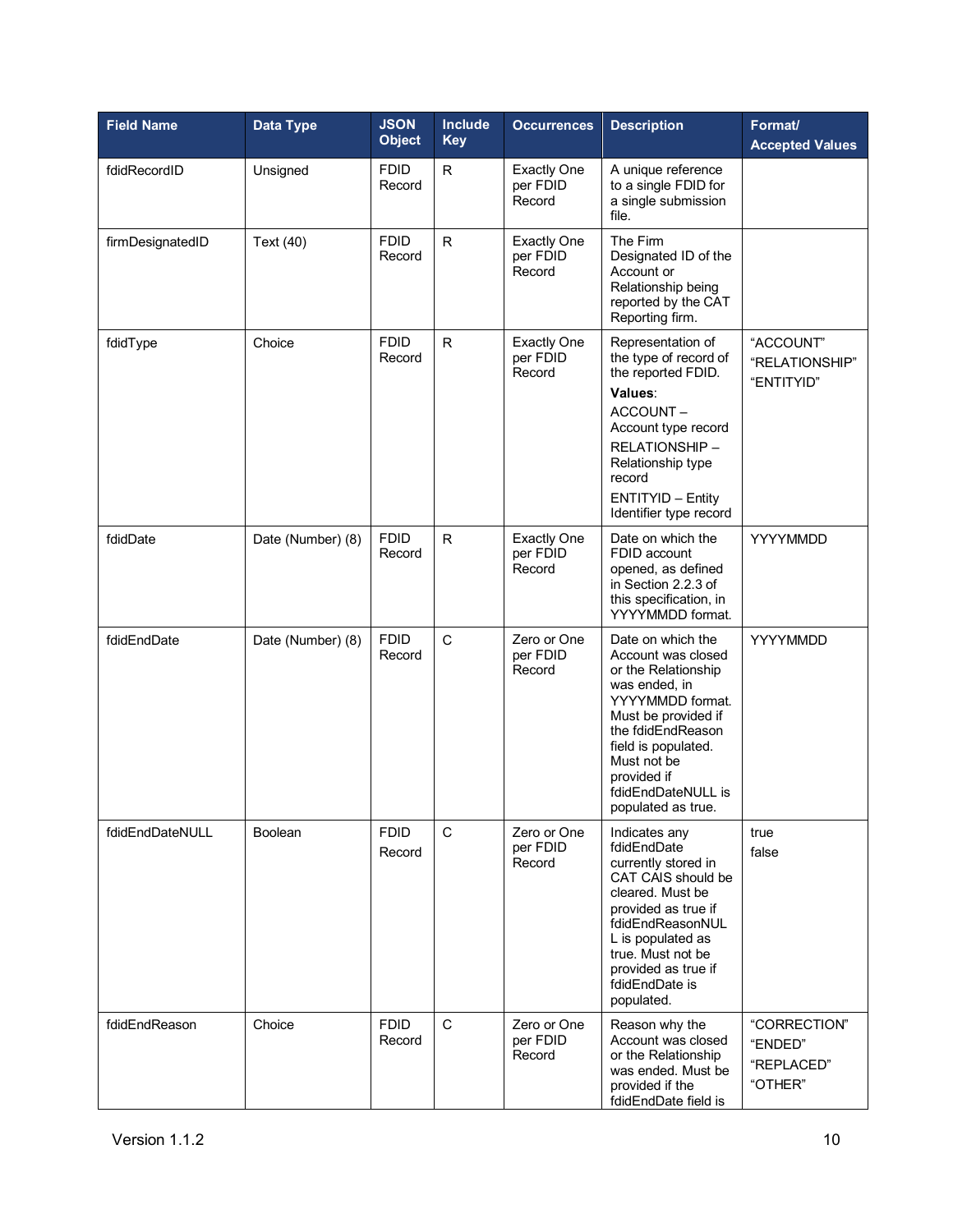| <b>Field Name</b>      | Data Type      | <b>JSON</b><br><b>Object</b> | <b>Include</b><br><b>Key</b> | <b>Occurrences</b>                | <b>Description</b>                                                                                                                                                                                                                                                                                                                                                                  | Format/<br><b>Accepted Values</b> |
|------------------------|----------------|------------------------------|------------------------------|-----------------------------------|-------------------------------------------------------------------------------------------------------------------------------------------------------------------------------------------------------------------------------------------------------------------------------------------------------------------------------------------------------------------------------------|-----------------------------------|
|                        |                |                              |                              |                                   | populated. Must not<br>be provided if<br>fdidEndReasonNUL<br>L is populated as<br>true.<br>Values:<br>CORRECTION-<br>FDID was<br>erroneously reported<br>ENDED - FDID was<br>ended<br>REPLACED - FDID<br>replaced by another<br>FDID within the CAT<br>Reporter Firm.<br>OTHER - Other<br>unlisted reason for<br>ending the FDID                                                    |                                   |
| fdidEndReasonNULL      | Boolean        | <b>FDID</b><br>Record        | C                            | Zero or One<br>per FDID<br>Record | Indicates any<br>fdidEndReason<br>currently stored in<br>CAT CAIS should be<br>cleared. Must be<br>provided as true if<br>fdidEndDateNULL is<br>populated as true.<br>Must not be<br>provided as true if<br>fdidEndReason is<br>populated.                                                                                                                                          | true<br>false                     |
| replacedByFDID         | Text (40)      | <b>FDID</b><br>Record        | $\mathbf C$                  | Zero or One<br>per FDID<br>Record | The new FDID<br>replacing the<br>currently reported<br>FDID, used to<br>provide historical<br>linkage across<br>replaced records<br>over time. Must be<br>provided if the<br>fdidEndReason is<br>REPLACED. Must<br>not be provided if<br>the fdidEndReason<br>is any value other<br>than REPLACED.<br>Must not be<br>provided if<br>replacedByFDIDNU<br>LL is populated as<br>true. |                                   |
| replacedByFDIDNUL<br>L | <b>Boolean</b> | <b>FDID</b><br>Record        | C                            | Zero or One<br>per FDID<br>Record | Indicates any<br>replacedByFDID<br>currently stored in<br>CAT CAIS should be<br>cleared. Must not be<br>provided as true if<br>replacedByFDID is<br>populated.                                                                                                                                                                                                                      | true<br>false                     |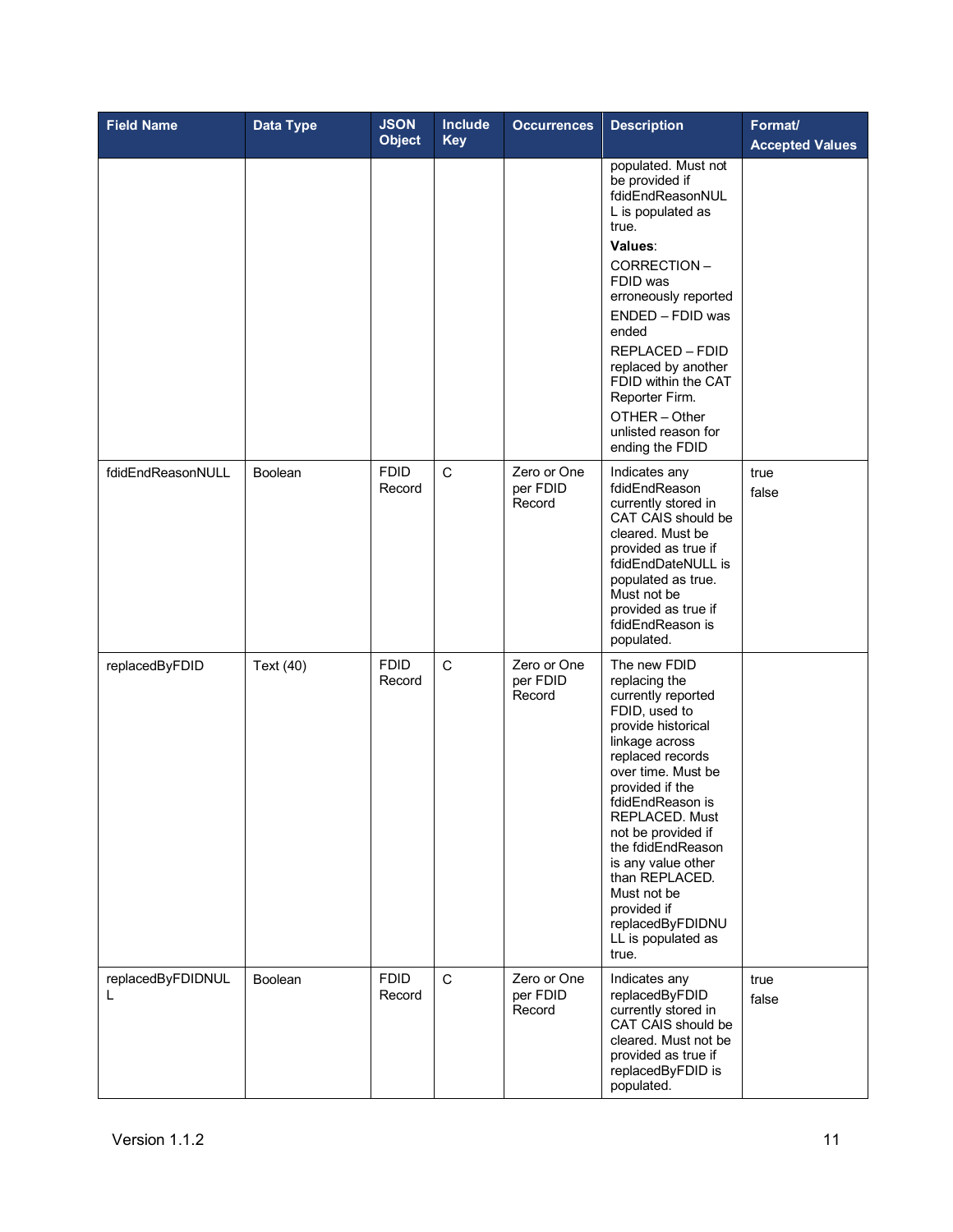| <b>Field Name</b>        | <b>Data Type</b>           | <b>JSON</b><br><b>Object</b> | <b>Include</b><br><b>Key</b> | <b>Occurrences</b>                                  | <b>Description</b>                                                                                                                                                                                                                                                                                                                                                | Format/<br><b>Accepted Values</b>                           |
|--------------------------|----------------------------|------------------------------|------------------------------|-----------------------------------------------------|-------------------------------------------------------------------------------------------------------------------------------------------------------------------------------------------------------------------------------------------------------------------------------------------------------------------------------------------------------------------|-------------------------------------------------------------|
| largeTraderList          | Multi-Dimensional<br>Array | <b>FDID</b><br>Record        | $\mathsf C$                  | Zero or One<br>per FDID<br>Record                   | Structure for the<br>array of LTID and<br>ULTID records that<br>are associated to the<br>FDID record within<br>the file. Required if<br>the submission file<br>contains one or<br>more LTID/ULTID<br>records associated<br>to the FDID record;<br>not required if no<br>LTID/ULTID records<br>are included in the<br>file in association to<br>the reported FDID. |                                                             |
| largeTraderRecordID      | Unsigned                   | Large<br>Trader<br>Record    | R                            | <b>Exactly One</b><br>per Large<br>Trader<br>Record | A unique reference<br>to a single LTID or<br>ULTID in reference<br>to a single FDID for<br>a single submission<br>file.                                                                                                                                                                                                                                           |                                                             |
| largeTraderID            | Text (13)                  | Large<br>Trader<br>Record    | R                            | <b>Exactly One</b><br>per Large<br>Trader<br>Record | The LTID or ULTID<br>associated to the<br>FDID in the CAT<br>Reporter's system.                                                                                                                                                                                                                                                                                   | For LTID -<br>99999999-9999<br>For ULTID -<br>ULT99999-9999 |
| <b>ItidEffectiveDate</b> | Date (Number) (8)          | Large<br>Trader<br>Record    | $\mathsf{R}$                 | <b>Exactly One</b><br>per Large<br>Trader<br>Record | Date on which the<br>LTID or ULTID<br>became associated<br>to the FDID within<br>the CAT Reporter's<br>system, in<br>YYYYMMDD format.                                                                                                                                                                                                                             | YYYYMMDD                                                    |
| <b>ItidEndDate</b>       | Date (Number) (8)          | Large<br>Trader<br>Record    | $\mathsf C$                  | Zero or One<br>per Large<br>Trader<br>Record        | Date on which the<br>LTID or ULTID was<br>no longer associated<br>to the FDID within<br>the CAT Reporter's<br>system, in<br>YYYYMMDD format.<br>Must be provided if<br>the ItidEndReason<br>field is populated.<br>Must not be<br>provided if<br>ItidEndDateNULL is<br>populated as true.                                                                         | YYYYMMDD                                                    |
| <b>ItidEndDateNULL</b>   | <b>Boolean</b>             | Large<br>Trader<br>Record    | C                            | Zero or One<br>per Large<br>Trader<br>Record        | Indicates any<br>ItidEndDate currently<br>stored in CAT CAIS<br>should be cleared.<br>Must be provided as<br>true if<br><b>ItidEndReasonNULL</b><br>is populated as true.<br>Must not be<br>provided as true if                                                                                                                                                   | true<br>false                                               |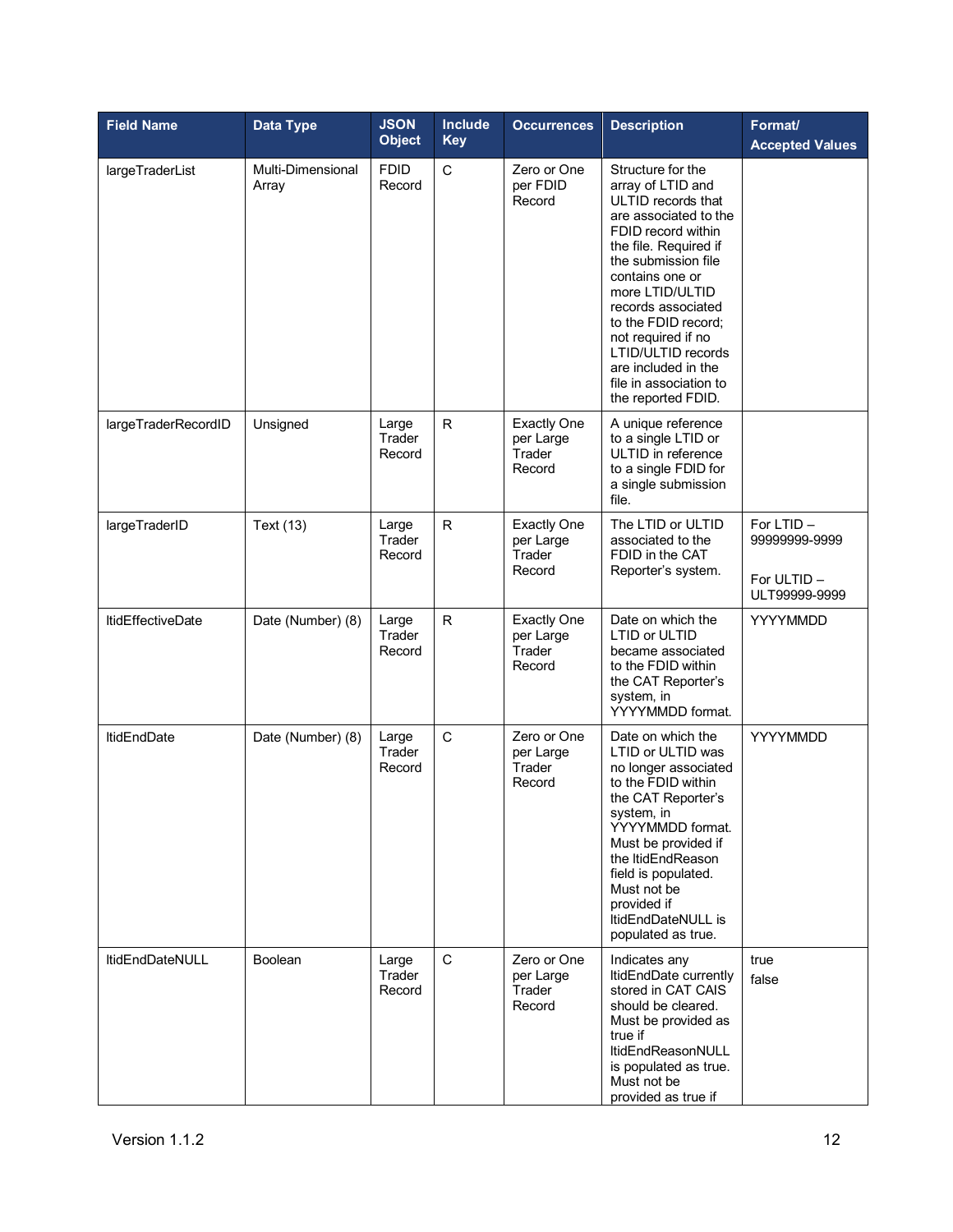| <b>Field Name</b>    | Data Type                  | <b>JSON</b><br><b>Object</b> | <b>Include</b><br><b>Key</b> | <b>Occurrences</b>                              | <b>Description</b>                                                                                                                                                                                                                                                                                                                                                                                                                                                                                                                                                                                 | Format/<br><b>Accepted Values</b>                |
|----------------------|----------------------------|------------------------------|------------------------------|-------------------------------------------------|----------------------------------------------------------------------------------------------------------------------------------------------------------------------------------------------------------------------------------------------------------------------------------------------------------------------------------------------------------------------------------------------------------------------------------------------------------------------------------------------------------------------------------------------------------------------------------------------------|--------------------------------------------------|
|                      |                            |                              |                              |                                                 | ItidEndDate is<br>populated.                                                                                                                                                                                                                                                                                                                                                                                                                                                                                                                                                                       |                                                  |
| <b>ItidEndReason</b> | Choice                     | Large<br>Trader<br>Record    | C                            | Zero or One<br>per Large<br>Trader<br>Record    | Reason why the<br>LTID or ULTID was<br>no longer associated<br>to the FDID. Must be<br>populated in order to<br>end date an LTID-to-<br>FDID association in<br>the system. Must be<br>provided if the<br>ItidEndDate field is<br>populated. Must not<br>be provided if<br><b>ItidEndReasonNULL</b><br>is populated as true.<br>Values:<br>CORRECTION-<br>LTID was<br>erroneously reported<br>ENDED - LTID-to-<br>FDID association<br>was ended<br><b>REPLACED - LTID</b><br>was replaced by a<br>different LTID<br>OTHER - Other<br>unlisted reason for<br>ending the LTID-to-<br>FDID association | "CORRECTION"<br>"ENDED"<br>"REPLACED"<br>"OTHER" |
| ItidEndReasonNULL    | Boolean                    | Large<br>Trader<br>Record    | $\mathsf{C}$                 | Zero or One<br>per Large<br>Trader<br>Record    | Indicates any<br><b>ItidEndReason</b><br>currently stored in<br>CAT CAIS should be<br>cleared. Must be<br>provided as true if<br>ItidEndDateNULL is<br>populated as true.<br>Must not be<br>provided as true if<br>ItidEndReason is<br>populated.                                                                                                                                                                                                                                                                                                                                                  | true<br>false                                    |
| correctionList       | Multi-Dimensional<br>Array | Main                         | $\mathbf C$                  | <b>Exactly One</b><br>per<br>Submission<br>File | Structure for the<br>array of Correction<br>records within the<br>file. Required if the<br>submission file<br>contains one or<br>more Correction<br>records. Must only<br>be used for<br>correcting rejections<br>caused by<br>malformed<br>firmDesignatedID or<br>largeTraderID<br>values.                                                                                                                                                                                                                                                                                                        |                                                  |
| rejectionID          | Unsigned                   | Correct                      | $\mathsf{R}$                 | <b>Exactly One</b>                              | The rejectionID from                                                                                                                                                                                                                                                                                                                                                                                                                                                                                                                                                                               |                                                  |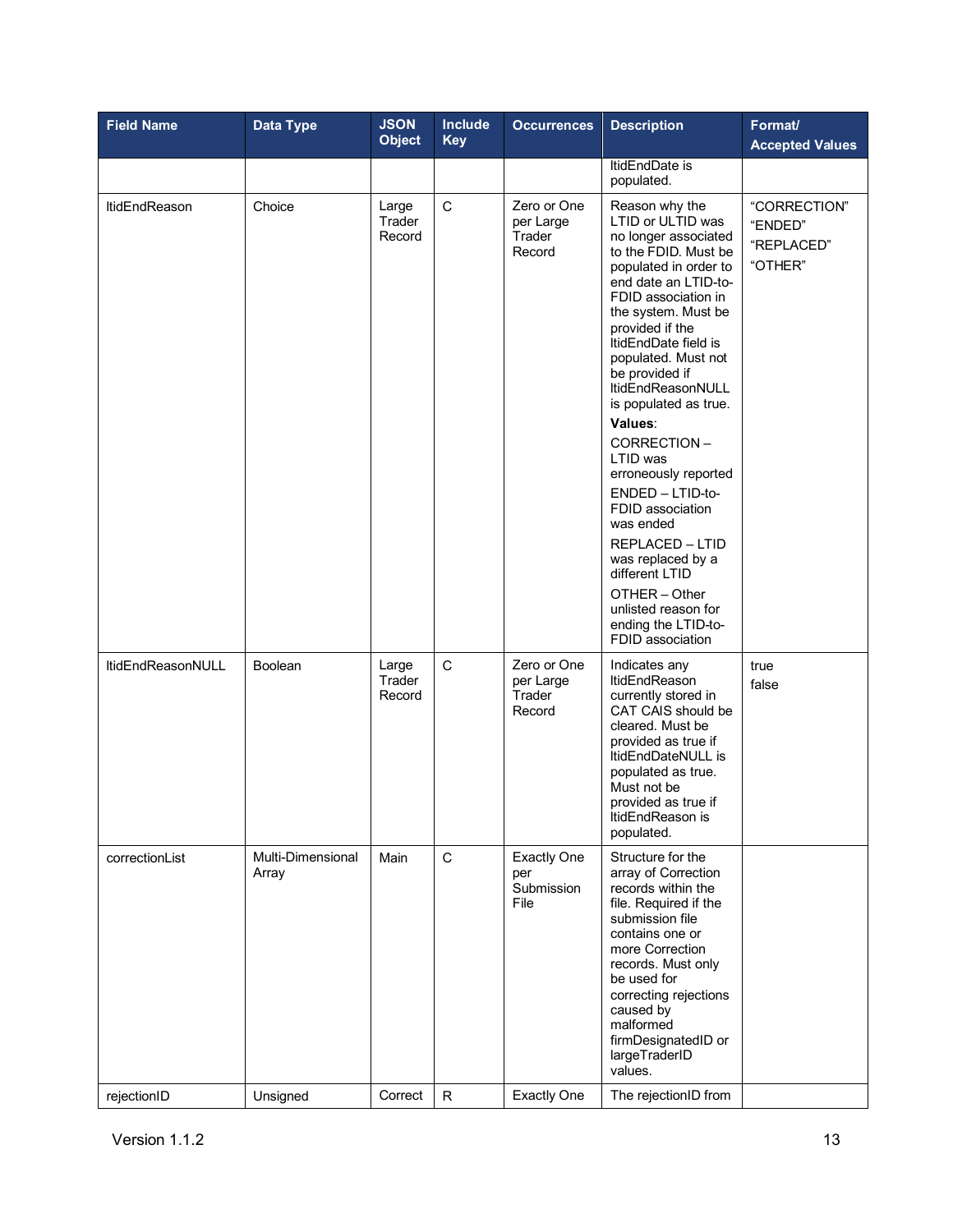| <b>Field Name</b>              | <b>Data Type</b> | <b>JSON</b><br><b>Object</b> | <b>Include</b><br><b>Key</b> | <b>Occurrences</b>                                | <b>Description</b>                                                                                                                                                                                                                                                                                                                                                                                                 | Format/<br><b>Accepted Values</b>                           |
|--------------------------------|------------------|------------------------------|------------------------------|---------------------------------------------------|--------------------------------------------------------------------------------------------------------------------------------------------------------------------------------------------------------------------------------------------------------------------------------------------------------------------------------------------------------------------------------------------------------------------|-------------------------------------------------------------|
|                                |                  | ion<br>Record                |                              | per<br>Correction<br>Record                       | a prior submission<br>that was created for<br>the particular Data<br>Ingestion error being<br>corrected.                                                                                                                                                                                                                                                                                                           |                                                             |
| correctionAction               | Choice           | Correct<br>ion<br>Record     | $\mathsf{R}$                 | <b>Exactly One</b><br>per<br>Correction<br>Record | The particular action<br>that is being taken to<br>correct for the prior<br>rejection.<br>Values:<br>CORRECTION - A<br>new entry is<br>included in the<br>submission file to<br>correct for the prior<br>rejected record<br>using a new<br>firmDesignatedID or<br>new largeTraderID.<br>DELETE - The prior<br>rejection needs to be<br>cleared without a<br>new record being<br>submitted.                         | "CORRECTION"<br>"DELETE"                                    |
| correctingFirmDesign<br>atedID | Text (40)        | Correct<br>ion<br>Record     | $\mathbf C$                  | Zero or One<br>per<br>Correction<br>Record        | The<br>firmDesignatedID<br>that is correcting for<br>the prior rejected<br>FDID. The<br>correctingFirmDesig<br>natedID must be<br>present in the<br>submission file, or<br>have been accepted<br>in a prior CAT CAIS<br>submission.<br>Required if the<br>correctionAction is<br>CORRECTION.                                                                                                                       |                                                             |
| correctingLargeTrade<br>rID    | Text (13)        | Correct<br>ion<br>Record     | C                            | Zero or More<br>per FDID<br>Record                | The LTID or ULTID<br>that is correcting for<br>the prior rejected<br>LTID/ULTID record.<br>The<br>correctingLargeTrad<br>erID must be<br>present in the<br>submission file, or<br>have been accepted<br>in a prior CAT CAIS<br>submission for the<br>corresponding FDID.<br>Required if the<br>correctionAction is<br>CORRECTION and<br>the prior error being<br>corrected was<br>against an LTID for<br>the FDID. | For LTID -<br>99999999-9999<br>For ULTID -<br>ULT99999-9999 |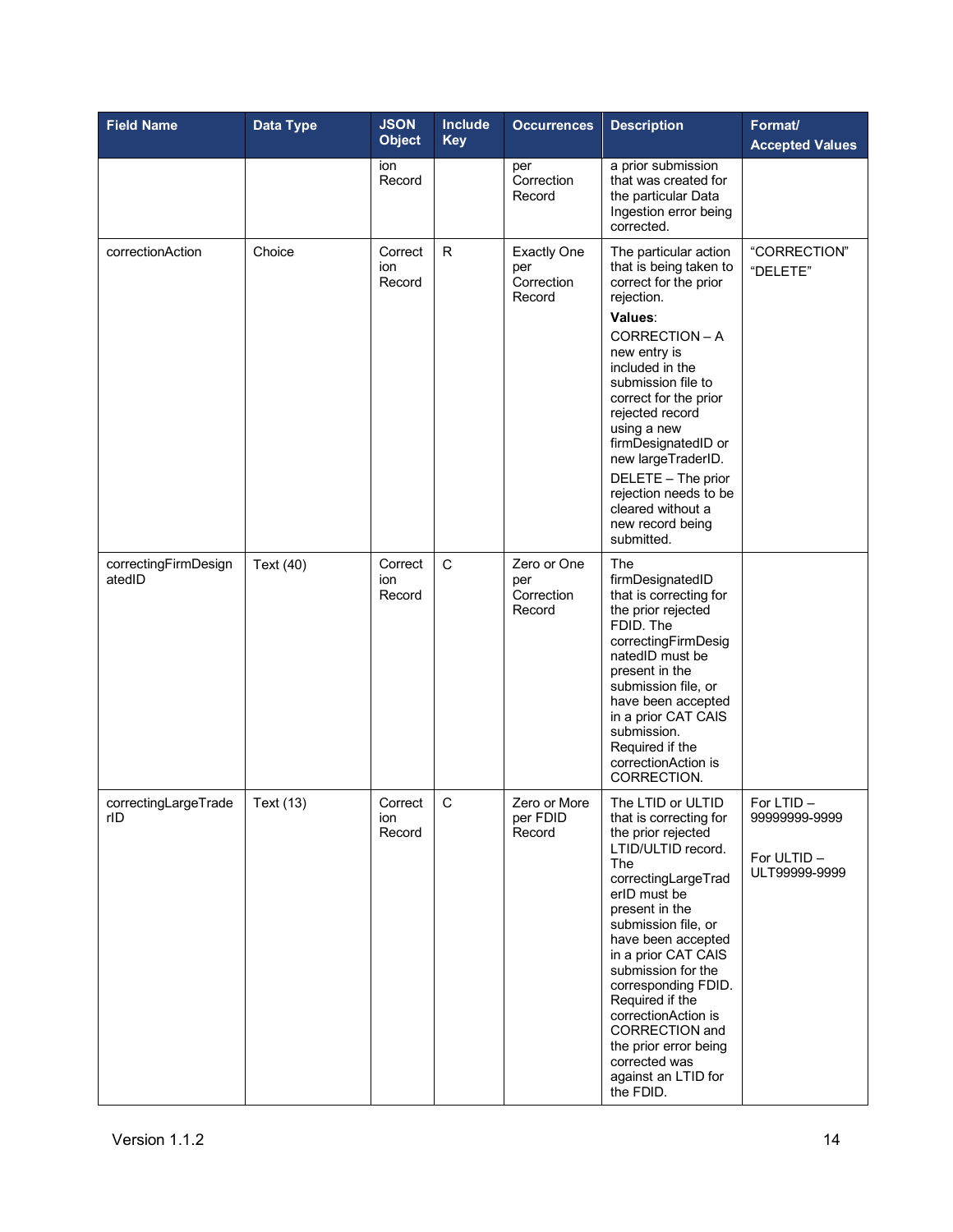#### <span id="page-20-0"></span>**5. Submission Process**

This section contains information pertaining to CAT CAIS account data and file formats, CAT CAIS submissions (including a general data flow overview), network and transport options, CAT CAIS access, and reporting hours.

#### <span id="page-20-1"></span>**5.1. File Submissions and Data Formats**

CAT CAIS account submissions must include a data file with populated header record information, including Version, CAT Reporter ID, CAT Submitter ID, and FDID Record Count. It is valid and acceptable for a firm to submit a file with only this header information and record counts of zero, indicating an intentional submission of no account record data. Data files have a prescribed naming convention and are supported in JSON format.

#### <span id="page-20-2"></span>**File Submission Names**

1. Data Files must be named using the following format:

```
<CAT Submitter ID>_<CAT Reporter CRD>_<File Generation 
Date> [<Group> ]<File Kind> <File Number>.<Format
Extension>.<Compression Extension>
```
For example: 123\_999\_20200101\_CAIS\_000123.json.bz2

2. The values assigned within the format of a file name include:

| Table 6: Elements of a File Submission Name |  |
|---------------------------------------------|--|
|---------------------------------------------|--|

| <b>Field Name</b>           | Data Type         | <b>Description</b>                                                                                                                                                                                                                                                                                                                                             | <b>Include Key</b> |
|-----------------------------|-------------------|----------------------------------------------------------------------------------------------------------------------------------------------------------------------------------------------------------------------------------------------------------------------------------------------------------------------------------------------------------------|--------------------|
| <b>CAT Submitter ID</b>     | Unsigned          | CAT Reporting Agent that submitted the file to CAT.                                                                                                                                                                                                                                                                                                            | R                  |
| <b>CAT Reporter CRD</b>     | Unsigned          | The CRD assigned identifier of the firm to which the<br>data within the file belongs.                                                                                                                                                                                                                                                                          | R                  |
| <b>File Generation Date</b> | Date              | The date the file was generated or reported. Used<br>to guarantee uniqueness of a file across dates.<br>Date must be less than or equal to System Date.<br>Future dates are not acceptable.                                                                                                                                                                    | R                  |
| Group                       | Alphanumeric (20) | Reporter defined string to guarantee uniqueness of<br>a file across dates.<br>Filenames associated with web submission directly<br>entered into the CAIS Reporter Portal will be<br>assigned the value of 'caisweb'. We recommend<br>not using the Group value of 'caisweb' for<br>submissions uploaded via the CAIS Reporter Portal<br>or submitted via SFTP. | $\Omega$           |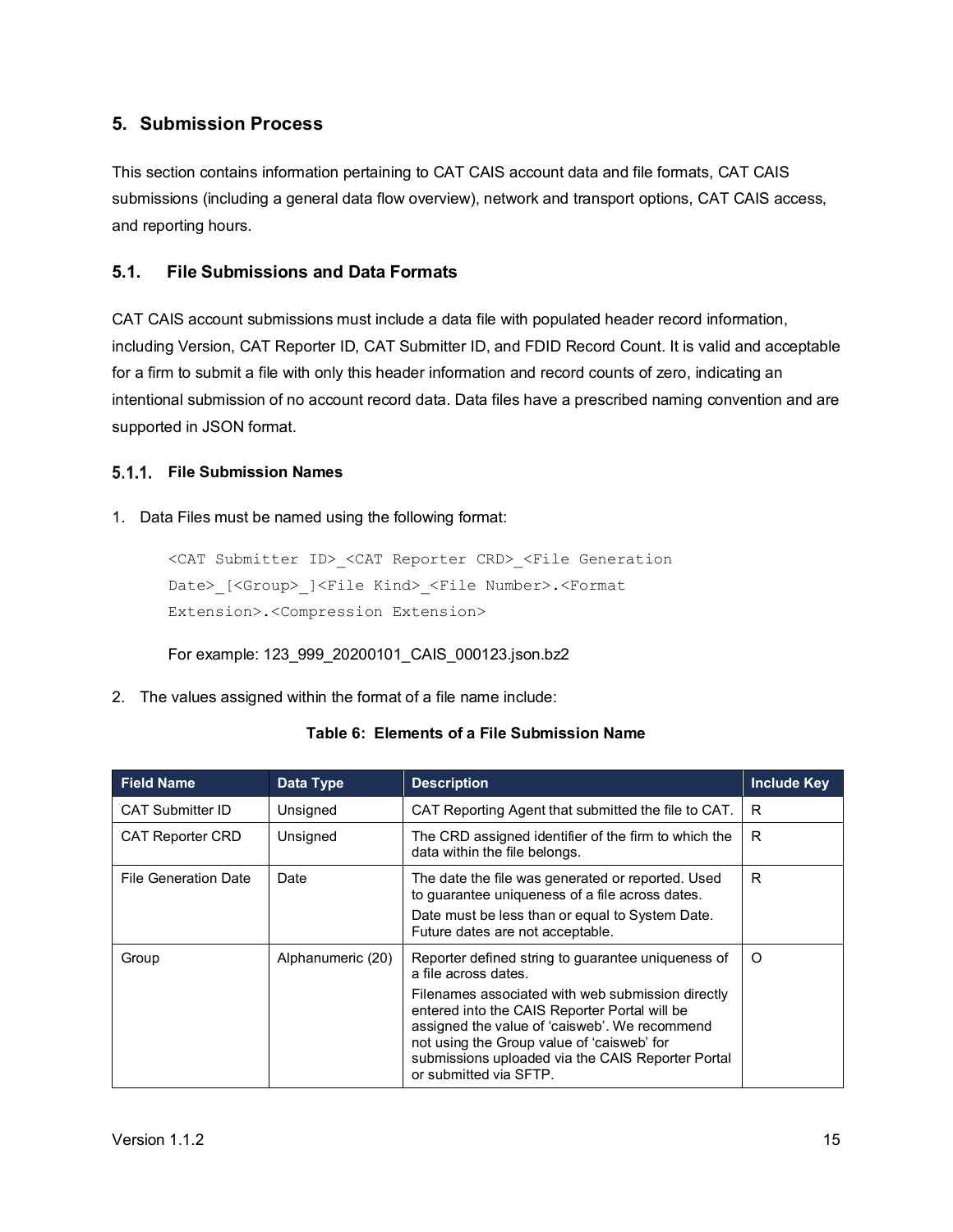| <b>Field Name</b>        | Data Type         | <b>Description</b>                                                                          | <b>Include Key</b> |
|--------------------------|-------------------|---------------------------------------------------------------------------------------------|--------------------|
| File Kind                | Alphanumeric (20) | Set to 'CAIS'                                                                               | R                  |
| File Number              | Unsigned          | Sequence number of the file, 6-digits long, left-<br>padded with zeros.                     | R                  |
| <b>Format Extension</b>  | Alphanumeric (4)  | Represents the format of the data submission.<br>JSON formatted submissions must be 'json'. | R                  |
| Compression<br>Extension | Alphanumeric (3)  | Applicable to Data Files. Set to 'bz2'                                                      | R                  |

3. Data file names should be globally unique among all other data files using the base name (the portion of the file name without the format and compression extensions) of the data file.

#### <span id="page-21-0"></span>**Submission Formats**

CAT CAIS supports the submission of data in JSON format only, due to the relational nature of the account and customer data.

#### <span id="page-21-1"></span>**Data File Submission**

The following rules apply to Data Files:

- 1. The CAT CAIS Processor will support standard JSON syntax for each record or as specified in this document.
- 2. Data files serve as top-level containers for each object.
- 3. All data files sent from the CAT Reporter (or the third-party CAT Reporting Agent for the CAT Reporter) must be compressed using BZip2. The associated compression extension is "bz2".
- 4. Data files must be individually compressed and submitted. Compressed files may not be bundled into a single container file.
- 5. The data contained within the data file must represent data for the CAT Reporter CRD number identified within the file name.
- 6. Files submitted through SFTP are limited to a maximum uncompressed size of 100GB.
- 7. Files sizes <= 1GB are recommended as feedback will be returned faster.
- 8. Files submitted through the CAT Reporter Portal CAIS are limited to a maximum uncompressed size of 1GB, with a record limit of 100,000 FDID records per file. Files with more than 100,000 FDID records will be rejected.
- 9. Schema files will be maintained by the Plan Processor and will be versioned as the Technical Specifications change.
- 10. Data files submitted to CAT CAIS will be treated as Delta files, and updates or changes will only be enacted on records as contained within the submission file; records previously received and not included in a later submission file, or optional or conditional attributes previously received for an FDID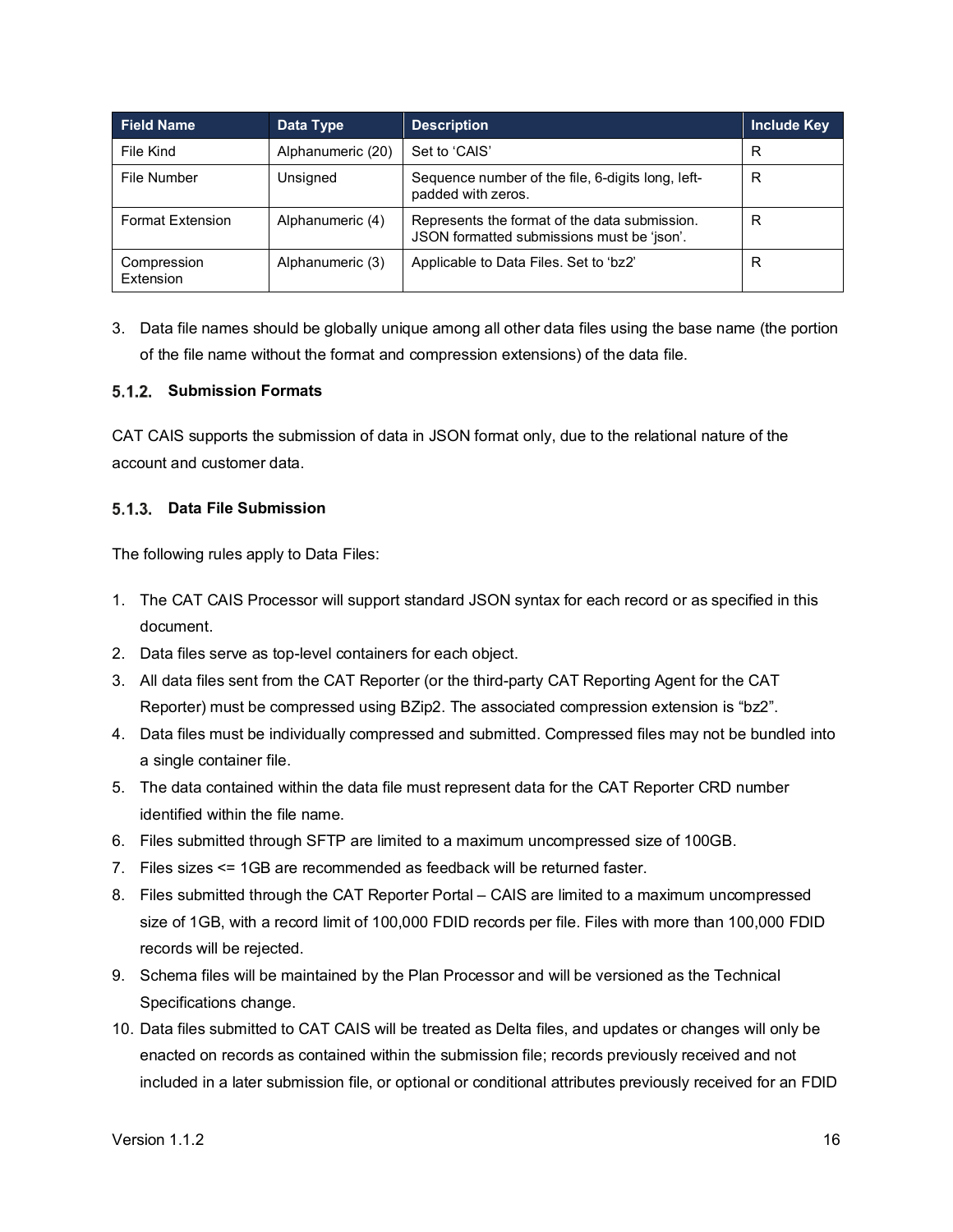and not included in a later submission file, will not be changed in CAT CAIS until included in a subsequent submission file.

- 11. Conditional and optional fields without a value must be omitted from the submission.
- 12. In the scenario a Firm ends an FDID record, by including a populated *fdidEndDate* and *fdidEndReason* attribute, any remaining active LTIDs associated to the ended FDID will be ended on behalf of the Firm. The *fdidEndDate* and *fdidEndReason* will be cascaded as the *ltidEndDate* and *ltidEndReason*, respectively.
- 13. In the scenario a Firm is ending an FDID record that has currently active LTIDs associated to the ending FDID, and they do not want the date and reasons cascaded, they must explicitly end the LTID-to-FDID association by including the association in the submission file with populated *ltidEndDate* and *ltidEndReason* attributes.
- 14. In the scenario a Firm is ending an FDID record that has one or more LTID-to-FDID associations where the *ltidEndDate* is set to a date later than the *fdidEndDate*, the *ltidEndDate* values stored in CAIS will be updated to the earlier *fdidEndDate* value. The *ltidEndReason* currently set on the association will not be updated if it differs from the currently stored *ltidEndReason* value.
- 15. In the scenario a Firm needs to clear a previously submitted conditional or optional field value, they must include the corresponding nullifying attribute field with a value of true, indicating the intent to clear the prior value.
	- a. If a Firm previously ended an FDID record for a reason other than REPLACED, and the Firm wants to resume submission of the FDID record, they would need to send a true value for the *fdidEndDateNULL* and *fdidEndReasonNULL* fields.
	- b. If the Firm intends to resume submission of an FDID record ended for a reason of REPLACED, the Firm would need to send a true value for the *fdidEndDateNULL*, *fdidEndReasonNULL*, and *replacedByFDIDNULL* fields.
	- c. If a Firm previously ended an LTID-to-FDID association, but did not end the FDID, and the Firm wants to resume submission of the LTID record, they would need to send a true value for the *ltidEndDateNULL* and *ltidEndReasonNULL* fields.
- 16. Clearing previously set *fdidEndDate* and *fdidEndReason* attributes through use of the corresponding nullifying fields will not result in reactivation of LTID associations of the FDID.
- 17. Each FDID included in a submission file must contain all required attributes, however optional and conditional attributes are not required to be included unless the Firm intends to modify said attribute.
- 18. Once an LTID-to-FDID association has passed data validation checks and been accepted by CAT CAIS, the Firm is not required to include the LTID-to-FDID association in subsequent submission files unless the Firm intends to end or modify said LTID-to-FDID association.
- 19. If an LTID is associated to multiple FDID records within a single CAT Reporter Firm, the LTID-to-FDID association must be submitted for each FDID. The associations may be submitted within a single submission file or across multiple submission files as associations are established.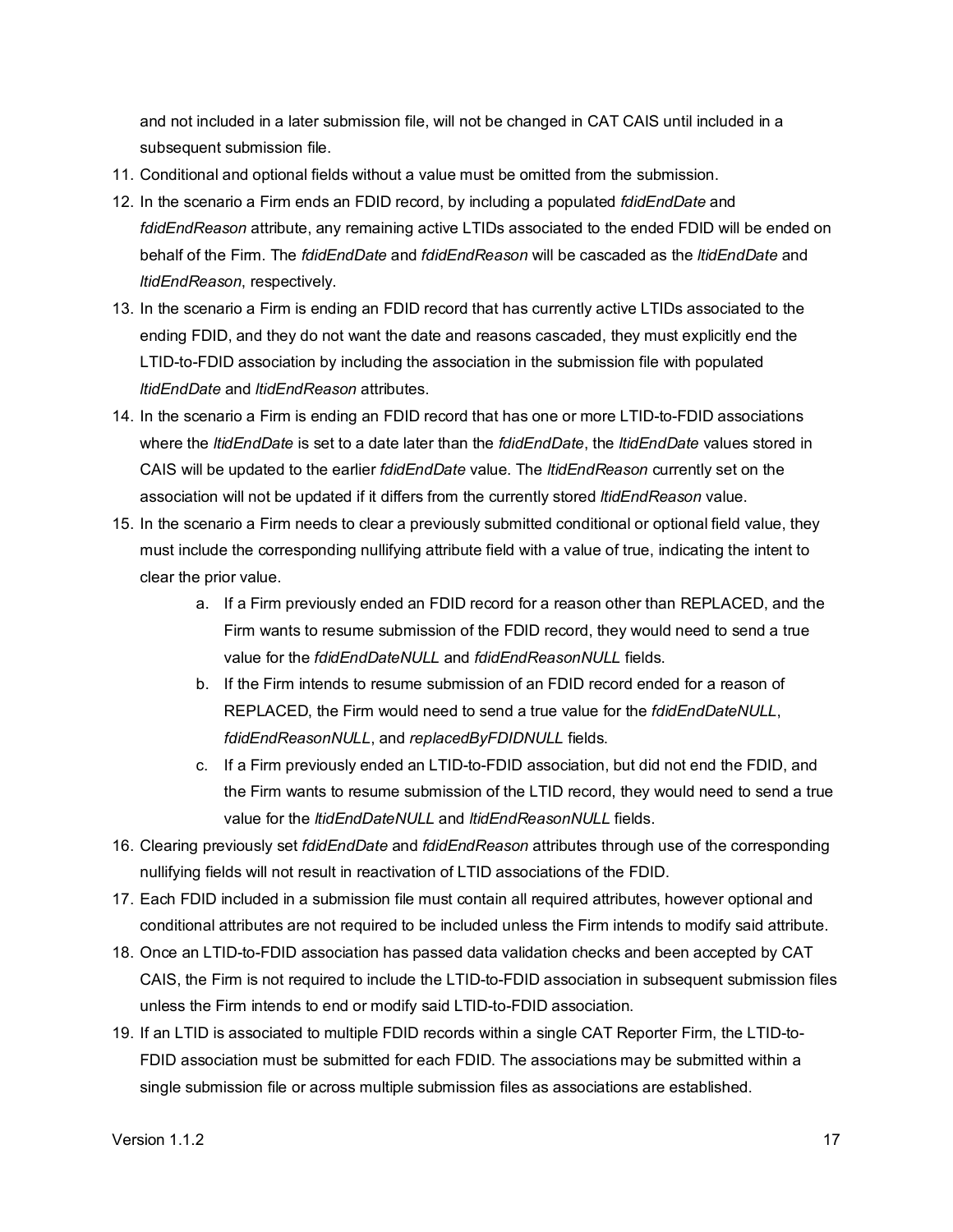- 20. If an LTID becomes associated to an FDID that was previously submitted and accepted by CAT CAIS, the Firm must establish the LTID-to-FDID association by including the FDID in a submission file with all required attributes, and including the LTID within the *largeTraderList* array of the FDID record.
- 21. Data files may contain original submissions, updates to records contained in prior submissions, firminitiated corrections of records contained in prior submissions, and record error corrections.
- 22. The *replacedByFDID* value included in a submission file must reference an FDID that is either included in the current submission file or was accepted by CAT CAIS in a prior submission file.
- 23. If the *replacedByFDID* record in a submission file was not accepted by CAT CAIS in a prior submission file and is not included in the current submission file, or is included in the current submission file but the replacing FDID record does not pass data validation checks, the submission record referencing the replacing FDID will fail data validation and not be accepted by CAT CAIS.
- 24. The *correctingFirmDesignatedID* and *correctingLargeTraderID* values included in a submission file must reference a corresponding FDID and/or LTID that is either included in the current submission file or was accepted by CAT CAIS in a prior submission file.
- 25. If the FDID or FDID and LTID listed in the *correctingFirmDesignatedID* or *correctingLargeTraderID* value in a submission file was not accepted by CAT CAIS in a prior submission file and is not included in the current submission file, or is included in the current submission file but the FDID record does not pass data validation checks, the correction submission record referencing the FDID or FDID and LTID record will fail data validation and not be accepted by CAT CAIS.

#### **5.1.3.1. Data File JSON Example**

The following JSON example demonstrates how a Firm would structure a data file submission.

```
{
   "version": "1.0.0",
   "catReporterCRD": 123,
   "catSubmitterID": 999,
   "fdidRecordCount": 3,
   "fdidRecordList": [
\left\{\begin{array}{c} \end{array}\right\} "fdidRecordID": 1, 
        "firmDesignatedID": "EZAccount123",
        "fdidType": "ACCOUNT",
        "fdidDate": 20190101,
        "largeTraderList": [
\{ "largeTraderRecordID": 1,
             "largeTraderID": "ULT00001-0001",
             "ltidEffectiveDate": 20190501
           },
\left\{ \begin{array}{c} 1 & 1 \\ 1 & 1 \end{array} \right\} "largeTraderRecordID": 2,
             "largeTraderID": "12345678-0001",
```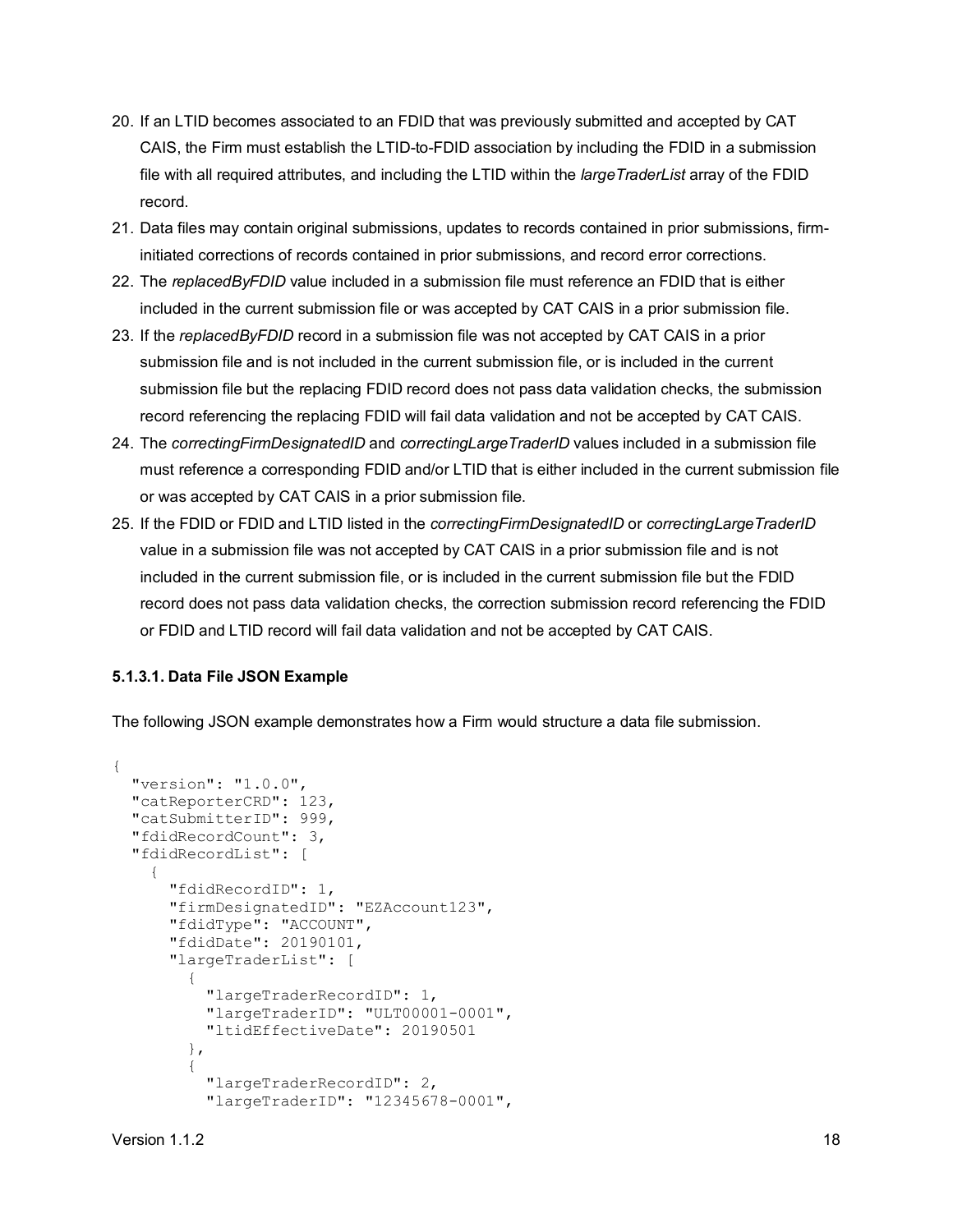```
 "ltidEffectiveDate": 20190501
 }
       ]
    },
     {
       "fdidRecordID": 2,
       "firmDesignatedID": "MyTestAccount",
       "fdidType": "ACCOUNT",
       "fdidDate": 20170308,
       "fdidEndDate": 20191201,
       "fdidEndReason": "ENDED",
       "largeTraderList": [
\{ "largeTraderRecordID": 1,
           "largeTraderID": "99999999-0000",
           "ltidEffectiveDate": 20190501,
           "ltidEndDate": 20191130,
         "ltidEndReason": "ENDED"
 }
       ]
    },
     {
       "fdidRecordID": 3,
       "firmDesignatedID": "InternalRel",
       "fdidType": "RELATIONSHIP",
       "fdidDate": 20150121,
       "fdidEndDateNULL": true,
       "fdidEndReasonNULL": true,
       "replacedByFDIDNULL": true
     }
  ],
  "correctionList": [
    {
       "rejectionID": 1127,
       "correctionAction": "CORRECTION",
       "correctingFirmDesignatedID": "EZAccount123",
       "correctingLargeTraderID": "12345678-0001"
    },
     {
       "rejectionID": 821,
       "correctionAction": "DELETE"
    }
  ]
```
#### <span id="page-24-0"></span>**Schema**

}

An Industry Member Schema file that details the structure and expected contents of every CAIS file submission is available on the CAT public website. The schema file will be maintained by the Plan Processor and will be versioned as the account and customer file formats change. The CAT CAIS schema file will use the json schema format as defined at [https://json-schema.org/.](https://json-schema.org/)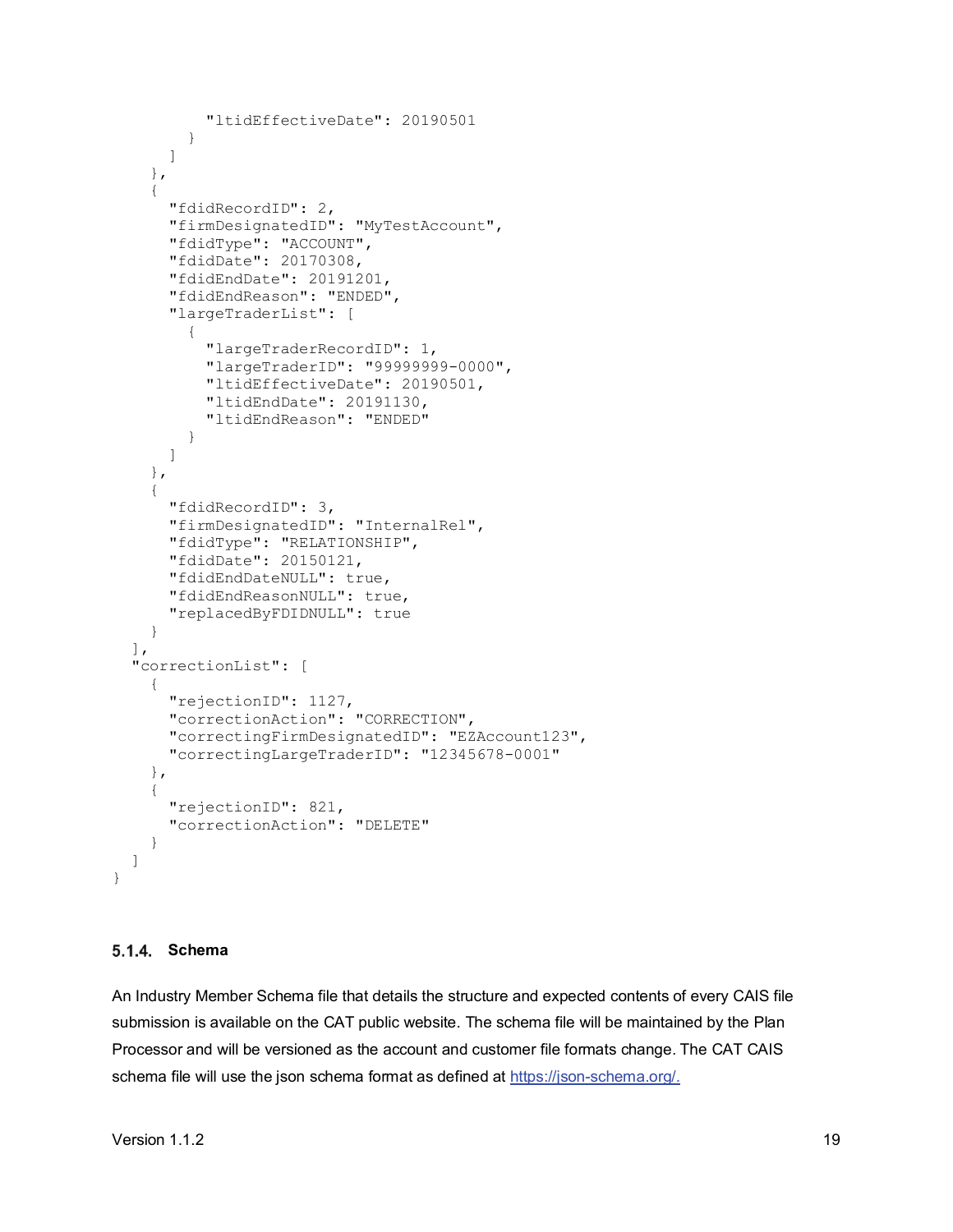#### **5.1.4.1. Schema Version**

Schema changes will be updated when changes to the CAT Reporting Technical Specifications for Industry Members occur that impact the schema. The following rules apply:

- 1. The Schema Version is formatted as <Major>.<Minor>.<Patch>. All digits must be represented.
	- o **Major –** updated when a change occurs that impacts all or a significant portion of Industry Member CAT Reporters. In such cases, the schema is not be backward compatible and will be specified accordingly.
	- o **Minor –** updated when a change occurs that does not require coding changes for all Industry Member CAT Reporters. In such cases, the schema is backward compatible with support for previous version(s) as specified.
	- o **Patch –** updated when a change occurs that does not require coding changes for any Industry Member CAT Reporters.
- 2. Records contained in a Data File must be formatted as per the Schema Version noted in the submission file.
- 3. Feedback provided by CAT CAIS will set the *feedbackVersion* equal to the applicable Schema Version for the submission file.

#### **5.1.4.2. Schema Definition**

The schema file is a JSON format file that represents the following:

- 1. **Data Types** CAT defined data types containing the following elements:
	- **dataType**: Data Type (E.g. Text) as defined in [Table 3: Data Types](#page-10-1)
	- **JSONDataType**: JSON standard data type to be used to submit data of this type.
	- **maxLength**: Maximum length of the string submission. Applicable to text and alphanumeric types only.
- 2. **Choices** For choice data types, the list of possible values.
- 3. **Name/Value Pairs**  Field specifications for Name/Value Pair fields.
	- **name**: Field Name.
	- **dataType**: Data Type or an array of Data Types.
	- **JSONDataType**: The JSON standard data type or an array or JSON standard data types.
	- **required**: Indicates whether the field is "Required," "Conditional," or "Optional."

#### <span id="page-25-0"></span>**5.2. Connectivity**

Connectivity to CAT will be through at least one of the following methods: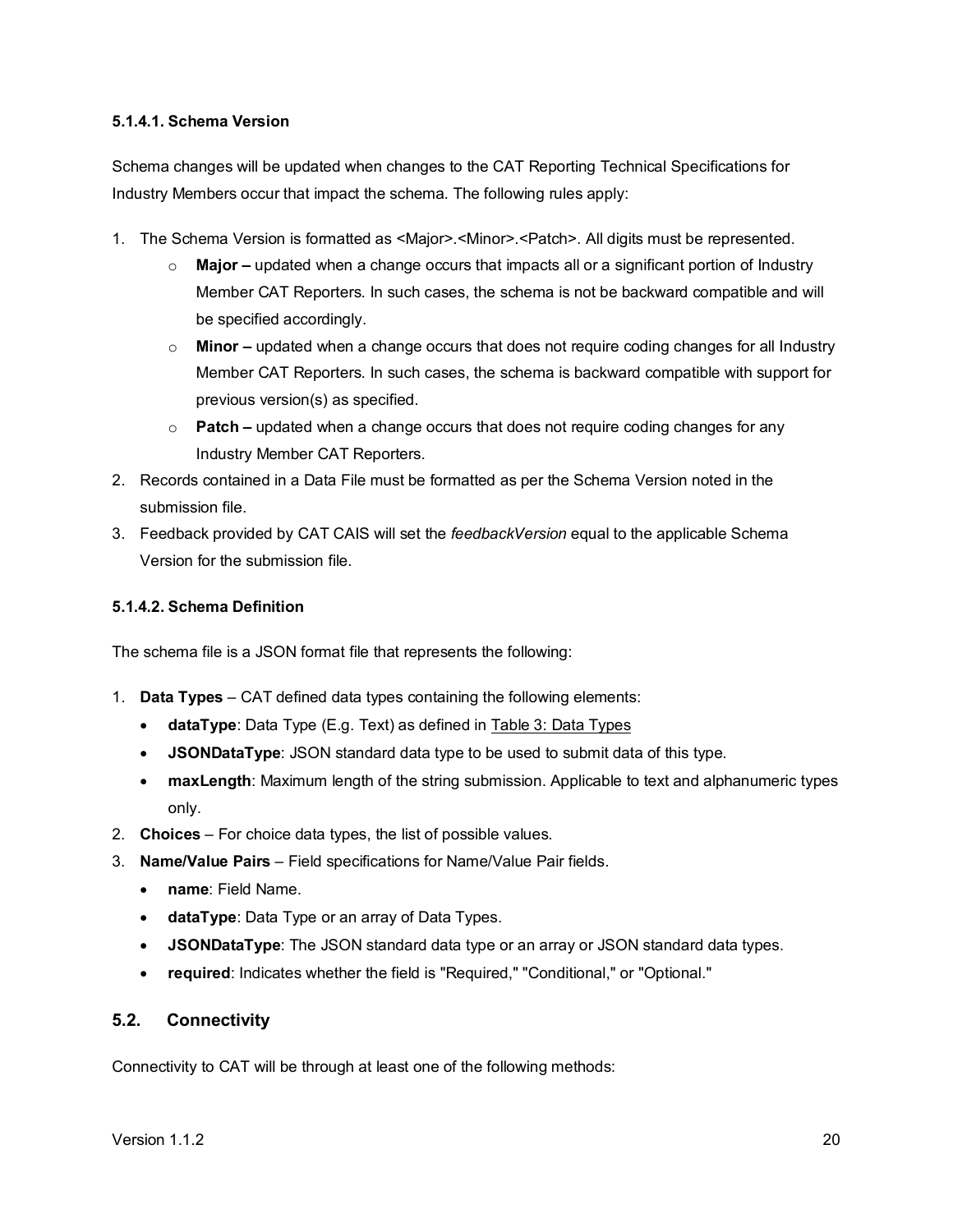- Private Line provided by a Managed Network Service Provider (MNSP)
- AWS PrivateLink $3$
- CAT Secure Reporting Gateway (SRG) Reporter Portal

Both the Private Line and AWS PrivateLink connectivity methods will support the CAT File Transfer service, which provides access for automated, machine-to-machine file submissions, acknowledgements, rejections, and corrections using the Secure File Transfer Protocol (SFTP) service as well as to the CAT Reporter Portal for interactive reporting through web-based forms or manual file uploads.

The CAT Secure Reporting Gateway (SRG) connectivity method will only support the CAT Report Portal. The SRG requires multi-factor authentication (MFA) to establish a secure, encrypted session before accessing the CAT Reporter Portal. The SRG requires the use of modern browsers supporting HTML5 and TLS (Transport Layer Security). No client software installation is required.

The combinations of Connectivity and Interface Methods are summarized below.

| <b>Connectivity Methods</b>        | Interface Methods        |                                             |  |  |
|------------------------------------|--------------------------|---------------------------------------------|--|--|
|                                    | <b>CAT File Transfer</b> | <b>CAT Reporter</b><br><b>Portal - CAIS</b> |  |  |
| Private Line provided by MNSP      |                          |                                             |  |  |
| <b>AWS PrivateLink</b>             |                          |                                             |  |  |
| CAT Secure Reporting Gateway (SRG) |                          |                                             |  |  |

#### **Table 7: Connectivity Methods and Supported CAT Interfaces Methods**

For a detailed description of the CAT Connectivity Methods, including instructions for establishing access and connectivity to the CAT system, refer to the [FINRA CAT Connectivity Supplement for Industry](https://www.catnmsplan.com/registration/)  [Members.](https://www.catnmsplan.com/registration/)

#### <span id="page-26-0"></span>**5.3. CAT Interface Methods**

The interface methods available to Industry Members and CAT Reporting Agents to submit data and retrieve reporting feedback include CAT File Transfer and the CAT Reporter Portal. For a detailed

<span id="page-26-1"></span><sup>3</sup> Industry Members and CAT Reporting Agents interested in AWS PrivateLink should contact the FINRA Help Desk at 888-696 3348 or at [help@finracat.com.](mailto:help@finracat.com)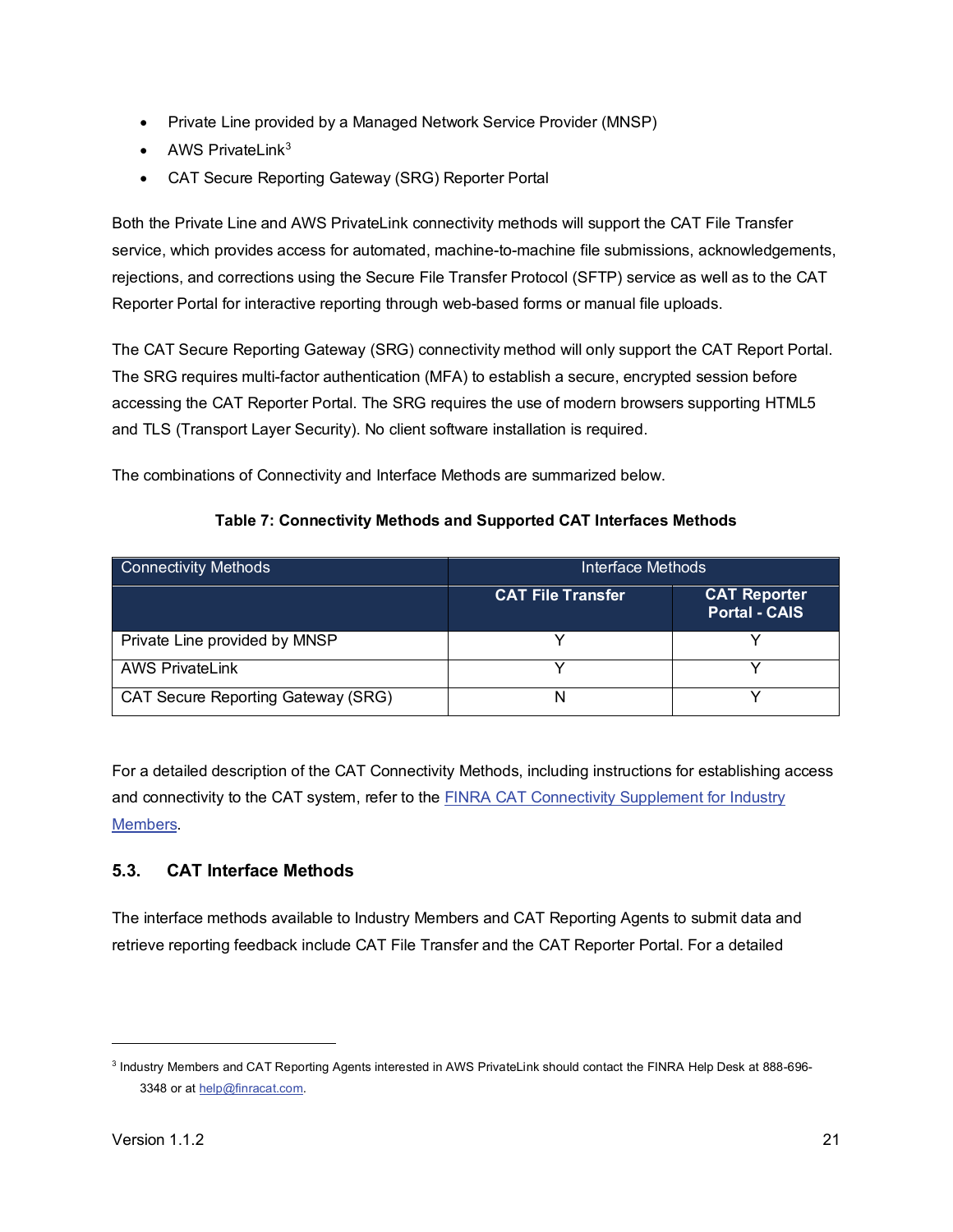description of the CAT Interface Methods, including instructions for establishing access and connectivity to the CAT system, refer to the **FINRA CAT Connectivity Supplement for Industry Members**.

The following identifies the types of CAT information with the respective interface methods available for each:

<span id="page-27-1"></span>

| <b>CAT Data Submission and Feedback</b>                                                            | Category       | <b>CAIS</b><br><b>SFTP</b> | <b>CAT Reporter</b><br><b>Portal - CAIS</b> | <b>CAT Reporter</b><br><b>Portal</b> |
|----------------------------------------------------------------------------------------------------|----------------|----------------------------|---------------------------------------------|--------------------------------------|
| Submission of CAT CAIS files                                                                       | Submission     |                            | ✓                                           |                                      |
| Resubmission of Rejected Files/Records,<br><b>Corrections and Clears</b>                           | Submission     |                            | ✓                                           |                                      |
| Interactive CAT Reportable Account Entry                                                           | Submission     |                            | ✓                                           |                                      |
| <b>File Status Retrieval</b>                                                                       | Feedback       | ✓                          | ✓                                           |                                      |
| <b>Reporting Statistics</b>                                                                        | Feedback       |                            | ✓                                           |                                      |
| Error Feedback                                                                                     | Feedback       | ✓                          | ✓                                           |                                      |
| <b>CAIS System Status and Announcements</b>                                                        | Feedback       |                            | ✓                                           |                                      |
| <b>FDID Reconciliation Report</b>                                                                  | Feedback       |                            | ✓                                           |                                      |
| <b>Account Maintenance</b>                                                                         | Administration |                            |                                             | ✓                                    |
| <b>Establishment of Reporting Relationships</b><br>$E \uparrow 4$ $CAT$ $E_{16}$ $T_{20}$ $D_{21}$ | Administration |                            |                                             |                                      |

#### **Table 8: CAT Data and Feedback Interface Methods**

#### <span id="page-27-0"></span>**CAT File Transfer**

The CAT File Transfer method is an automated, machine-to-machine interface utilizing the Secure File Transfer Protocol ("SFTP") for file submissions, acknowledgements, rejections and corrections. SFTP enables Industry Members and CAT Reporting Agents to create machine-to-machine connections to securely transmit data and retrieve data from FINRA CAT.

The following is the SFTP directory structure that will be made available in the submitter's home directory. Files associated with data submissions and associated feedback will be uploaded in SFTP directories as per the following table.

#### **Table 9: SFTP Directories**

| <b>SFTP Directory</b>          | <b>Usage</b>                                                                                                                     |
|--------------------------------|----------------------------------------------------------------------------------------------------------------------------------|
| /submitterID/cat/cais/upload   | SFTP submissions uploaded by Submitters including Data files. CAT<br>will move files from this directory for further processing. |
| /submitterID/cat/cais/feedback | Feedback files associated with submission file processing.                                                                       |

The following rules apply: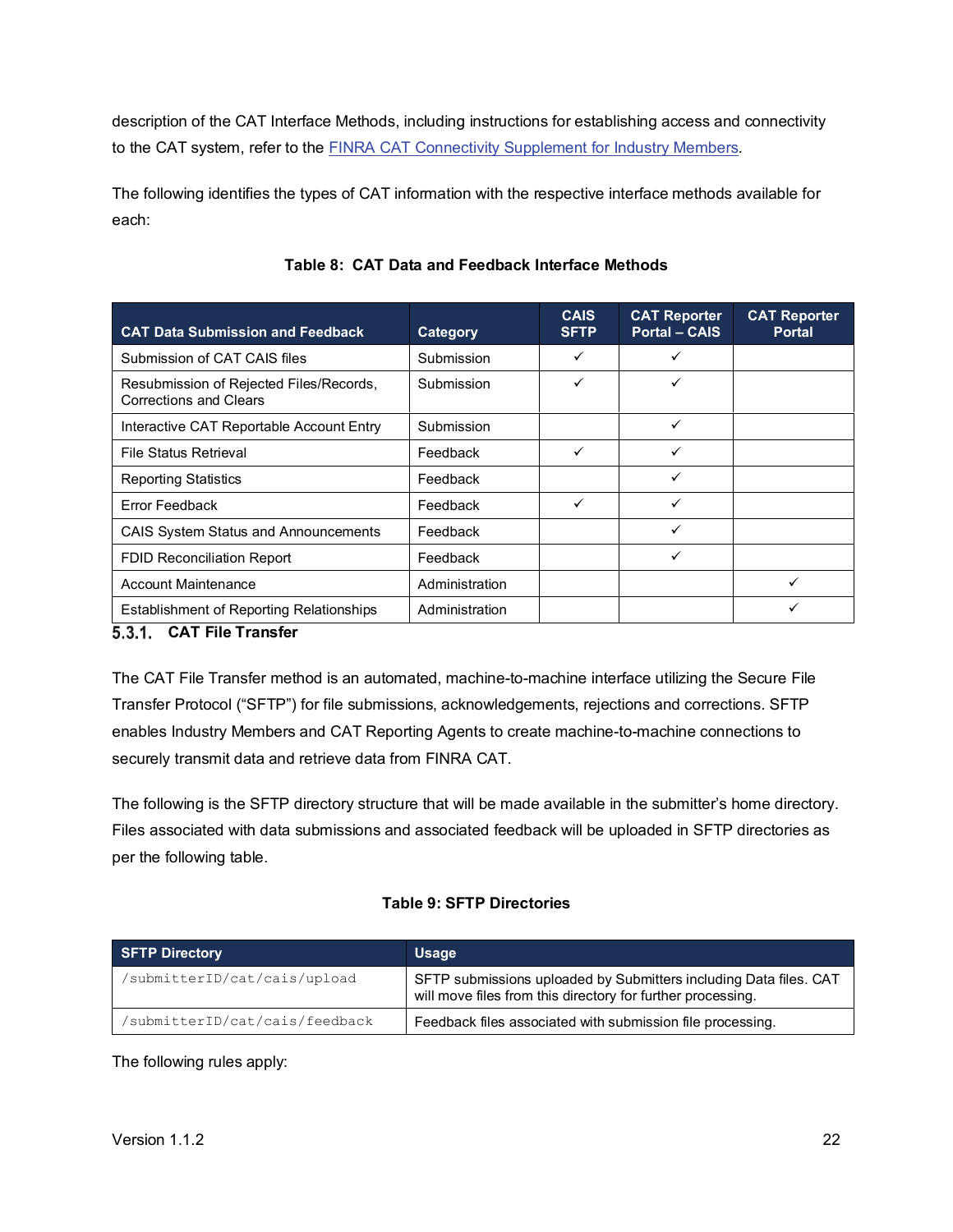- 1. Processing is initiated when a file appears in the /submitterID/cat/cais/upload directory.
- 2. CAT will remove files from the upload directory as soon as each file upload is complete.
- 3. The Submitter must not delete files from the /submitterID/cat/cais/upload directory.
- 4. Due to the PII considerations of the account and customer data, a copy of uploaded files will not be made available to the Reporter or Submitter after submission.
- 5. Firms using SFTP will be able to obtain Feedback Files for files submitted through the SFTP, as well as any files submitted through the CAT Reporter Portal - CAIS through either file upload or manual submission.

#### <span id="page-28-0"></span>**CAT Reporter Portal - CAIS**

The CAT Reporter Portal – CAIS is a web interface utilizing secure encryption protocols (HTTPS/TLS) and multifactor authentication (MFA). The CAT Reporter Portal - CAIS will facilitate data submissions using the following methods:

- Manual data file uploads for files up to 1GB in size and limited to 100,000 FDID records meeting all requirements of data files as specified in [5.1.3.](#page-21-1)
- Data entry for original submissions, repairs for CAT identified errors, and firm initiated corrections and deletion instructions. These entries will be converted to submission files generated by the portal. Because these files will contain PII data, they will not be available to download after submission.
- The CAT Reporter Portal CAIS will include a summary view screen for records created through manual submission that contains the record data which will be submitted, allowing users to confirm, and capture for their records, the details of their submission.
- Firms using the CAT Reporter Portal CAIS will not be able to view the full details of the originally submitted record for correction of CAT identified errors for data security. The CAT Reporter Portal - CAIS will only display the following attributes regarding the error record, and will require entry of all other data attributes to be included in the submission:
	- catReporterCRD
	- catSubmitterID
	- firmDesignatedID
	- fdidRecordID
	- largeTraderRecordID (if error is against a Large Trader record)
	- ◆ rejectionID
	- errorCodeID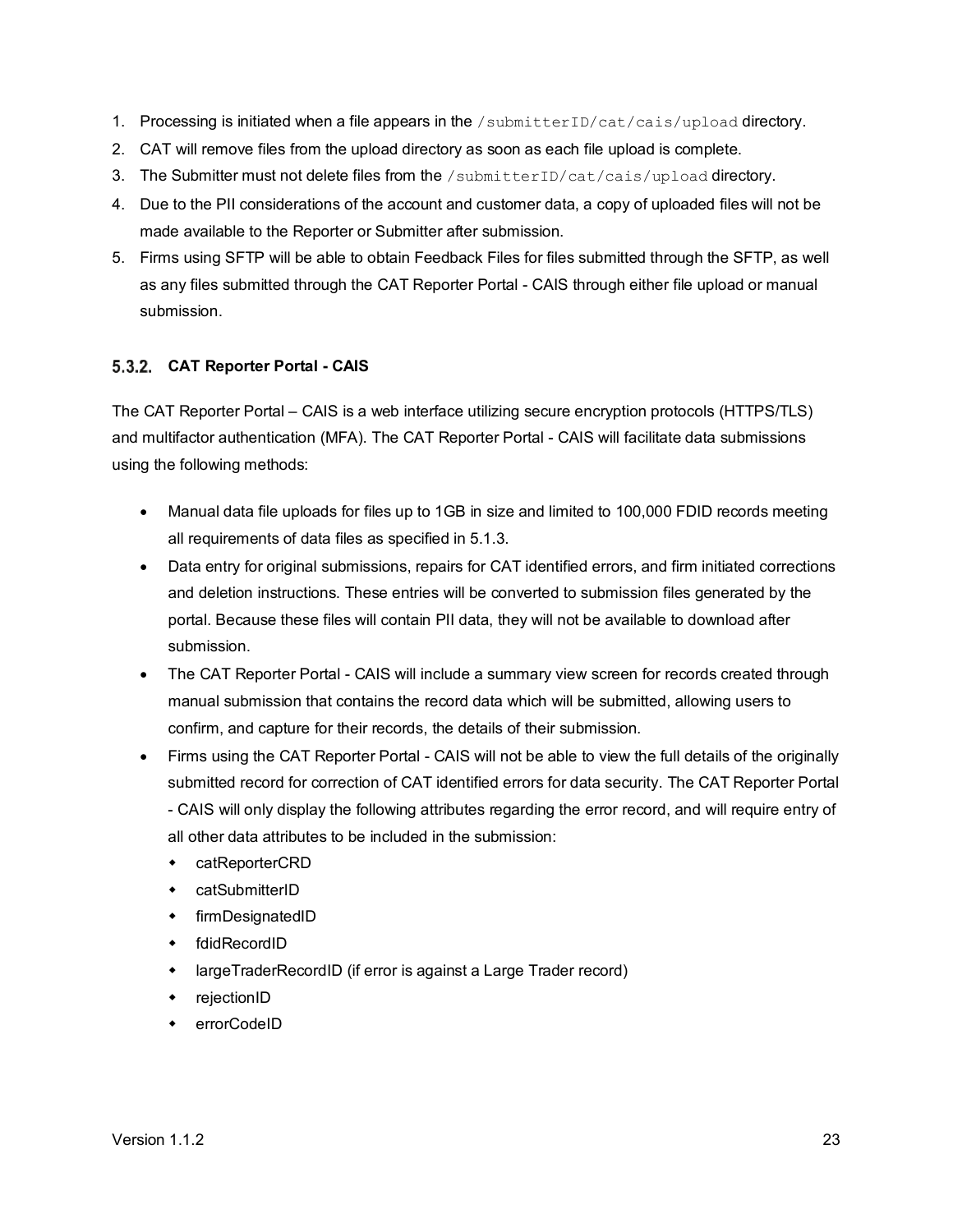• Firms using the CAT Reporter Portal - CAIS will only be able to view Feedback Files for files submitted through the CAT Reporter Portal - CAIS. They will not be able to view Feedback Files for files posted via SFTP.

#### <span id="page-29-0"></span>**5.4. CAT CAIS Reporting Hours**

#### <span id="page-29-1"></span>**Submission of CAT Account and Customer Data**

The CAT NMS Plan requires Industry Members to report Received Industry Member Data, which includes customer and account data, by 8:00 a.m. Eastern Time on the CAT Trading Day following the day the Industry Member receives such Received Industry Member Data. Customer and Account data may be bulk uploaded at the end of the CAT Trading Day, or may be submitted in batches with associated uploads throughout the day. All creation of, or modifications to, CAT reportable accounts are required to be submitted to CAT CAIS by 8:00 a.m. Eastern Time on the CAT Trading Day following the day such information was received by the Industry Member.

Weekends or any day that all equities or options national securities exchanges are closed are not considered a CAT Trading Day.

#### <span id="page-29-2"></span>**Deadline of Repair for Errors Identified by CAT CAIS**

For data submitted by 8:00 a.m. ET, errors will be identified by CAT CAIS and provided to Industry Members by no later than 5:00 p.m. ET on the CAT Trading Day such information was submitted to CAT. Once available, repairs can be made immediately. All repairs must be submitted by 5:00 p.m. Eastern Time on the third CAT Trading Day after the account information became available to the Industry Member. Repairs received after the repair deadline will be accepted but considered late.

CAT specifications allow for Industry Members to correct account submissions that did not produce an error during processing at any time after original submission. Firm-initiated corrections will be handled in the same method as any other update to the existing account record.

#### <span id="page-29-3"></span>**5.5. Security**

#### <span id="page-29-4"></span>**Encryption (In-transit)**

TLS-based encryption, version 1.2 minimum, is required for connection to the Reporter Portal (whether accessed via private line or the SRG) and to the Security Reporter Gateway itself.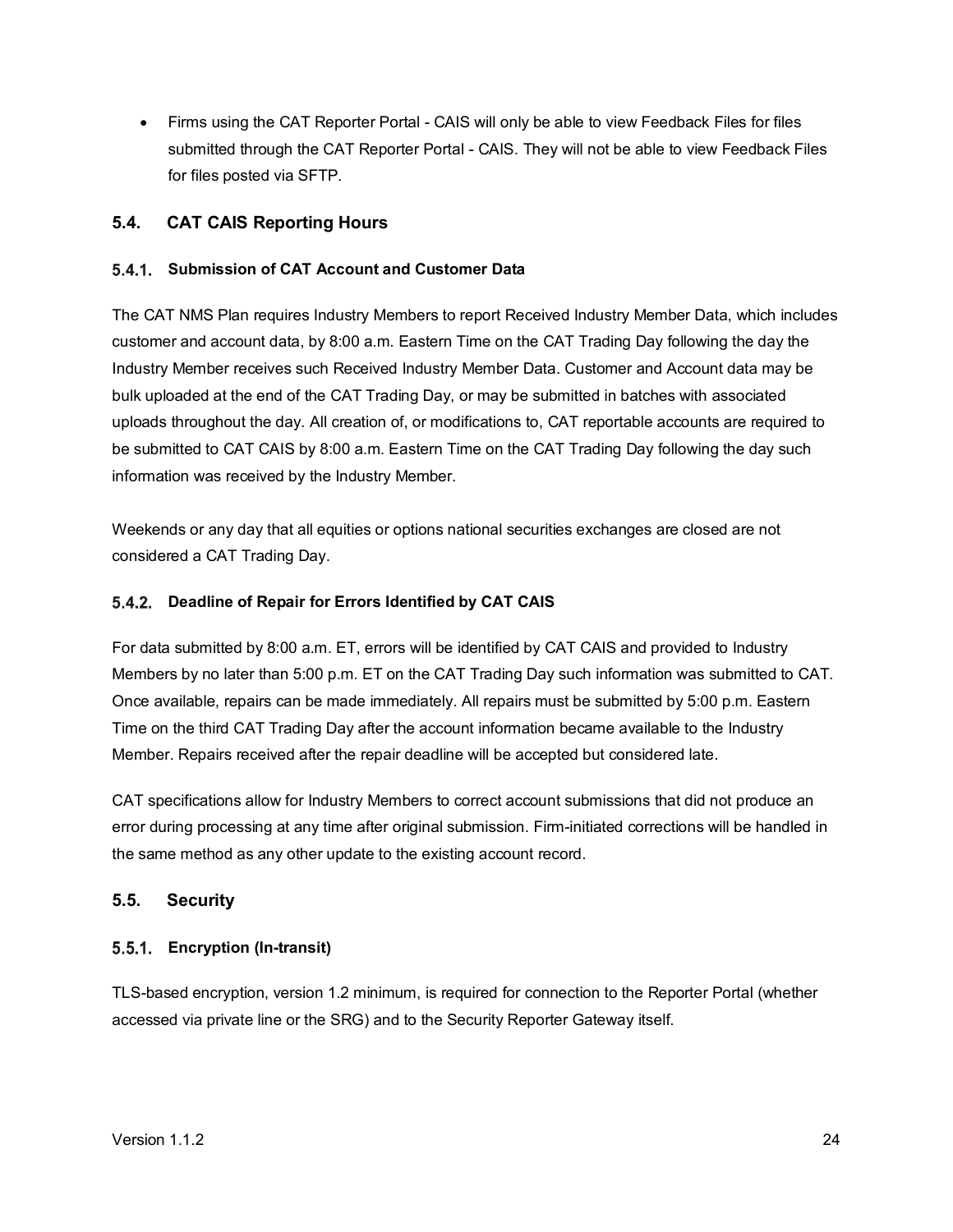For SFTP, in addition to the fact that the SFTP service is only accessible via private line, traffic will be encrypted by virtue of the intrinsic encryption capabilities of SFTP. AES256 will be supported for SFTP; support for other encryption protocols is under evaluation.

#### <span id="page-30-0"></span>**Encryption (At-rest)**

The CAT CAIS system will use native AWS encryption features to encrypt data upon receipt. No action is required by the Industry Member.

#### <span id="page-30-1"></span>**Authentication**

Two-factor authentication will be required for access to the CAIS Reporter Portal. The first factor will be username and password which will require periodic rotation.

The second factor will to be via push notification to an off-the-shelf application installed on a mobile device provided by the user. The user will be required to install the application to their mobile device through their mobile operating system's application store and then complete a registration process on the Reporter Portal or SRG. There is no cost to the Reporter or the user for this mobile application.

The SFTP service similarly requires that two conditions be met to access the interface. The first factor is authentication via username and password. The second is the use of a defined IP source address that is established during initial onboarding. The SFTP system implements an IP whitelist that prevents access from any system not on the whitelist.

More detailed information related to Security is described in the **FINRA CAT Connectivity Supplement for** [Industry Members](https://www.catnmsplan.com/registration/) available at [https://www.catnmsplan.com/registration/.](https://www.catnmsplan.com/registration/)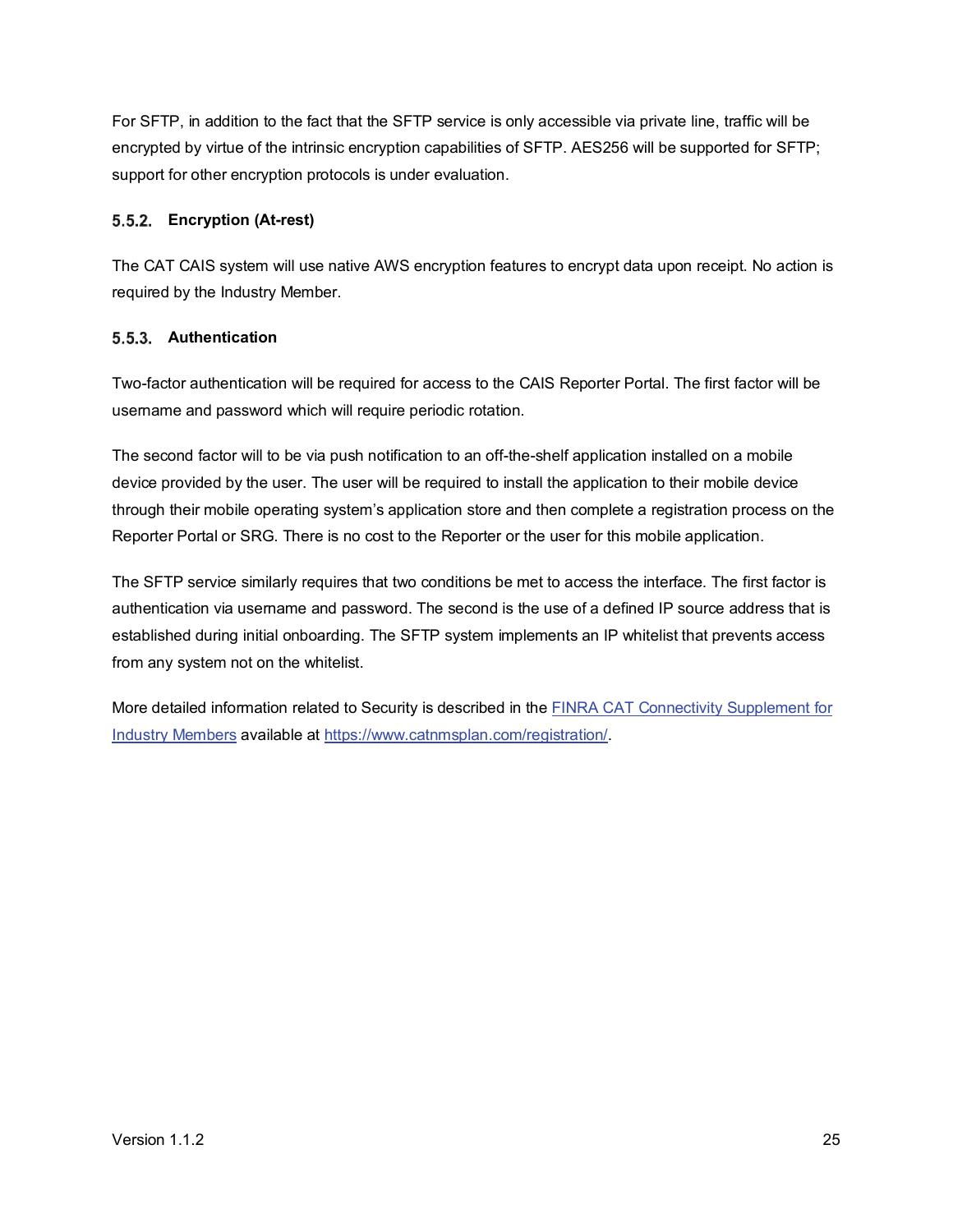#### <span id="page-31-0"></span>**6. Feedback and Corrections**

CAT provides feedback associated with CAT CAIS submissions for CAT Reporters and Submitters as follows:

- **File Status:** available via SFTP and the CAT Reporter Portal CAIS, indicates the acceptance or associated errors with a submission file.
- **Reporting Statistics:** available via the CAT Reporter Portal CAIS, daily summary statistics representing reporting activity and errors for prior submissions. Error Rate is also included.
- **Error Feedback:** available via SFTP and the CAT Reporter Portal CAIS, errors found during processing will be made available, including error code, affected FDID, and associated record ID(s) from the submission file.
- **Corrections Feedback:** available via the CAT Reporter Portal CAIS, information is provided for the repair status of all corrections. When an error has been corrected, the updated status will be reflected.
- **System Status and Announcements:** available via the CAT Reporter Portal CAIS, the status of CAT processing will be made available with a distinction for instances when a processing delay or issue is occurring. Additionally, announcements related to system maintenance and upcoming changes will be presented.

This section describes the procedures for obtaining feedback and making corrections/deletions associated with feedback of errors. Additionally this section describes the requirement for making correction/deletions for accepted data for which there was no feedback.

#### <span id="page-31-1"></span>**6.1. File and Error Feedback**

A feedback file will be made available for each submission file that is acknowledged as uploaded. This file will contain information about current status, as well as previously completed steps in the ingestion process. Feedback related to the following processing steps is expected to be made available within the following timelines:

| <b>Seg</b> | <b>Processing Stage</b> | Feedback                                                       | <b>Anticipated Delivery</b>             | <b>Delivery No Later</b><br><b>Than</b> |
|------------|-------------------------|----------------------------------------------------------------|-----------------------------------------|-----------------------------------------|
|            | File<br>Acknowledgement | File Acknowledgement<br>Status                                 | Within 10 minutes of File<br>Submission | 1 hour of File<br>Submission            |
| 2          | File Integrity          | File Integrity Error Status or<br>File Integrity Passed Status | Within 30 minutes of File<br>Submission | 2 hours of File<br>Submission           |
| -3         | Data Validation         | Data Errors including syntax                                   | Within an 1 hour of File                | 4 hours of File Integrity               |

#### **Table 10: Feedback and Error Correction Availability**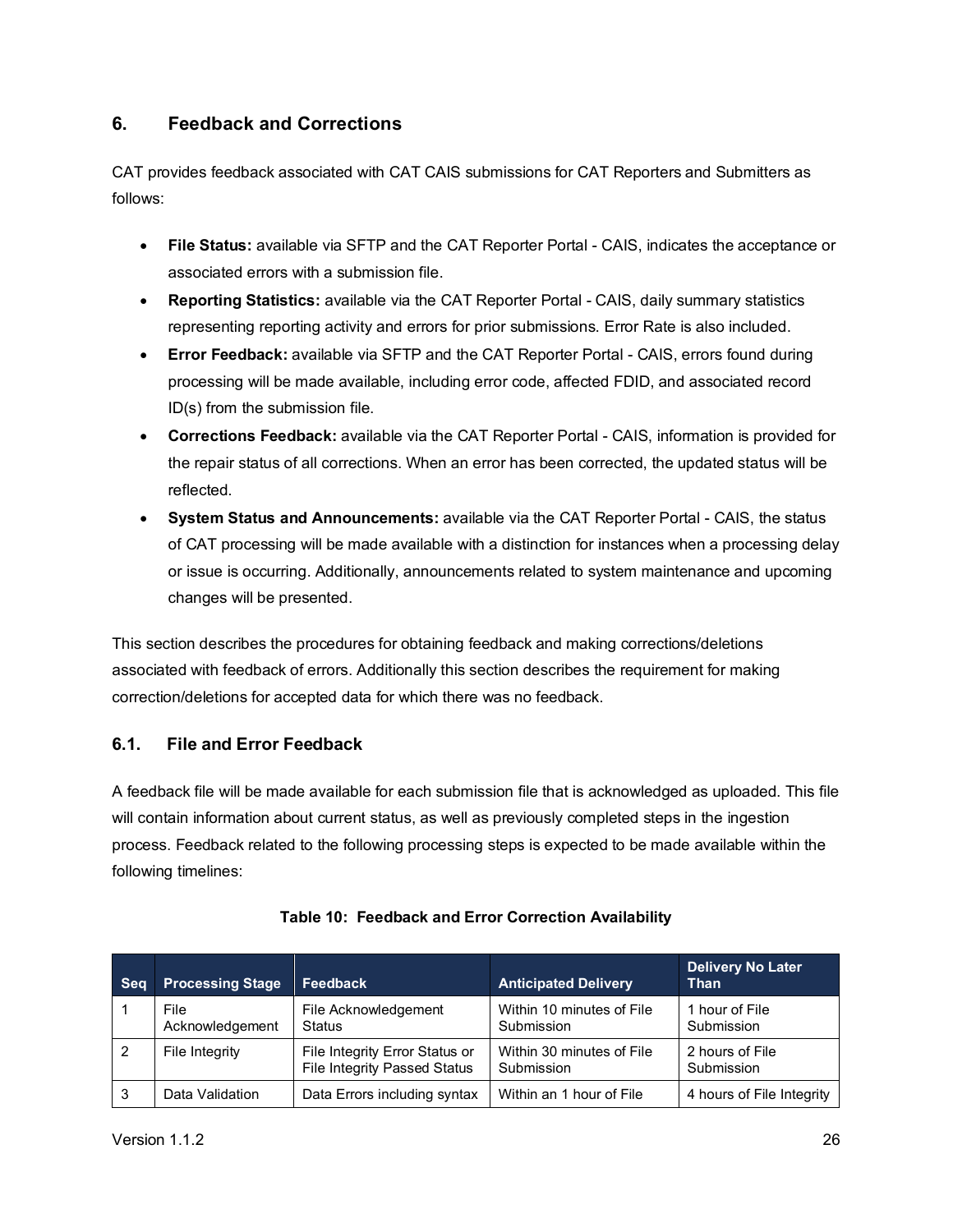| Seq Processing Stage Feedback |                     | <b>Anticipated Delivery</b> | <b>Delivery No Later</b><br><b>Than</b> |
|-------------------------------|---------------------|-----------------------------|-----------------------------------------|
|                               | and semantic errors | Integrity Feedback          | Feedback                                |

#### <span id="page-32-0"></span>**Feedback Generation**

Feedback associated with all processing stages will be made available via SFTP and/or the CAT Reporter Portal - CAIS as described in [Table 8: CAT Data and Feedback Interface](#page-27-1) Methods. A single feedback file will be generated for each file submission, and will be updated with status information as the file completes each stage of processing.

For Feedback files made available via SFTP, the following rules apply:

- 1. The format of feedback files will be JSON.
- 2. Feedback files will be accessible under the cat/cais/feedback directory in the Submitter's home directory on the Feedback SFTP server.
- 3. Feedback for data submitted by a CAT Submitter on behalf of a CAT Reporter will be accessible under the CAT Reporter's home directory on the Feedback SFTP server if the CAT Reporter has an SFTP account.
- 4. If a file is rejected for a file integrity error, it will not proceed to the next processing stage.
- 5. The minimum retention time for feedback files on the SFTP server is 10 calendar days. After that time, they may be removed from the server. Feedback will be available via the CAT Reporter Portal - CAIS for at least 90 days.

#### <span id="page-32-1"></span>**Feedback File Names and Format**

1. Feedback Files created by CAT CAIS will be named using the following format:

<original File Base Name>.<version>.feedback.<Format Extension>.<Compression type>

Example: SUBID\_MYID\_20200101\_CAIS\_000123.v1.feedback.json.bz2

2. The version will be applied as part of the file generation process to accommodate situations where a single Firm submits multiple files having the same original File Base Name, so that the feedback file for each version submitted can be retained.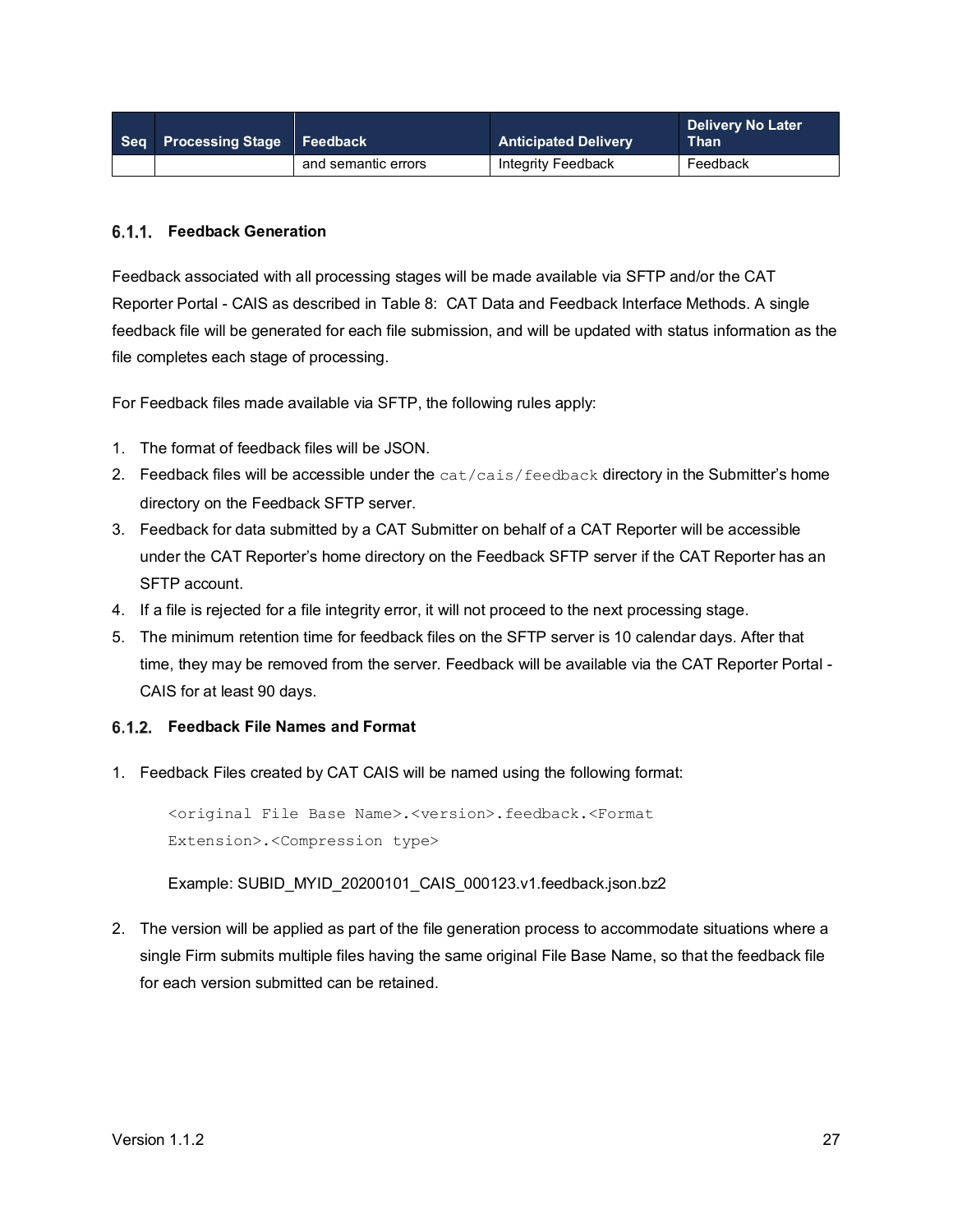#### **Table 11: Elements of a Feedback file**

| <b>Field Name</b> | Data Type  | <b>JSON</b><br><b>Object</b> | Include<br><b>Key</b> | <b>Description</b>                                                                                                                                                                                                                                                                                                                                                                                                                                                                                                                                                                                                                                                                                                                                                                                                                                                                                                                                                                                                                                                                                                                                                                                                                                                                                                                                                                                        |
|-------------------|------------|------------------------------|-----------------------|-----------------------------------------------------------------------------------------------------------------------------------------------------------------------------------------------------------------------------------------------------------------------------------------------------------------------------------------------------------------------------------------------------------------------------------------------------------------------------------------------------------------------------------------------------------------------------------------------------------------------------------------------------------------------------------------------------------------------------------------------------------------------------------------------------------------------------------------------------------------------------------------------------------------------------------------------------------------------------------------------------------------------------------------------------------------------------------------------------------------------------------------------------------------------------------------------------------------------------------------------------------------------------------------------------------------------------------------------------------------------------------------------------------|
| version           | Text(10)   | Main                         | R                     | The schema version of the feedback file used for<br>providing the response.                                                                                                                                                                                                                                                                                                                                                                                                                                                                                                                                                                                                                                                                                                                                                                                                                                                                                                                                                                                                                                                                                                                                                                                                                                                                                                                               |
| submissionID      | Unsigned   | Main                         | $\mathsf R$           | The unique Submission ID assigned to the<br>submission file by the CAT CAIS system. Used to<br>identify the single submission activity. If the same<br>file name is submitted across multiple<br>submissions, each submission instance will have<br>a separate and unique Submission ID value.                                                                                                                                                                                                                                                                                                                                                                                                                                                                                                                                                                                                                                                                                                                                                                                                                                                                                                                                                                                                                                                                                                            |
| submitterUsername | Text (200) | Main                         | R.                    | The name associated to the CAT User ID of the<br>account used to submit the file to CAT CAIS.                                                                                                                                                                                                                                                                                                                                                                                                                                                                                                                                                                                                                                                                                                                                                                                                                                                                                                                                                                                                                                                                                                                                                                                                                                                                                                             |
| catSubmitterID    | Unsigned   | Main                         | ${\sf R}$             | The unique identifier assigned to the Submitter<br>firm by CAT.                                                                                                                                                                                                                                                                                                                                                                                                                                                                                                                                                                                                                                                                                                                                                                                                                                                                                                                                                                                                                                                                                                                                                                                                                                                                                                                                           |
| catReporterCRD    | Unisgned   | Main                         | $\mathsf{R}$          | The unique CRD identifier assigned to the CAT<br>Reporter to whom the data belongs.                                                                                                                                                                                                                                                                                                                                                                                                                                                                                                                                                                                                                                                                                                                                                                                                                                                                                                                                                                                                                                                                                                                                                                                                                                                                                                                       |
| submissionStatus  | Choice     | Main                         | $\mathsf{R}$          | The current status of the submission file in the<br>processing flow.<br><b>VALUES:</b><br>FILE_ACKNOWLEDGED - indicates the<br>$\bullet$<br>file was acknowledged as having been<br>submitted, and has picked up for file<br>integrity checks.<br>FILE_INTEGRITY_PASSED - indicates<br>$\bullet$<br>the file passed file integrity checks, and<br>will now be processed through record<br>data validations.<br>RECORD_SCAN_COMPLETED -<br>$\bullet$<br>indicates the file has completed record<br>validations. If one or more records<br>passed record validation, they will now<br>be loaded to CAIS. Details about any<br>rejected records are now available within<br>the feedback file in the RejectionItems<br>section.<br>COMPLETED_WITHOUT_REJECTIONS<br>$\bullet$<br>- indicates the file has completed loading<br>into the CAIS, and no data validation<br>errors were encountered. No further<br>updates will be made to the feedback file.<br>COMPLETED_WITH_REJECTIONS -<br>$\bullet$<br>indicates the file has completed loading<br>into the CAIS, and one or more data<br>validation errors were encountered. No<br>further updates will be made to the<br>feedback file.<br>COMPLETED_INTEGRITY_ERROR -<br>$\bullet$<br>indicates the file failed file integrity<br>checks and can not be processed. No<br>further updates will be made to the<br>feedback file upon reaching this status. |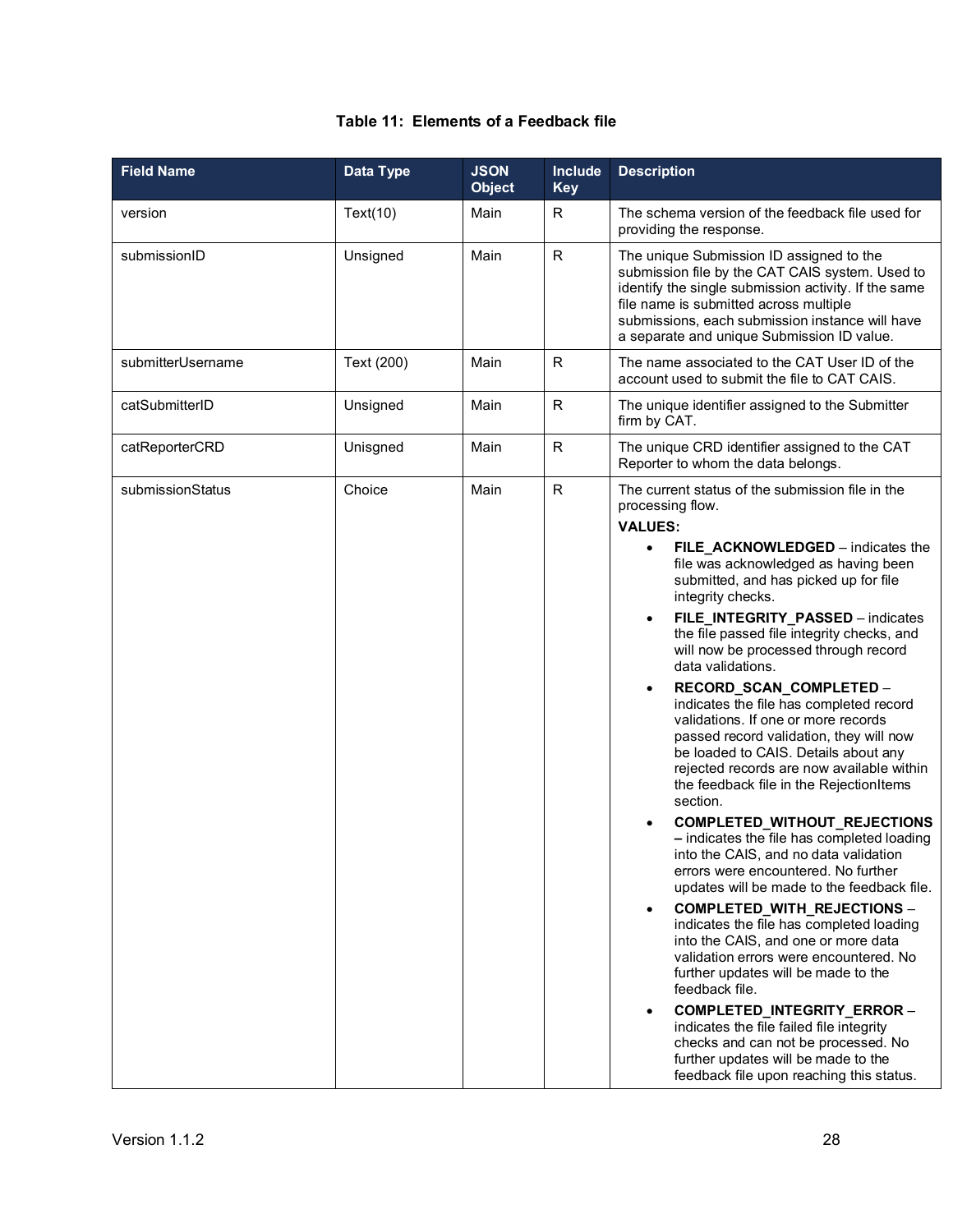| <b>Field Name</b>               | Data Type                      | <b>JSON</b><br><b>Object</b> | Include<br><b>Key</b> | <b>Description</b>                                                                                                                                                                                                                                                                                                                                                                 |
|---------------------------------|--------------------------------|------------------------------|-----------------------|------------------------------------------------------------------------------------------------------------------------------------------------------------------------------------------------------------------------------------------------------------------------------------------------------------------------------------------------------------------------------------|
| receiptTimestamp                | Timestamp<br>(String)          | Main                         | R                     | The time at which the file was acknowledged to<br>have been submitted for processing.                                                                                                                                                                                                                                                                                              |
| completedTimestamp              | Timestamp<br>(String)          | Main                         | $\mathsf{C}$          | The time at which the file completed processing,<br>reaching a completed status. Only populated after<br>the file has reached a final status.                                                                                                                                                                                                                                      |
| receivedFDIDRecordCount         | Unsigned                       | Main                         | $\mathsf{C}$          | Total count of FDID Records present within the<br>file. Only populated when the file has reached the<br>interim status of RECORD_SCAN_COMPLETED<br>or a final status of<br><b>COMPLETED_WITHOUT_REJECTIONS</b> or<br><b>COMPLETED_WITH_REJECTIONS.</b>                                                                                                                             |
| successfulFDIDRecordCount       | Unsigned                       | Main                         | C                     | Total count of FDID Records processed without<br>record validation errors. Only populated when the<br>file has reached the interim status of<br>RECORD_SCAN_COMPLETED or a final status<br>of COMPLETED_WITHOUT_REJECTIONS or<br><b>COMPLETED_WITH_REJECTIONS.</b>                                                                                                                 |
| receivedCorrectionActionCount   | Unsigned                       | Main                         | C                     | Total count of Correction Action records present<br>within the file. Only populated when the file has<br>reached the interim status of<br>RECORD_SCAN_COMPLETED or a final status<br>of COMPLETED_WITHOUT_REJECTIONS or<br><b>COMPLETED_WITH_REJECTIONS.</b>                                                                                                                       |
| successfulCorrectionActionCount | Unsigned                       | Main                         | C                     | Total count of Correction Action records<br>processed without record validation warnings.<br>Only populated when the file has reached the<br>interim status of RECORD_SCAN_COMPLETED<br>or a final status of<br><b>COMPLETED_WITHOUT_REJECTIONS</b> or<br>COMPLETED_WITH_REJECTIONS.                                                                                               |
| statusHistory                   | Name/Value Pair                | Main                         | $\mathsf{R}$          | Includes the list of events and corresponding<br>timestamps from file processing. Includes the<br>following Name attributes:<br>FILE ACKNOWLEDGED<br>FILE INTEGRITY PASSED<br>RECORD_SCAN_COMPLETED<br><b>COMPLETED</b>                                                                                                                                                            |
| rejectionItems                  | Multi-<br>Dimensional<br>Array | Main                         | $\mathsf C$           | Includes the list of file integrity error codes or<br>records having data validation errors. Only present<br>if the file had an integrity error or at least one<br>record had a data validation error, and only when<br>the file has reached the interim status of<br>RECORD_SCAN_COMPLETED or the final<br>statuses of COMPLETED_WITH_REJECTIONS<br>or COMPLETED_INTEGRITY_ERROR. |
| rejectionID                     | Unsigned                       | Rejection<br>Record          | $\mathsf{R}$          | The unique ID reference for the particular record<br>rejection reported on the FDID within the<br>Submission File.                                                                                                                                                                                                                                                                 |
| firmDesignatedID                | Text (40)                      | Rejection<br>Record          | $\mathsf{C}$          | The FDID of the record having the data validation<br>error.                                                                                                                                                                                                                                                                                                                        |
| fdidRecordID                    | Unsigned                       | Rejection                    | $\mathsf C$           | A unique numeric reference to the FDID record                                                                                                                                                                                                                                                                                                                                      |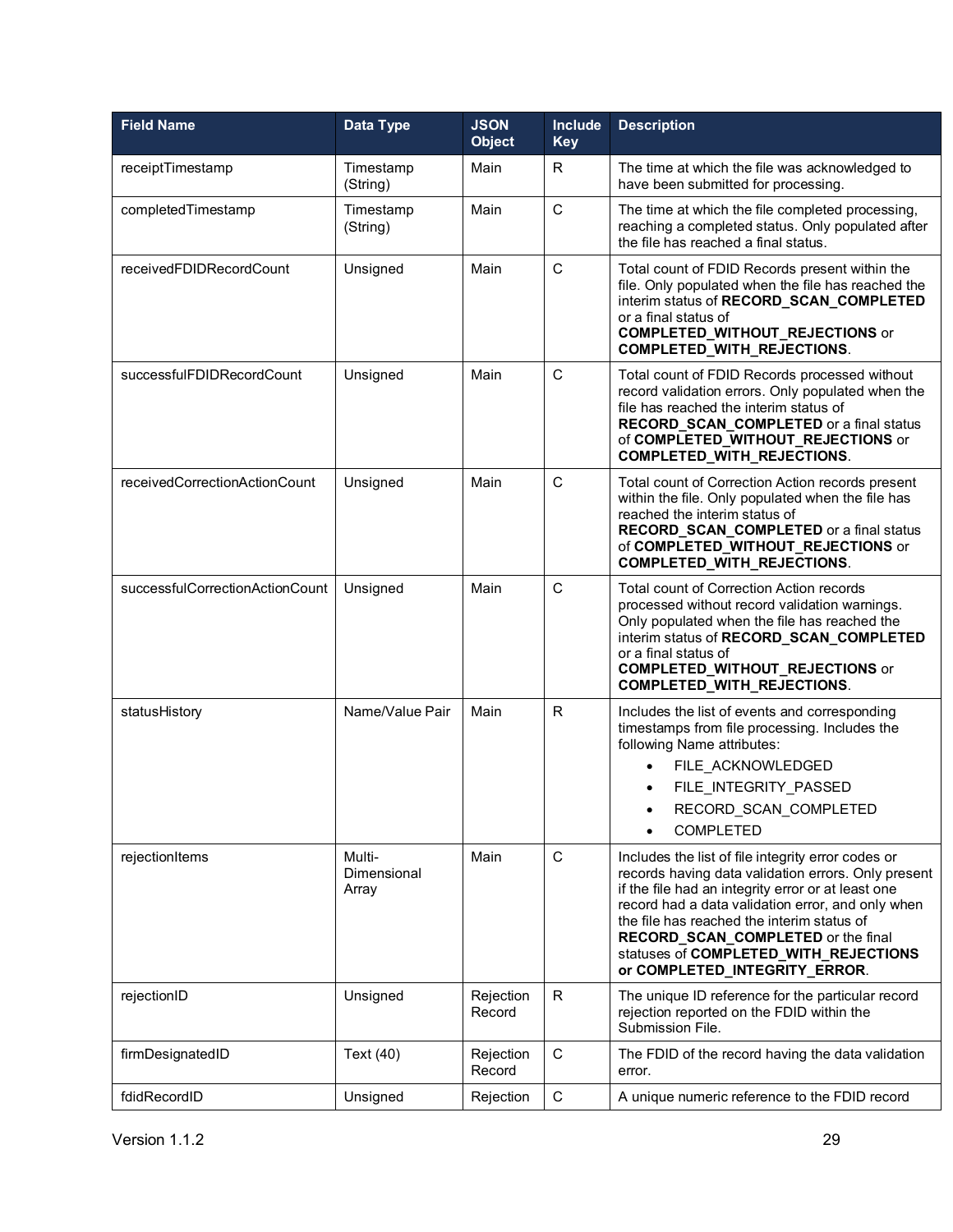| <b>Field Name</b>     | <b>Data Type</b>               | <b>JSON</b><br><b>Object</b>   | <b>Include</b><br><b>Key</b> | <b>Description</b>                                                                                                                                                                                                                                                                                                                                   |
|-----------------------|--------------------------------|--------------------------------|------------------------------|------------------------------------------------------------------------------------------------------------------------------------------------------------------------------------------------------------------------------------------------------------------------------------------------------------------------------------------------------|
|                       |                                | Record                         |                              | within the particular submission file.                                                                                                                                                                                                                                                                                                               |
| largeTraderRecordID   | Unsigned                       | Rejection<br>Record            | C                            | A unique numeric reference to the Large Trader<br>record in association to the FDID record within the<br>particular submission file. Only populated on<br>Large Trader rejections.                                                                                                                                                                   |
| errorCode             | Unsigned                       | Rejection<br>Record            | R.                           | The error code of the data validation, noting which<br>attribute caused the rejection for the FDID record.                                                                                                                                                                                                                                           |
| rejectionTimestamp    | Timestamp                      | Rejection<br>Record            | R                            | Indicates the time at which the validation error was<br>identified.                                                                                                                                                                                                                                                                                  |
| failedCorrectionItems | Multi-<br>Dimensional<br>Array | Main                           | $\mathsf{C}$                 | Includes the list of Correction Action records<br>having data validation warnings. Only present if at<br>least one record had a data validation warning,<br>and only when the file has reached the interim<br>status of RECORD_SCAN_COMPLETED or a<br>final status of<br><b>COMPLETED_WITHOUT_REJECTIONS</b> or<br><b>COMPLETED_WITH_REJECTIONS.</b> |
| failedRejectionID     | Unsigned                       | Failed<br>Correction<br>Record | R                            | The unique ID reference reported in the<br>submission file for the Correction Action that was<br>not able to be processed.                                                                                                                                                                                                                           |
| warningCode           | Unsigned                       | Failed<br>Correction<br>Record | $\mathsf{R}$                 | The warning code of the data validation, noting<br>which attribute caused the Correction Action to not<br>be able to be processed.                                                                                                                                                                                                                   |

#### <span id="page-35-0"></span>**JSON Examples of Feeback File for file acknowledgement**

The following is an example of a the feedback file after the submission has been acknowledged and accepted for file integrity checks:

| Original File Submission File Name | 123 456 20200204 CAIS 000123.json.bz2                                                                                                                                                                                                                                                                      |
|------------------------------------|------------------------------------------------------------------------------------------------------------------------------------------------------------------------------------------------------------------------------------------------------------------------------------------------------------|
| Feedback File Name                 | 123 456 20200204 CAIS 000123.v1.feedback.json.bz2                                                                                                                                                                                                                                                          |
| <b>Feedback File Contents</b>      | "version": " $1.0.0$ ",<br>"submissionID": 7,<br>"submitterUserName": "caisimusr",<br>"catSubmitterID": 123,<br>"catReporterCRD": 456,<br>"submissionStatus": "FILE ACKNOWLEDGED",<br>"receiptTimestamp": "20191123T152233.000045",<br>"statusHistory": {<br>"FILE ACKNOWLEDGED": "20191123T152233.000045" |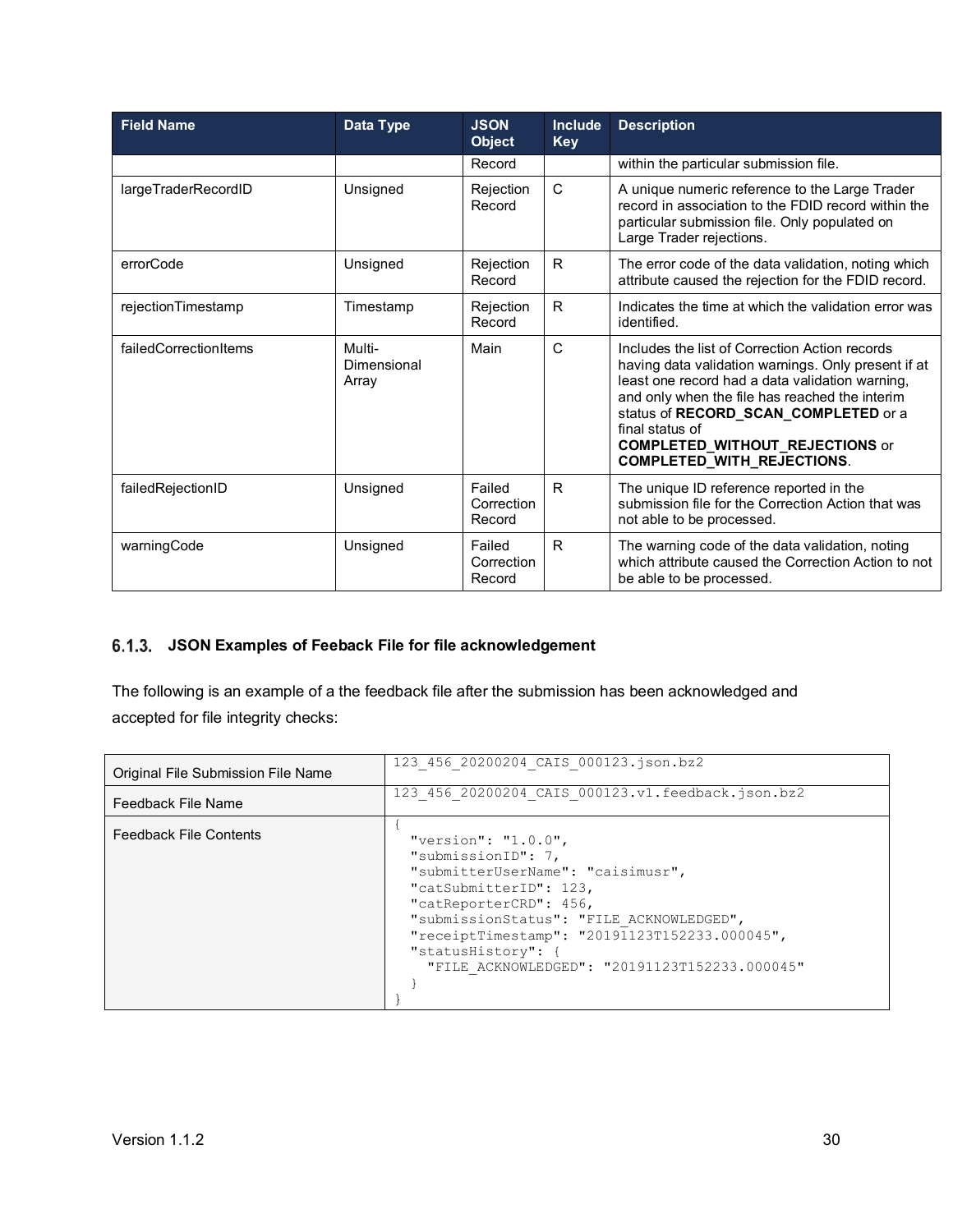#### <span id="page-36-0"></span>**6.2. File Integrity**

During the File Integrity processing stage, the submission file contents are also validated to ensure they are readable and formatted as expected.

The following rules apply:

- 1. Data filenames which duplicate prior submissions accepted during File Integrity will reject, unless the original file had a file integrity error.
- 2. Data files which are not readable will reject.
- 3. Data files which include inaccurate counts of records will reject.
- 4. The CAT Submitter ID of the data file must be equal to the Submitter ID of the submitter that sent the files (as determined from SFTP or CAT Reporter Portal - CAIS username).
- 5. The CAT Reporter CRD within the filename must match the CAT Reporter CRD populated in the data file.
- 6. If the CAT Submitter is reporting on behalf of the CAT Reporter, a Reporting Relationship must be effective.

#### <span id="page-36-1"></span>**JSON Examples for File Integrity Feedback**

File Submission Integrity Success:

| Original File Submission File Name | 123 456 20200204 CAIS 000123.json.bz2                                                                                                                                                                                                                                                                                                                                |
|------------------------------------|----------------------------------------------------------------------------------------------------------------------------------------------------------------------------------------------------------------------------------------------------------------------------------------------------------------------------------------------------------------------|
| Feedback File Name                 | 123 456 20200204 CAIS 000123.v1.feedback.json.bz2                                                                                                                                                                                                                                                                                                                    |
| <b>Feedback File Contents</b>      | "version": " $1.0.0$ ",<br>"submissionID": 7,<br>"submitterUserName": "caisimusr",<br>"catSubmitterID": 123,<br>"catReporterCRD": 456,<br>"submissionStatus": "FILE INTEGRITY PASSED",<br>"receiptTimestamp": "20191123T152233.000045",<br>"statusHistory": {<br>"FILE ACKNOWLEDGED": "20191123T152233.000045",<br>"FILE INTEGRITY PASSED": "20191123T152234.123245" |

File Submission Integrity Error:

| Original File Submission File Name | 123 456 20200204 CAIS 000123.json.bz2             |
|------------------------------------|---------------------------------------------------|
| Feedback File Name                 | 123 456 20200204 CAIS 000123.v2.feedback.json.bz2 |
| <b>Feedback File Contents</b>      |                                                   |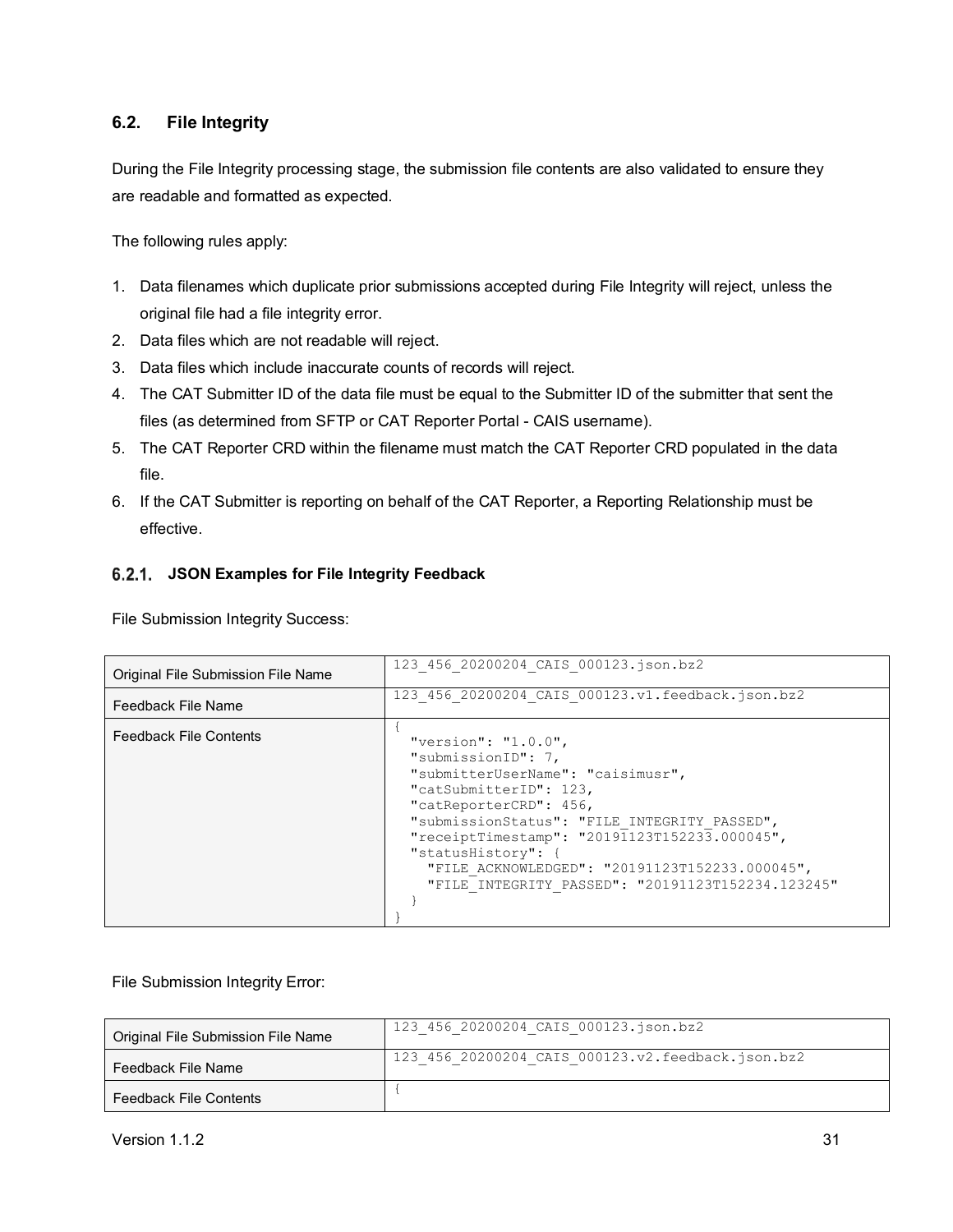```
 "version": "1.0.0",
  "submissionID": 7,
  "submitterUserName": "caisimusr",
  "catSubmitterID": 123,
  "catReporterCRD": 456,
  "submissionStatus": "COMPLETED_INTEGRITY_ERROR",
  "receiptTimestamp": "20191123T152233.000045",
  "completedTimestamp": "20191123T152721.023423",
  "receivedFDIDRecordCount": 0,
  "successfulFDIDRecordCount": 0,
  "statusHistory": {
    "FILE_ACKNOWLEDGED": "20191123T152233.000045",
     "COMPLETED_INTEGRITY_ERROR": "20191123T152721.023423"
  }, 
  "rejectionItems": [
    {
       "rejectionID": 542247,
      "errorCode": 21011,
      "rejectionTimestamp": "20191123T152221.023423"
     }
}
```
#### <span id="page-37-0"></span>**6.3. Data Ingestion**

During Data Ingestion, records within the Data file are validated. Validations to ensure correct syntax and semantics associated with record length, field length, data type, non-null and reference data checks are performed. Validations are initiated by the record type of every record contained in the file. Ingestion feedback will be provided with reference to any and all records that have validation errors.

During the ingestion phase, each record will be checked for proper formatting (JSON field names and values) and data contents.

The following rules apply:

- 1. File Ingestion feedback will be generated for every submission file passing file integrity checks.
- 2. Any record within a Data File determined to be malformed or otherwise invalid will be individually rejected, and will not cause a rejection of the full file.
- 3. When a record is readable and can be parsed, Ingestion validations will occur for every field within the record.
- 4. One or more errors may be found within a record.
- 5. Each error identified against a single FDID record will be listed separately within the feedback file.
- 6. The original record reported to CAT CAIS will not be included in the feedback file. The feedback file will instead include the RecordID and FDID of the record having the error.
- 7. Records that are not rejected during Ingestion will be imported into the CAT CAIS.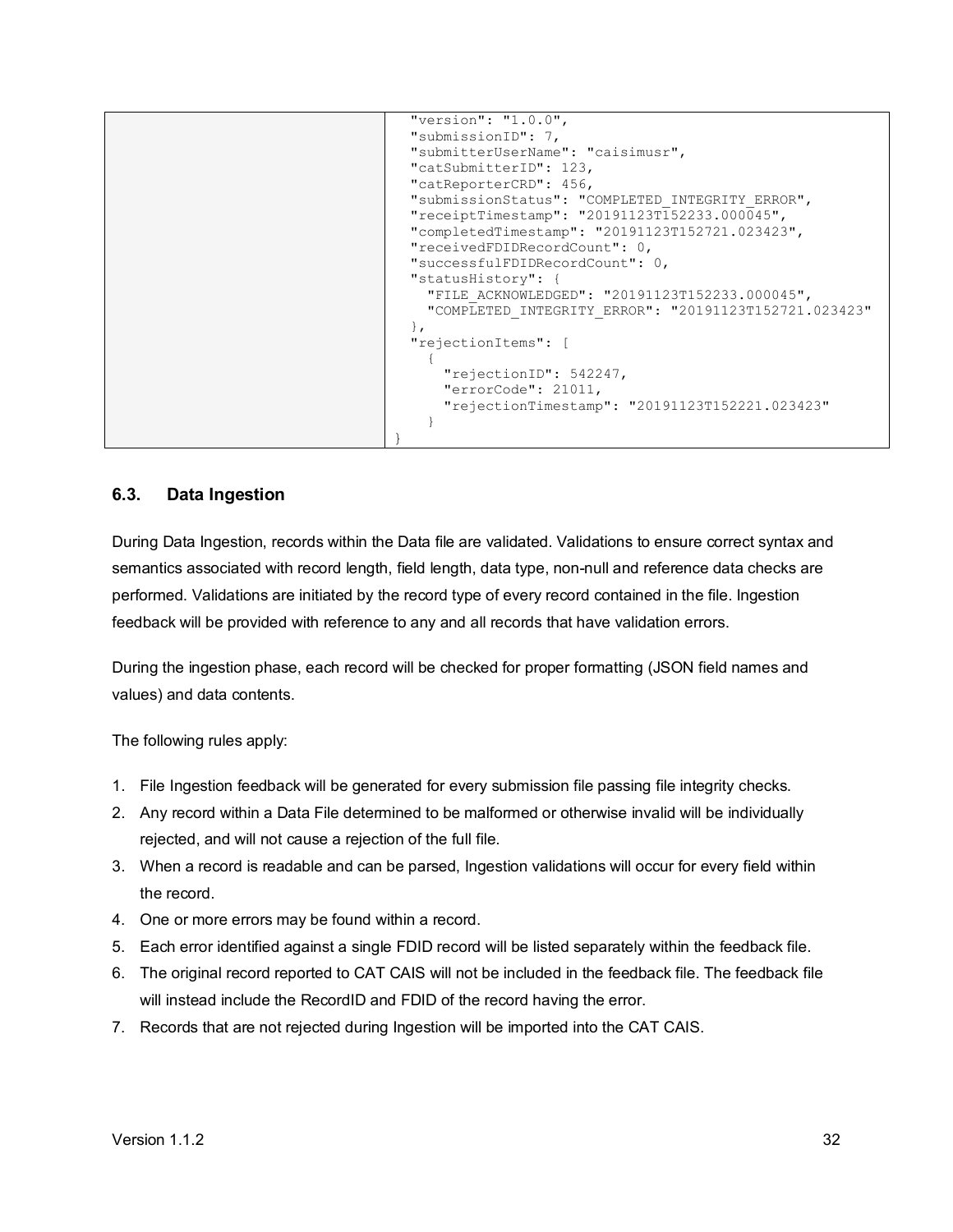8. If an FDID record passes validation, but contains one or more errors on associated LTIDs, the FDID record will be imported into the CAT CAIS. The associated LTID with the error will not be imported into the CAT CAIS.

#### <span id="page-38-0"></span>**JSON Examples for Data Ingestion Feedback**

Data File Submission Ingestion Success:

| Original File Submission File Name | 123 456 20200204 CAIS 000123.json.bz2                                                                                                                                                                                                                                                                                            |
|------------------------------------|----------------------------------------------------------------------------------------------------------------------------------------------------------------------------------------------------------------------------------------------------------------------------------------------------------------------------------|
| Meta Feedback File Name            | 123_456_20200204_CAIS_000123.v3.feedback.json.bz2                                                                                                                                                                                                                                                                                |
| <b>Feedback File Contents</b>      | "version": "1.0.0",<br>"submissionID": 7,<br>"submitterUserName": "caisimusr",<br>"catSubmitterID": 123,<br>"catReporterCRD": 456,<br>"submissionStatus": "COMPLETED WITHOUT REJECTIONS",                                                                                                                                        |
|                                    | "receiptTimestamp": "20191123T152233.000045",<br>"completedTimestamp": "20191123T152721.023423",<br>"receivedFDIDRecordCount": 100,<br>"successfulFDIDRecordCount": 100,<br>"receivedCorrectionActionCount": 0,<br>"successfulCorrectionActionCount": 0,<br>"statusHistory": {<br>"FILE ACKNOWLEDGED": "20191123T152233.000045", |
|                                    | "FILE INTEGRITY PASSED": "20191123T152234.123245",<br>"RECORD SCAN COMPLETED": "20191123T152255.324392",<br>"COMPLETED WITHOUT REJECTIONS":<br>"20191123T152721.023423"                                                                                                                                                          |

Data File Submission Ingestion Error and Failed Correction:

| Original File Submission File Name | 123 456 20200204 CAIS 000123.json.bz2                                                                                                                                                                                                                                                                                                                                                                        |
|------------------------------------|--------------------------------------------------------------------------------------------------------------------------------------------------------------------------------------------------------------------------------------------------------------------------------------------------------------------------------------------------------------------------------------------------------------|
| Meta Feedback File Name            | 123 456 20200204 CAIS 000123.v3.feedback.json.bz2                                                                                                                                                                                                                                                                                                                                                            |
| <b>Feedback File Contents</b>      | "version": " $1.0.0$ ",<br>"submissionID": 7,<br>"submitterUserName": "caisimusr",<br>"catSubmitterID": 123,<br>"catReporterCRD": 456,<br>"submissionStatus": "COMPLETED WITH REJECTIONS",<br>"receiptTimestamp": "20191123T152233.000045",<br>"completedTimestamp": "20191123T152721.023423",<br>"receivedFDIDRecordCount": 100,<br>"successfulFDIDRecordCount": 99,<br>"receivedCorrectionActionCount": 1, |
|                                    | "successfulCorrectionActionCount": 0,<br>"statusHistory":                                                                                                                                                                                                                                                                                                                                                    |
|                                    | "FILE ACKNOWLEDGED": "20191123T152233.000045",<br>"FILE INTEGRITY PASSED": "20191123T152234.123245",                                                                                                                                                                                                                                                                                                         |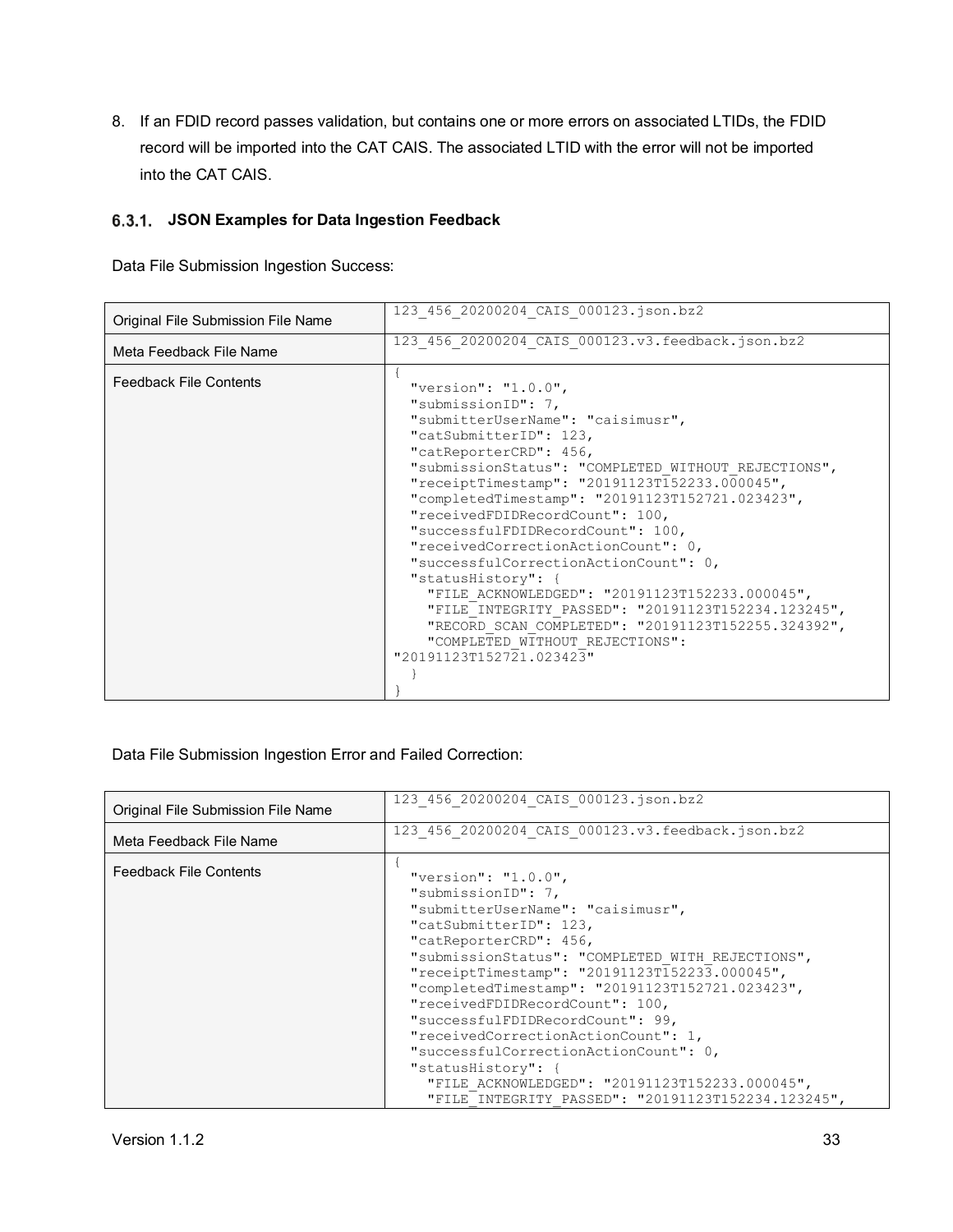```
 "RECORD_SCAN_COMPLETED": "20191123T152255.324392",
     "COMPLETED_WITH_REJECTIONS": "20191123T152721.023423"
  }, 
  "rejectionItems": [
    {
      "rejectionID": 1127,
       "firmDesignatedID": "ABC123",
       "fdidRecordID": 4,
       "largeTraderRecordID": 2,
       "errorCode": 22012,
       "rejectionTimestamp": "20191123T152221.023423"
    }
  ], 
  "failedCorrectionItems": [
    {
       "failedRejectionID": 5000,
       "warningCode": 24002
     }
  ]
}
```
#### <span id="page-39-0"></span>**6.4. Corrections**

Errors found during CAT CAIS processing and found by CAT Reporters subsequent to transmission must be repaired. The reporting of Error Corrections is facilitated in CAT CAIS through submissions via SFTP and the CAT Reporter Portal - CAIS. Firm-initiated corrections of data that had been accepted in prior CAT CAIS submissions are acceptable at any time, and will be processed the same as any other update to the original record. The new data provided on the corrected record will update the currently stored record in CAT CAIS in place.

The following scenarios will be detailed below for how data can be corrected:

- Correction or Clearing of a CAT CAIS Submission File having a File Integrity Error
- Correction or Deletion of an FDID record failing FDID format validation
- Correction or Deletion of an LTID record failing LTID format validation
- Correction of an FDID record failing one or more Data Validation errors other than FDID format validation
- Correction of an LTID record failing one or more Data Validation errors other than LTID format validation

#### <span id="page-39-1"></span>**File Integrity Errors**

A File Integrity Error resulting in the inability to process a particular Submission File can be corrected by submission of a new file having the same Submission File Name, with corrected data that passes File Integrity checks.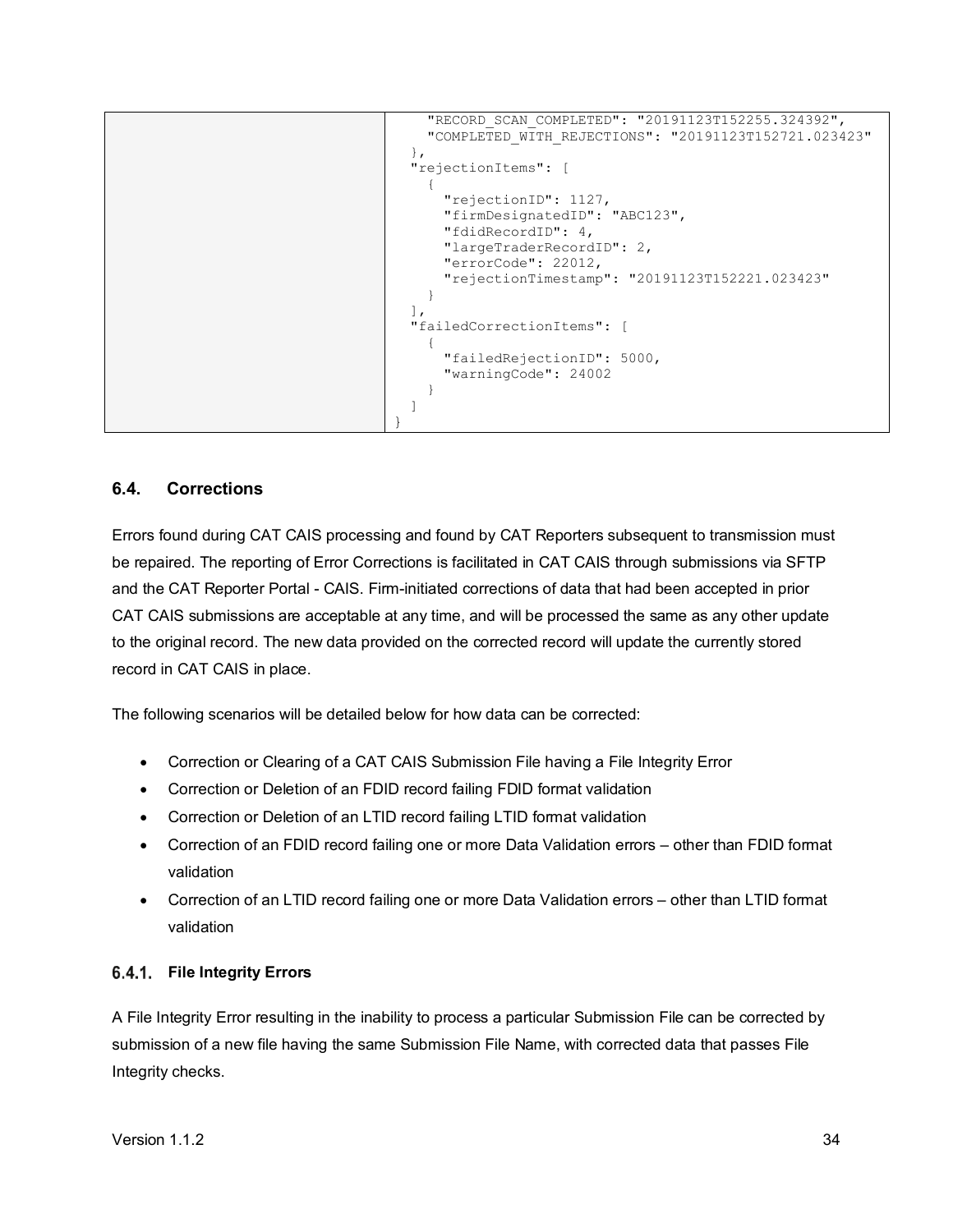If a file is received having the same Submission File Name as a prior submission that did not have a File Integrity Error, the new submission file will be rejected as a File Integrity Warning, alerting the firm that they have reused the same Submission File Name as a file that was previously accepted by CAT CAIS. The firm does not have to take further action to correct for this submission file, however please be advised that the data included in the submission file will not be processed through Data Validation nor accepted into CAT CAIS.

#### <span id="page-40-0"></span>**Data Validation Errors**

#### **6.4.2.1. Missing or Invalid firmDesignatedID and largeTraderID Values**

In order to support historical correction tracking and lineage of replacements, records failing Data Validation for a Missing or Invalid FDID or LTID value may be corrected through either of the following methods:

- Submission of a CORRECTION action within the *correctionsList* section of the Submission File, having a reference to the FDID or LTID that corrects for the prior failed record; OR
- Submission of a DELETE action within the *correctionsList* section of the Submission File, indicating no record is required to be submitted in place of the prior record failing validation

In the CORRECTION scenario, the replacing record must be included within the current Submission File and pass all data validation checks, or the replacing record must have been accepted by CAT CAIS in a prior submission. If the correction action is for an LTID, the corresponding FDID and LTID having the correction must likewise be included in the current Submission File without a data validation error, or have been accepted by CAT CAIS in a prior submission.

If the referenced correction record fails Data Validation for the format of its FDID or LTID value, a separate rejection will be created against the replacement record, and the original rejection will remain open for correction. If the reference correction record passes Data Validation for format of the FDID or LTID, the original rejection will be closed as corrected, even if the FDID or LTID record fails a separate Data Validation; however a new rejection will be recorded and tracked against the timeline for correction of the original error.

#### **6.4.2.2. Data Validation Errors**

If a submission record fails Data Validation checks for any reasons other than the format of the FDID or LTID value, rejections can be corrected by submitting the same FDID, or FDID and LTID combination, with corrected data. If the new submission fails for the same data validation, the prior rejection for the record will be considered repaired, and a new rejection will be created; however the new rejection will be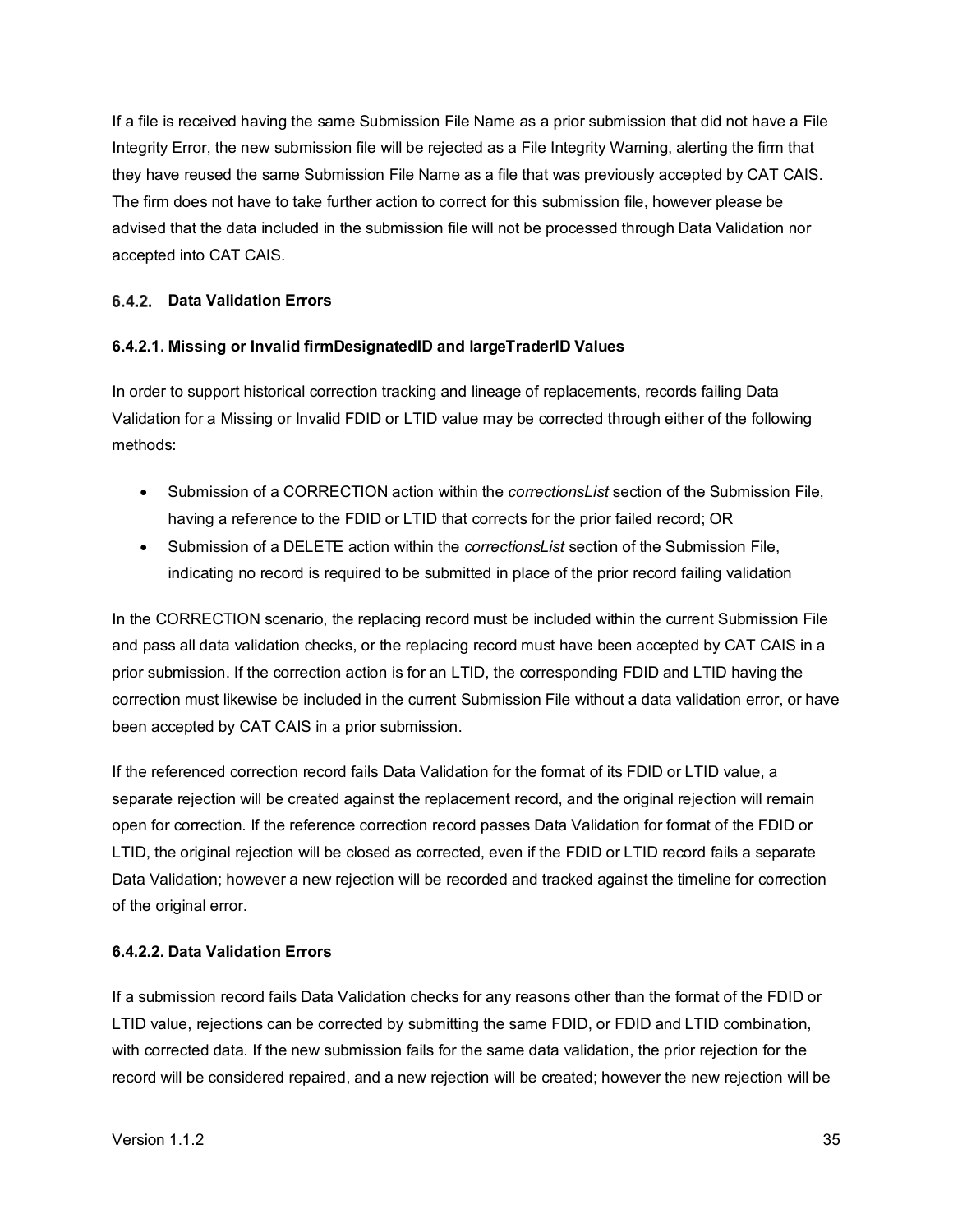tracked against the timeline for correction of the original error. If the new submission fails validation against a separate attribute, the original rejection will be closed as corrected, and a new rejection will be created for the separate attribute validation failure; however the new rejection will be tracked against the timeline for correction of the original error.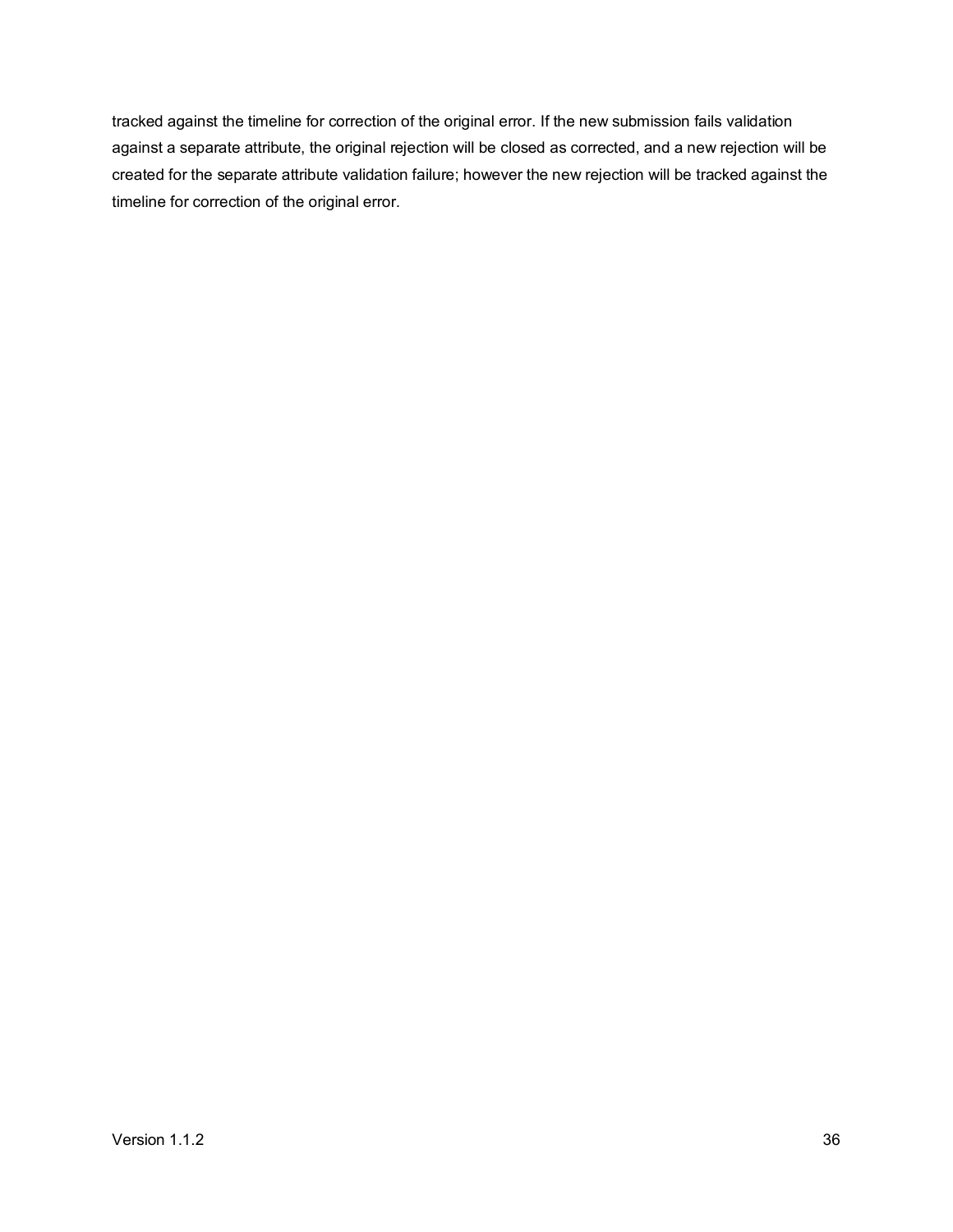#### <span id="page-42-0"></span>**7. Testing**

CAT will provide an environment for testing that mirrors the current functionality of the CAT CAIS production environment, as well as functionality for the next release version of the CAT CAIS environment when available. The CAT CAIS testing environment will automatically determine which specification version Industry Members and CAT Reporting Agents are using for submissions. If error reporting formats change, Industry Members and CAT Reporting Agents will receive feedback in the current and new specification via SFTP, as well as have access to current/new CAT Reporter Portal - CAIS URLs for specification changes that impact the CAT Reporter Portal - CAIS. Current/new connectivity changes will also be supported concurrently.

Industry Members and CAT Reporting Agents must test their submissions using the testing environment before they begin submitting to the production environment.

The test environment is available 24 hours a day, 6 days a week. Refer to the CAT website for contact information and hours of operation for support.

Industry Members and CAT Reporting Agents connect to the test environment in the same manner they would connect to the production environment. However, for the connection to the test environment, one or more alternate IP addresses or URLs may be used.

Testing does not relieve an Industry Member of its responsibilities to submit production data to the CAT System.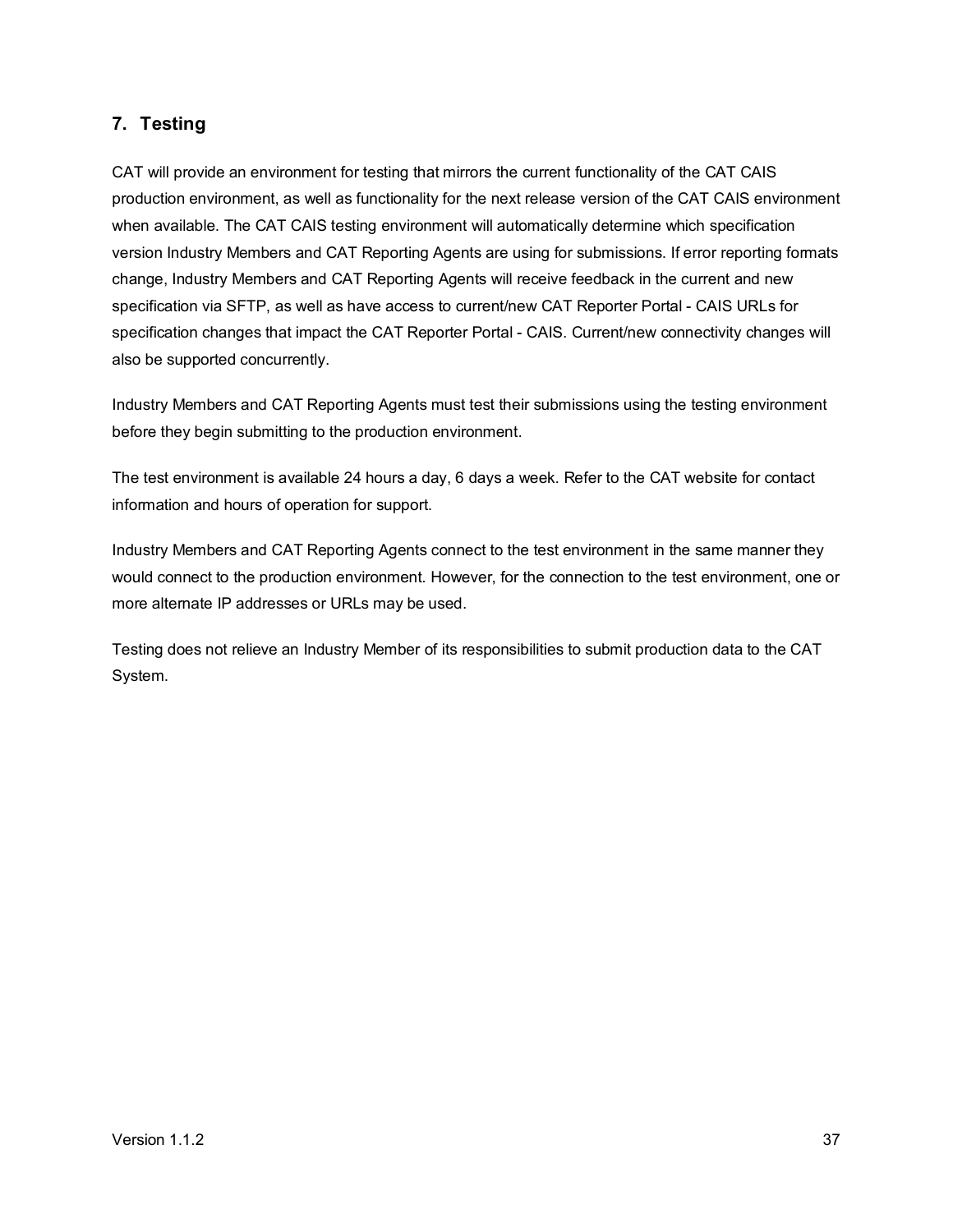#### <span id="page-43-0"></span>**8. Additional Information**

#### <span id="page-43-1"></span>**8.1. Public Website**

The CAT public website, [www.catnmsplan.com,](https://www.catnmsplan.com/) is available via the public internet, and is hosted outside the CAT secure network. The CAT public website provides information about CAT, including links to SEC Rule 613, Participant and Industry Member Technical Specifications, FAQs, training materials, and CAT Help Desk contact information.

Web announcements will be made available on the public website [\(www.catnmsplan.com\)](https://www.catnmsplan.com/). You can also subscribe to receive email notifications regarding changes to the website. These announcements are used to post information related to the operation of CAT.

Contact help@finracat.com for any questions and/or feedback regarding this document.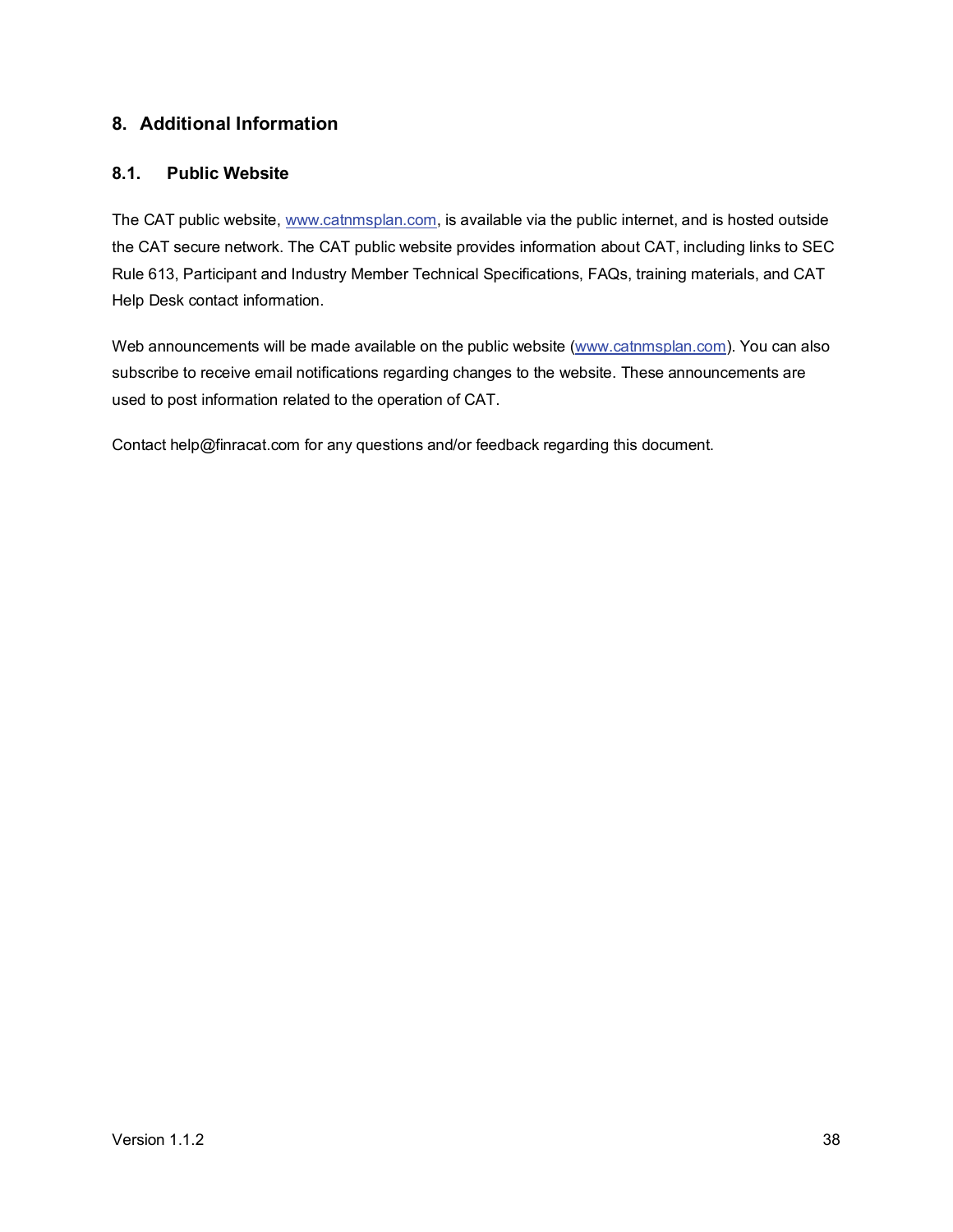# <span id="page-44-0"></span>**Appendices**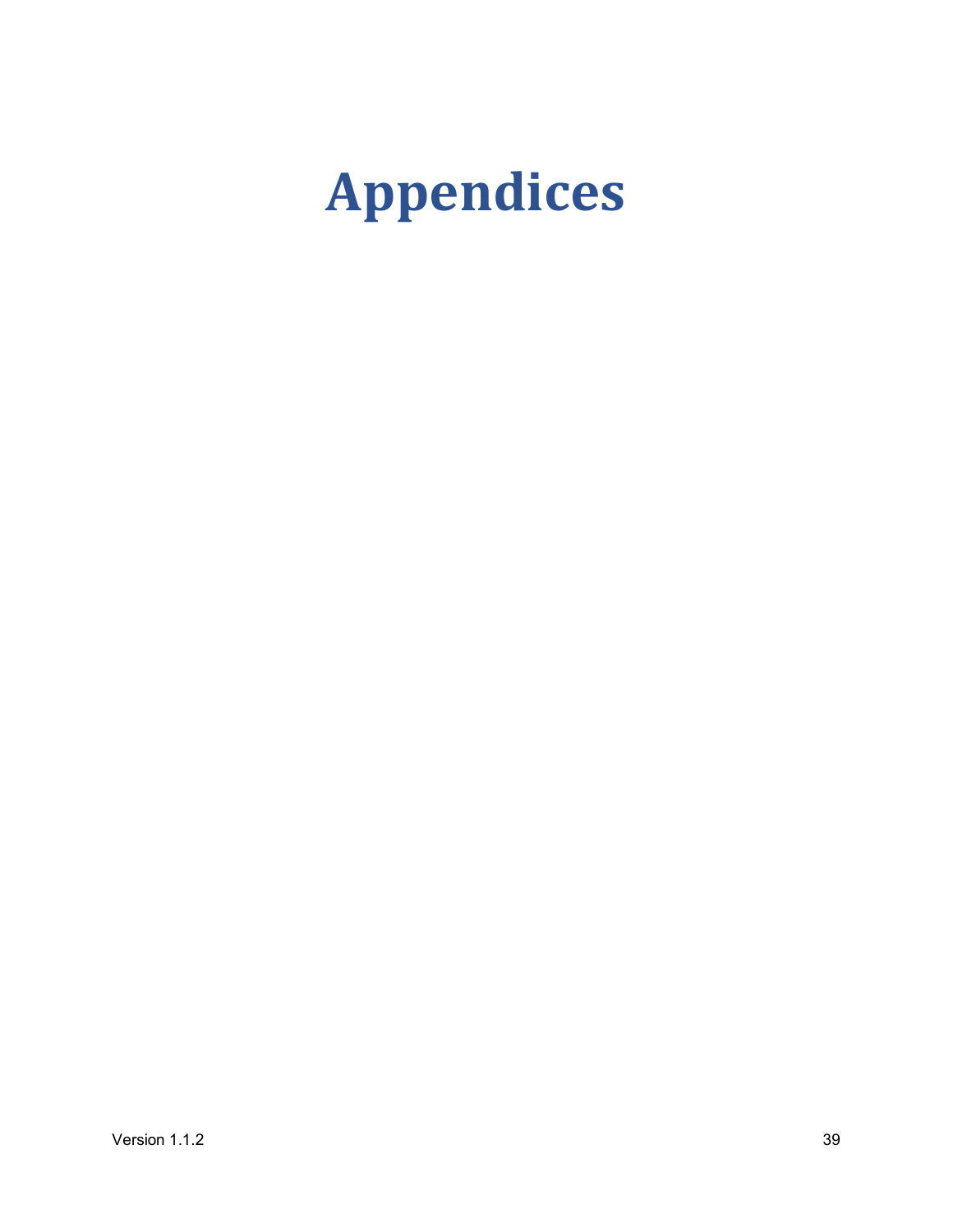#### <span id="page-45-0"></span>**Appendix A: Change Release Management Process**

Following publication of version 1.0, changes to this Industry Member Technical Specification will be released as follows:

- All proposed amendments to the Technical Specifications will be made in accordance with the CAT NMS Plan, including being approved or deemed approved (as applicable) by the Consolidated Audit Trail, LLC Operating Committee.
- Prior to the go-live date for any system changes set forth in the Technical Specifications:
	- A new Technical Specifications will be posted to the CAT public website, [www.catnmsplan.com.](https://www.catnmsplan.com/)
	- A notice will be posted on the CAT NMS Plan public website with a summary of changes, the go-live date for the changes and links to relevant information.
	- One or more email alerts will be sent to the email address(es) on file for the CAT Reporters with a summary of changes set forth in the revised Technical Specifications, the go-live date for the changes and links to relevant information.
	- Industry Members will be permitted to perform testing of the revised Technical Specifications in advance of the go-live date for the changes. Information on such testing will be set forth in the notices and alerts described above.
	- As the go-live date approaches, Industry Members will be able to conduct testing and will receive support from the Plan Processor to prepare for production reporting using the revised Technical Specifications format. The revised Technical Specifications will include a summary list of changes as well as a table listing the specific areas of the document where the changes have been made.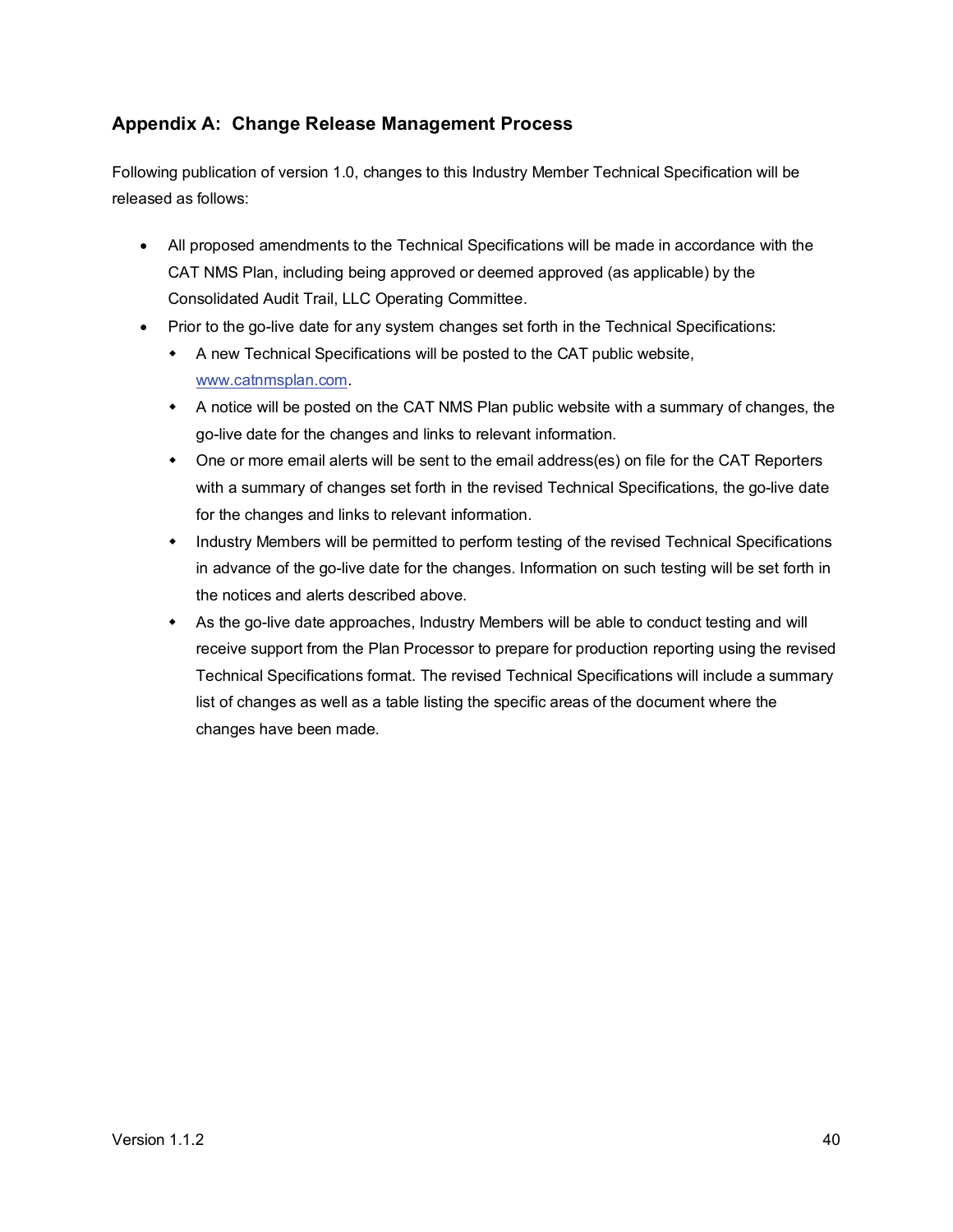#### <span id="page-46-0"></span>**Appendix B: Error Codes**

This section defines the error and warning codes generated by CAT CAIS. Each code is defined to include the reason for the error or warning, including the associated fields. Warnings are not subject to further processing and firms are not required to take any action on them. Codes are assigned in ranges to represent similar types of errors within the same range, related by validation type and/or by linkage type. Codes are organized by the CAT Processing stages including:

- File Integrity
- Data Ingestion

#### <span id="page-46-1"></span>**B.1 File Integrity Errors**

The table below contains error messages that are associated with file integrity. Errors are associated with files, filenames, and metadata within submission files such as record count.

| <b>Error Code</b> | <b>Error Code</b><br><b>Description</b>                   | <b>Explanation</b>                                                                                                                                                                             | Error/<br><b>Warning</b> |
|-------------------|-----------------------------------------------------------|------------------------------------------------------------------------------------------------------------------------------------------------------------------------------------------------|--------------------------|
| 21001             | Duplicate File                                            | A file with the same base name was previously<br>accepted by CAT.                                                                                                                              | Warning                  |
| 21002             | Missing or Invalid CAT<br>Submitter ID                    | CAT Submitter ID is missing or invalid.                                                                                                                                                        | Error                    |
| 21003             | Missing or Invalid CAT<br><b>Reporter CRD</b>             | CAT Reporter CRD is missing or is not a valid Market<br>Participant for the Generation Date.                                                                                                   | Error                    |
| 21004             | Missing or Invalid File<br><b>Generation Date</b>         | File Generation Date is missing or is not a valid date.                                                                                                                                        | Error                    |
| 21005             | File exceeds the<br>supported size limit                  | File size exceeds the maximum uncompressed size of<br>100 GB via SFTP and 1GB via the CAT Reporter<br>Portal - CAIS.                                                                           | Error                    |
| 21006             | Unauthorized CAT<br>Submitter ID                          | CAT Submitter ID has not been authorized to submit<br>for the CAT Reporter CRD. Verify that the CAT<br>Submitter ID and CAT Reporter CRD in the file name<br>have a transmitting relationship. | Error                    |
| 21007             | Missing or Invalid FDID<br>record count                   | The FDID record count in the submission file is missing<br>or is a negative number, does not match the count of<br>FDID records within the file, or is a non-zero number<br>for DEL file.      | Error                    |
| 21008             | Missing or Invalid File<br>Version                        | File Version in submission file is missing or invalid.                                                                                                                                         | Error                    |
| 21009             | File exceeds maximum<br>records allowed for<br>Web upload | A single data file uploaded via the Reporter Portal<br>must not contain more than 100,000 FDID records.                                                                                        | Error                    |

| Table 12: File Integrity Errors |  |  |  |
|---------------------------------|--|--|--|
|---------------------------------|--|--|--|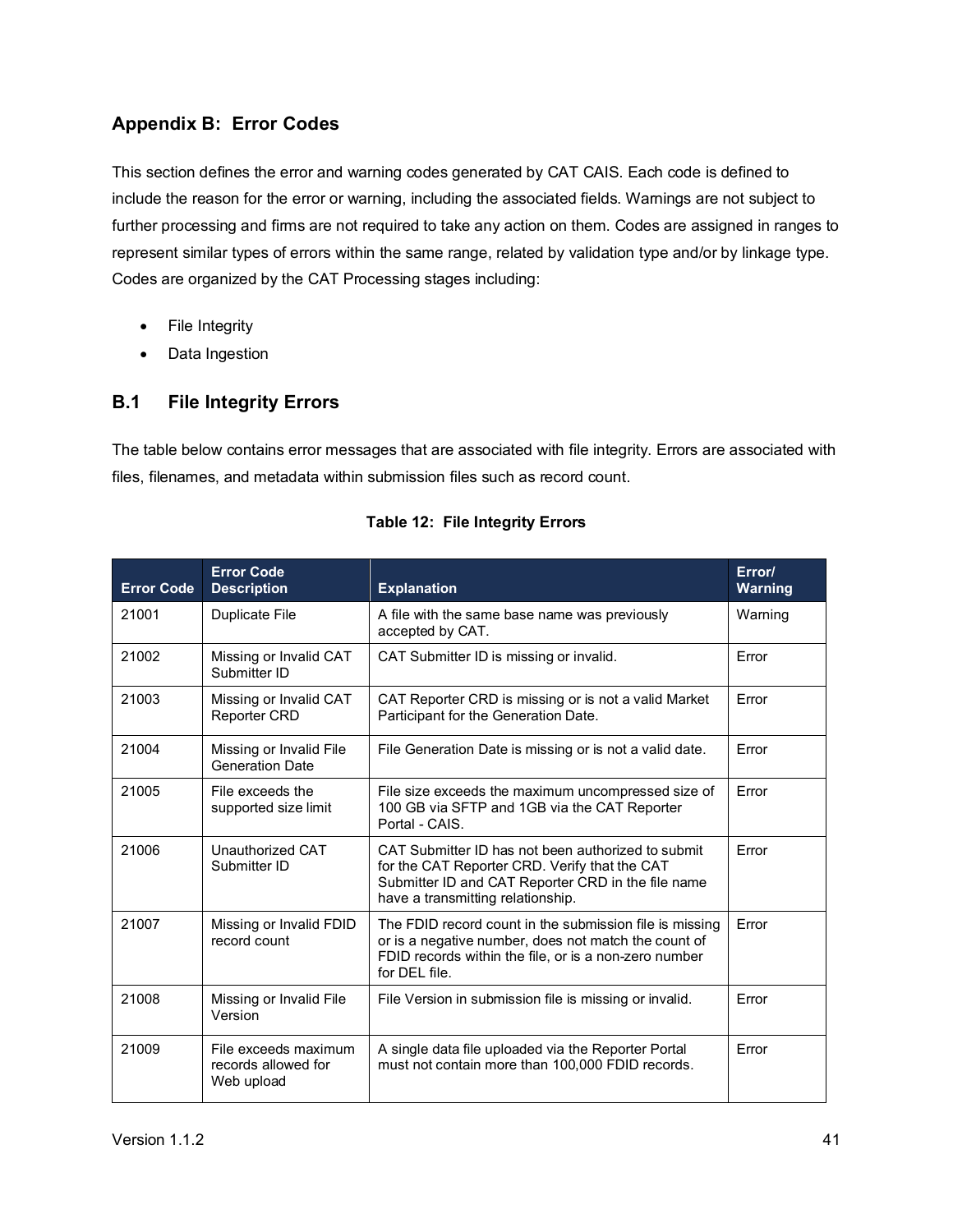| <b>Error Code</b> | <b>Error Code</b><br><b>Description</b> | <b>Explanation</b>                                                                                                        | Error/<br><b>Warning</b> |
|-------------------|-----------------------------------------|---------------------------------------------------------------------------------------------------------------------------|--------------------------|
| 21010             | Invalid CAIS File Name                  | CAIS submission file names must follow the defined<br>format.                                                             | Error                    |
| 21011             | CAIS file not Readable                  | CAIS submission file format is not readable as it is not<br>in a valid JSON format or contains an incorrect<br>delimiter. | Error                    |
| 21012             | Unknown Attribute<br>Name               | The file contains a file level attribute that is not known<br>under the reported specification version.                   | Error                    |
| 21013             | CAIS File cannot be<br>Uncompressed     | The CAIS submission file was not properly<br>compressed and can not be processed.                                         | Error                    |

#### <span id="page-47-0"></span>**B.2 Data Validation Errors**

The table below contains error messages that are associated with Data Ingestion. Error codes are associated with specific fields within a submission record.

| <b>Error Code</b> | <b>Error Code Description</b>            | <b>Explanation</b>                                                                                                                                                        | Warning/<br><b>Error</b> |
|-------------------|------------------------------------------|---------------------------------------------------------------------------------------------------------------------------------------------------------------------------|--------------------------|
| 22001             | Missing or Invalid<br>firmDesignatedID   | <i>firmDesignatedID</i> must be present and populated for<br>each account record within the file. Affected record<br>will not be processed for further validation checks. | Error                    |
| 22002             | Duplicated<br>firmDesignatedID           | Each FirmDesignatedID must be present in the<br>submission file only once. Affected records will not be<br>processed for further validation checks.                       | Error                    |
| 22003             | Missing or Invalid<br>fdidRecordID       | fdidRecordID must be present and populated for each<br>account record within the file. Affected record will not<br>be processed for further validation checks.            | Error                    |
| 22004             | Duplicated fdidRecordID                  | Each fdidRecordID must be present in the submission<br>file only once. Affected records will not be processed<br>for further validation checks.                           | Error                    |
| 22005             | Missing or Invalid<br>fdidType           | fdidType must be present and populated with one of<br>the allowable values.                                                                                               | Error                    |
| 22006             | Duplicated large TraderID                | Each large TraderID must be present only once for a<br>single FDID record.                                                                                                | Error                    |
| 22007             | Missing or Invalid format<br>of fdidDate | fdidDate must be populated in the correct format.                                                                                                                         | Error                    |
| 22008             | Missing or Invalid<br>fdidEndDate        | When populated, fdidEndDate must be in the correct<br>format. Must be populated if fdidEndReason is<br>populated.                                                         | Error                    |
| 22009             | fdidEndDate set prior to<br>fdidDate     | When populated, fdidEndDate must be equal to or<br>later than folidDate.                                                                                                  | Error                    |
| 22010             | Missing or Invalid<br>fdidEndReason      | When populated, fdidEndReason must use one of the<br>allowable values. Must be populated if fdidEndDate is                                                                | Error                    |

|  |  |  | <b>Table 13: Data Validation Errors</b> |  |
|--|--|--|-----------------------------------------|--|
|--|--|--|-----------------------------------------|--|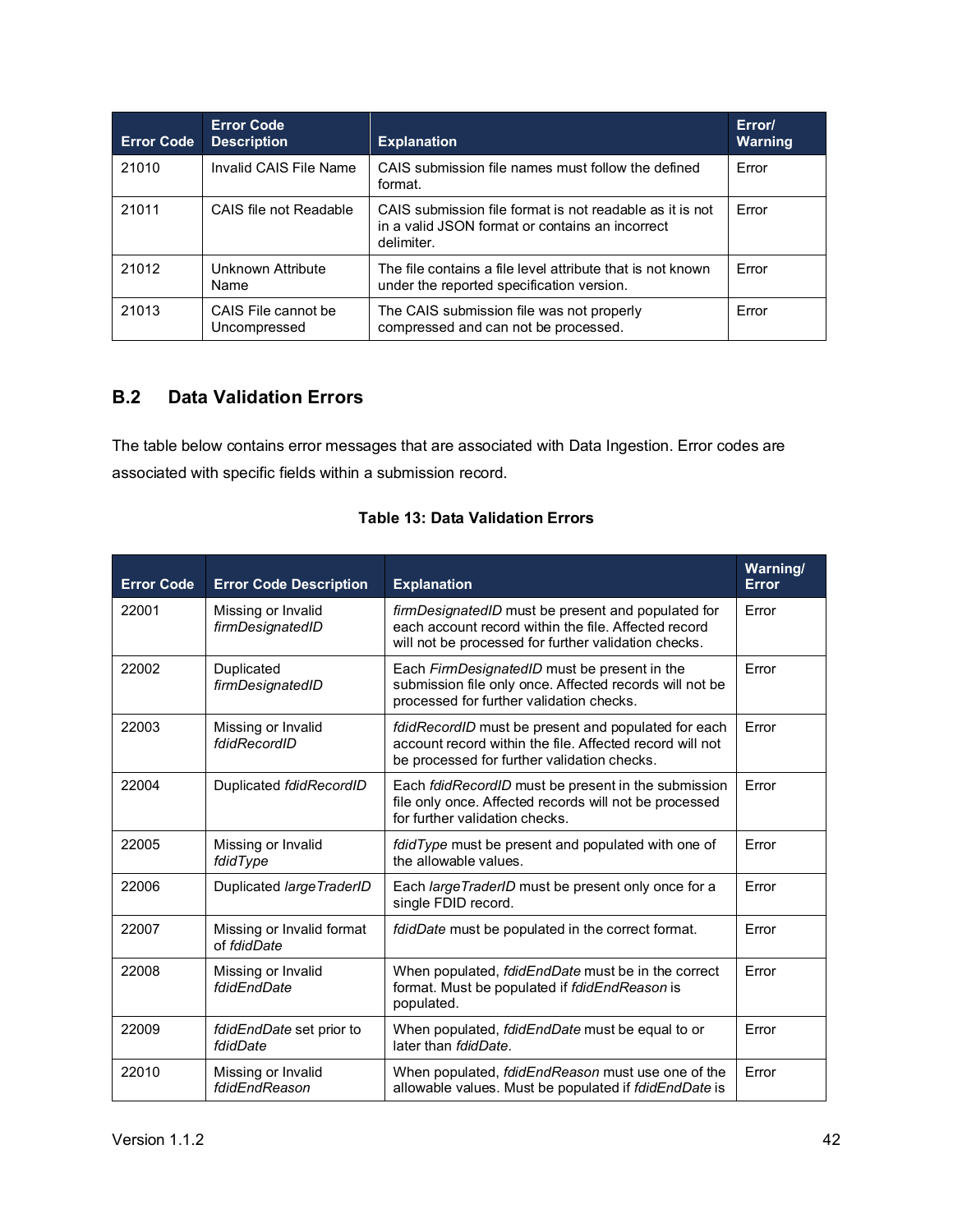| <b>Error Code</b> | <b>Error Code Description</b>                               | <b>Explanation</b>                                                                                                                                                                                    | Warning/<br>Error |
|-------------------|-------------------------------------------------------------|-------------------------------------------------------------------------------------------------------------------------------------------------------------------------------------------------------|-------------------|
|                   |                                                             | populated.                                                                                                                                                                                            |                   |
| 22011             | Missing or Invalid<br>replacedByFDID                        | When populated, replacedByFDID must be in the<br>correct format for an FDID. Must be populated if<br>fdidEndReason is set to REPLACED.                                                                | Error             |
| 22012             | Missing or Invalid format<br>of large TraderID              | When populated, large TraderID must be in the<br>correct format for either a Large Trader ID or an<br>Unidentified Large Trader ID. Must be populated for<br>each Large Trader record.                | Error             |
| 22013             | Missing or Invalid<br>largeTraderRecordID                   | large TraderRecordID must be present and populated<br>for each Large Trader record within the file.                                                                                                   | Error             |
| 22014             | Duplicated<br>largeTraderRecordID                           | Each large Trader RecordID reported for a single FDID<br>record within the file must be present only once.                                                                                            | Error             |
| 22015             | Missing or Invalid<br><b>ItidEffectiveDate</b>              | ItidEffectiveDate must be populated in the correct<br>format.                                                                                                                                         | Error             |
| 22016             | Missing or Invalid<br><b>ItidEndDate</b>                    | When populated, ItidEndDate must be in the correct<br>format. Must be populated if ItidEndReason is<br>populated.                                                                                     | Error             |
| 22017             | Missing or Invalid<br><b>ItidEndReason</b>                  | When populated, ItidEndReason must use one of the<br>allowable values. Must be populated if <i>ItidEndDate</i> is<br>populated.                                                                       | Error             |
| 22018             | Unknown Attribute Name                                      | The record contains an attribute that is not known<br>under the reported specification version.                                                                                                       | Error             |
| 22019             | Missing or Invalid<br>fdidEndDateNULL                       | When populated, fdidEndDateNULL must use one of<br>the allowable values. Must be set to true when<br>fdidEndReasonNULL is set to true. Must be set to<br>true when replacedByFDIDNull is set to true. | Error             |
| 22020             | Missing or Invalid<br>fdidEndReasonNULL                     | When populated, fdidEndReasonNULL must use one<br>of the allowable values. Must be set to true when<br>fdidEndDateNULL is set to true. Must be set to true<br>when replacedByFDIDNull is set to true. | Error             |
| 22021             | Missing or Invalid<br>replacedByFDIDNULL                    | When populated, replacedByFDIDNULL must use<br>one of the allowable values.                                                                                                                           | Error             |
| 22022             | Missing or Invalid<br><i>ItidEndDateNULL</i>                | When populated, ItidEndDateNULL must use one of<br>the allowable values.                                                                                                                              | Error             |
| 22023             | Missing or Invalid<br><b>ItidEndReasonNULL</b>              | When populated, <i>ItidEndReasonNULL</i> must use one<br>of the allowable values.                                                                                                                     | Error             |
| 22024             | replacedByFDID must not<br>be equal to<br>firmDesignatedID  | When populated, replacedByFDID must be a different<br>value than the firmDesignatedID.                                                                                                                | Error             |
| 22025             | <i>ItidEffectiveDate</i> set prior<br>to fdidDate           | ItidEffectiveDate must not be set to a value prior to<br>the <i>fdidDate</i> value.                                                                                                                   | Error             |
| 22026             | ItidEffectiveDate set later<br>than fdidEndDate             | <i>ItidEffectiveDate</i> must not be set to a value later than<br>fdidEndDate.                                                                                                                        | Error             |
| 22027             | <i>ItidEndDate</i> set later than<br>fdidEndDate            | ItidEndDate must not be set to a value later than<br>fdidEndDate.                                                                                                                                     | Error             |
| 22028             | <i>ItidEndDate</i> set prior to<br><b>ItidEffectiveDate</b> | <i>ItidEndDate</i> must not be set to a value prior to the<br>ItidEffectiveDate.                                                                                                                      | Error             |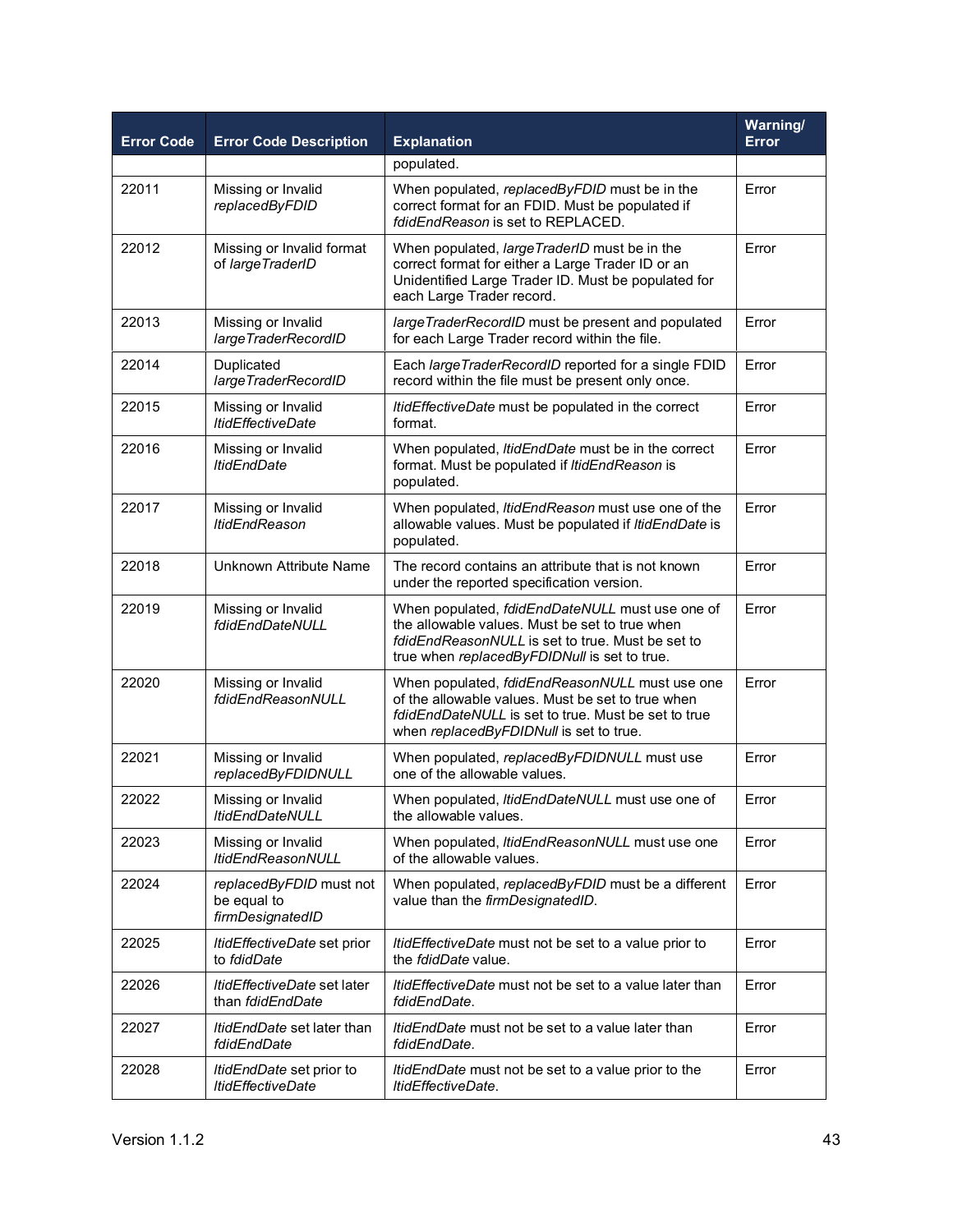| <b>Error Code</b> | <b>Error Code Description</b>                                    | <b>Explanation</b>                                                                            | Warning/<br><b>Error</b> |
|-------------------|------------------------------------------------------------------|-----------------------------------------------------------------------------------------------|--------------------------|
| 22029             | fdidEndDate and<br>fdidEndDateNULL<br>disagreement               | fdidEndDate must not be populated when<br>fdidEndDateNULL is populated as true.               | Error                    |
| 22030             | fdidEndReason and<br>fdidEndReasonNULL<br>disagreement           | fdidEndReason must not be populated when<br>fdidEndReasonNULL is populated as true.           | Error                    |
| 22031             | replacedByFDID and<br>replacedByFDIDNULL<br>disagreement         | replacedByFDID must not be populated when<br>replacedByFDIDNULL is populated as true.         | Error                    |
| 22032             | <i>ItidEndDate</i> and<br><b>ItidEndDateNULL</b><br>disagreement | <i>ItidEndDate</i> must not be populated when<br>ItidEndDateNULL is populated as true.        | Error                    |
| 22033             | <i>ItidEndReason</i> and<br>ltidEndReasonNULL<br>disagreement    | <i>ItidEndReason</i> must not be populated when<br>ItidEndReasonNULL is populated as true.    | Error                    |
| 22034             | Data type violation                                              | Record contains one or more attribute values that<br>violate the data type for the attribute. | Error                    |

#### <span id="page-49-0"></span>**B.3 Data Layer Validation Error Codes**

The table below contains error messages that are associated when validating data contained in a submission record against data previously accepted into CAT CAIS for the same submission record. Error codes are associated with specific fields within a submission record.

| <b>Table 14: Data Layer Validation Errors</b> |  |  |
|-----------------------------------------------|--|--|
|-----------------------------------------------|--|--|

| <b>Error Code</b> | <b>Error Code Description</b>                                      | <b>Explanation</b>                                                                                                                                                                                                                                   | Warning/<br><b>Error</b> |
|-------------------|--------------------------------------------------------------------|------------------------------------------------------------------------------------------------------------------------------------------------------------------------------------------------------------------------------------------------------|--------------------------|
| 23001             | fdidDate set later than<br>stored fdidEndDate                      | The <i>fdidDate</i> included in the submission file is set to a<br>date later than the stored folidEndDate.                                                                                                                                          | Error                    |
| 23002             | <i>fdidDate</i> set later than<br>stored <i>ItidEffectiveDate</i>  | The <i>fdidDate</i> included in the submission file is set to a<br>date later than the <i>ItidEffectiveDate</i> of one or more<br>stored LTID assocations, and the <i>ItidEffectiveDate</i> is<br>not set to a later date in the current submission. | Error                    |
| 23003             | <i>fdidEndDate</i> set prior to<br>stored ItidEffectiveDate        | The <i>fdidEndDate</i> included in the submission file is set<br>priot to the <i>ItidEffectiveDate</i> of one or more stored<br>LTID assocations, and the <i>ItidEffectiveDate</i> is not set<br>to a later date in the current submission.          | Error                    |
| 23004             | replacedByFDID set to an<br>unknown value                          | When populated, the replacedByFDID must reference<br>an FDID that is accepted without error in the current<br>submission, or an FDID that was previously accepted<br>by CAIS.                                                                        | Error                    |
| 23005             | <i>fdidEndDate</i> set prior to<br>fdidDate of replacing<br>record | When fdidEndReason is set as REPLACED, the<br>fdidEndDate must not be set prior to the fdidDate of<br>the FDID set as the replaced By FDID.                                                                                                          | Error                    |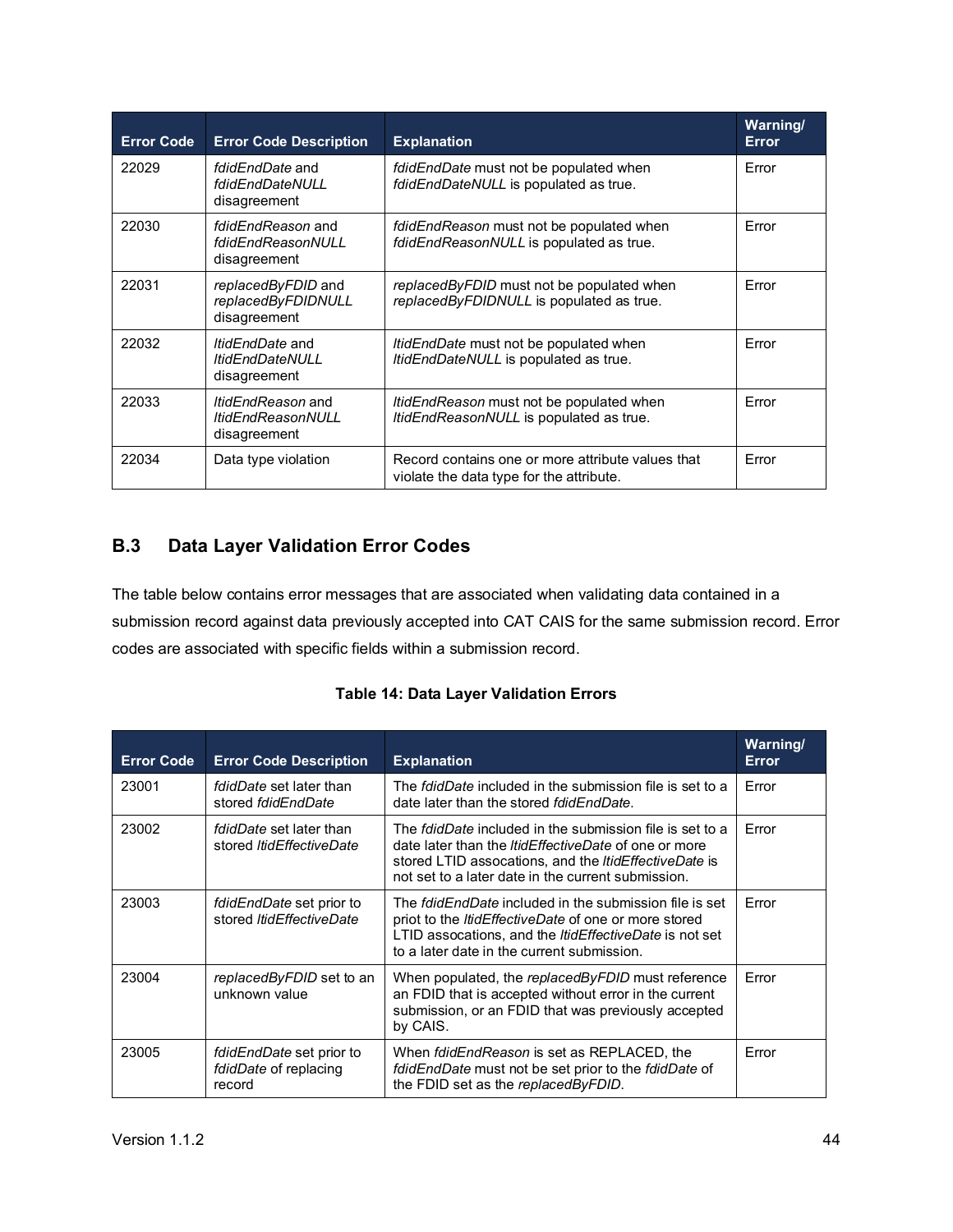| <b>Error Code</b> | <b>Error Code Description</b>                                                                                | <b>Explanation</b>                                                                                                                                                                                                      | Warning/<br>Error |
|-------------------|--------------------------------------------------------------------------------------------------------------|-------------------------------------------------------------------------------------------------------------------------------------------------------------------------------------------------------------------------|-------------------|
| 23006             | replacedByFDIDNULL not<br>set to true when<br><i>fdidEndDateNULL</i> and<br>fdidEndReasonNULL set<br>to true | When fdidEndDateNULL and fdidEndReasonNULL<br>are present and set to true for an FDID that was<br>previously ended for an fdidEndReason of<br>REPLACED, the replacedByFDIDNULL must also be<br>present and set to true. | Error             |
| 23007             | <i>ItidEffectiveDate</i> set later<br>than stored <i>ItidEndDate</i>                                         | The <i>ItidEffectiveDate</i> in the submission file is set to a<br>date later than the stored <i>ItidEndDate</i> , and the<br>ItidEndDate is not set to a later date in the current<br>submission.                      | Error             |

#### <span id="page-50-0"></span>**B.4 Warning Error Codes**

The table below contains Warning messages that are associated with Data Ingestion and included in the Feedback file. Warning codes are associated with specific fields within a submission record. Warnings are not required to be repaired.

| <b>Error Code</b> | <b>Error Code Description</b>                        | <b>Explanation</b>                                                                                                                                                                                                                                 | Warning/<br><b>Error</b> |
|-------------------|------------------------------------------------------|----------------------------------------------------------------------------------------------------------------------------------------------------------------------------------------------------------------------------------------------------|--------------------------|
| 24001             | Missing or Invalid<br>rejectionID                    | When populated, the rejectionID must be a known<br>rejectionID for the catReporterID whose data is<br>included in the submission file.                                                                                                             | Warning                  |
| 24002             | Missing or Invalid<br>correctionAction               | When populated, <i>correctionAction</i> must use one of<br>the allowable values. Must be populated if rejectionID<br>is populated.                                                                                                                 | Warning                  |
| 24003             | Missing or Invalid<br>correctingFirmDesignated<br>ID | When populated, correcting Firm Designated ID must<br>reference a firmDesignatedID that is included in the<br>current submission file or was accepted by CAT CAIS<br>in a prior submission.                                                        | Warning                  |
| 24004             | Missing or Invalid<br>correctingLargeTraderID        | When populated, correcting Large TraderID must<br>reference a large TraderID that is included in the<br>current submission file for a firmDesignatedID<br>included in the current file, or that was accepted by<br>CAT CAIS in a prior submission. | Warning                  |
| 24005             | Improper correction<br>attempt                       | The rejectionID included in the correction attempt is<br>for an improper error code. It is only acceptable to<br>submit a correction against rejections for error codes<br>22001 and 22012.                                                        | Warning                  |

|  |  |  |  | <b>Table 15: CAT CAIS Validation Warnings</b> |  |
|--|--|--|--|-----------------------------------------------|--|
|--|--|--|--|-----------------------------------------------|--|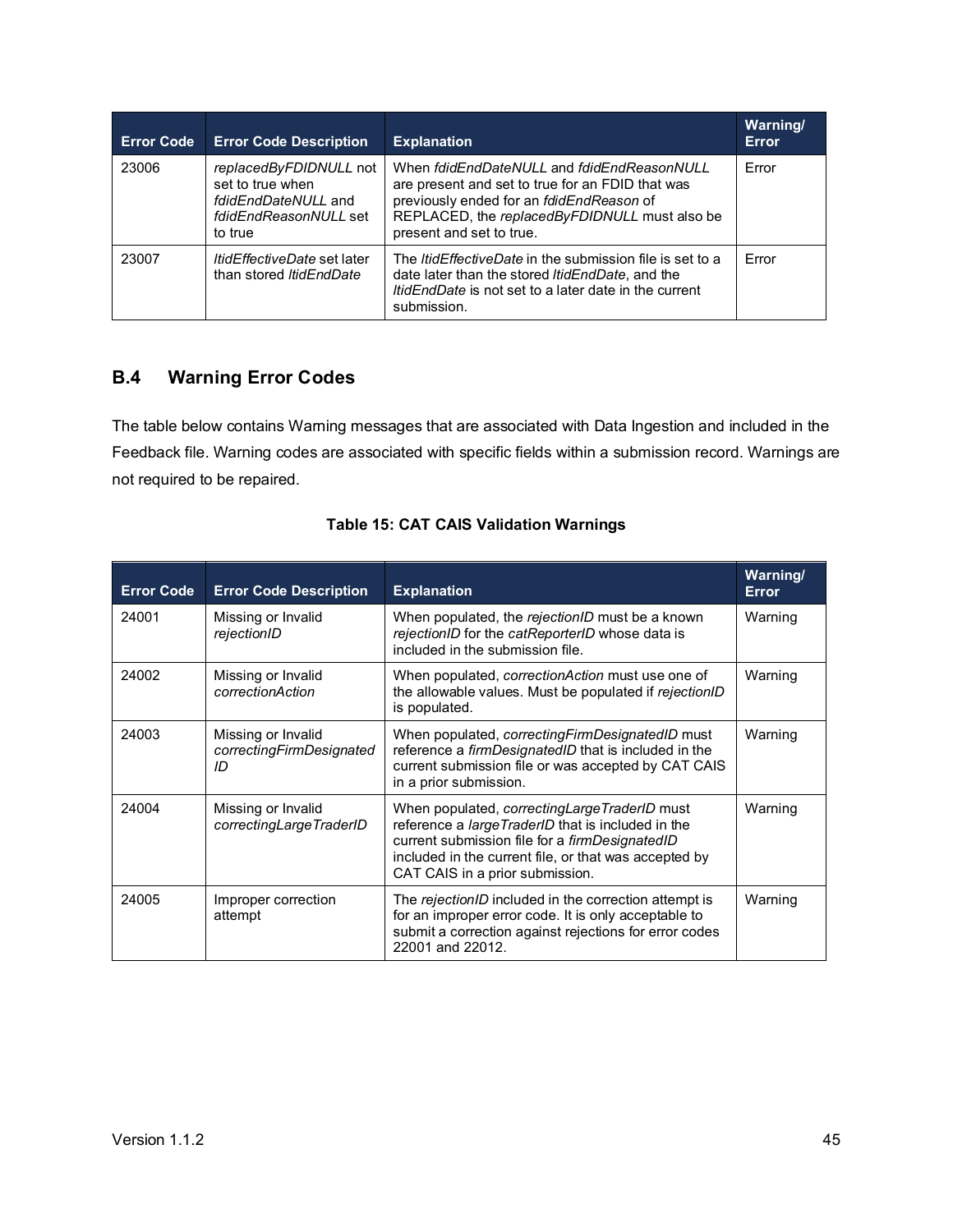### <span id="page-51-0"></span>**Appendix C: Glossary**

| Ierm                        | <b>Definition</b>                                                                                                                                                                                                                                                 |
|-----------------------------|-------------------------------------------------------------------------------------------------------------------------------------------------------------------------------------------------------------------------------------------------------------------|
| <b>CAT Reporter CRD</b>     | The CAT Reporter CRD is the Central Registration Depository identifier that an<br>Industry Member uses to report CAT account and customer data.                                                                                                                   |
| <b>CAT Submitter ID</b>     | The CAT Submitter ID is the identifier of the CAT Reporting Agent, the entity<br>authorized to submit the files to CAT on behalf of the Industry Member.                                                                                                          |
| <b>CAT Trading Day</b>      | CAT Trading Day for Industry Members is defined as beginning immediately after<br>4:15:00PM and no fractions of a second Eastern Time on one trade date and<br>ending at exactly 4:15:00PM and no fractions of a second Eastern Time on the<br>next trading date. |
|                             | Weekends or any day that all equities or options national securities exchanges are<br>closed are not considered a CAT Trading Day.                                                                                                                                |
|                             | Trading Days that close early end 15 minutes after the Market Close.                                                                                                                                                                                              |
| <b>FDID</b>                 | FDID is defined in Section 1.1 of the CAT NMS Plan as "a unique identifier for<br>each trading account designated by Industry Members for purposes of providing<br>data to the Central Repository."                                                               |
|                             | See CAT FAQ M2 for more information on the prohibition on use of actual account<br>numbers. Refer to the CAT Industry Presentation on FDID for additional<br>information.                                                                                         |
| <b>Account Opening Date</b> | Account Opening Date is defined in the CAT NMS Plan. For account data<br>submission, Account Opening Date is to be reported as fdidDate within the<br>submission file.                                                                                            |
| <b>Trade Date</b>           | Trade Date for Industry Member is defined as beginning immediately after<br>23:59:59.999999 ET on Trade Date T - 1 and up to 23:59:59.999999 ET of the<br>next Trade Date T.                                                                                      |
|                             | Weekends and holidays are not considered a Trade Date.                                                                                                                                                                                                            |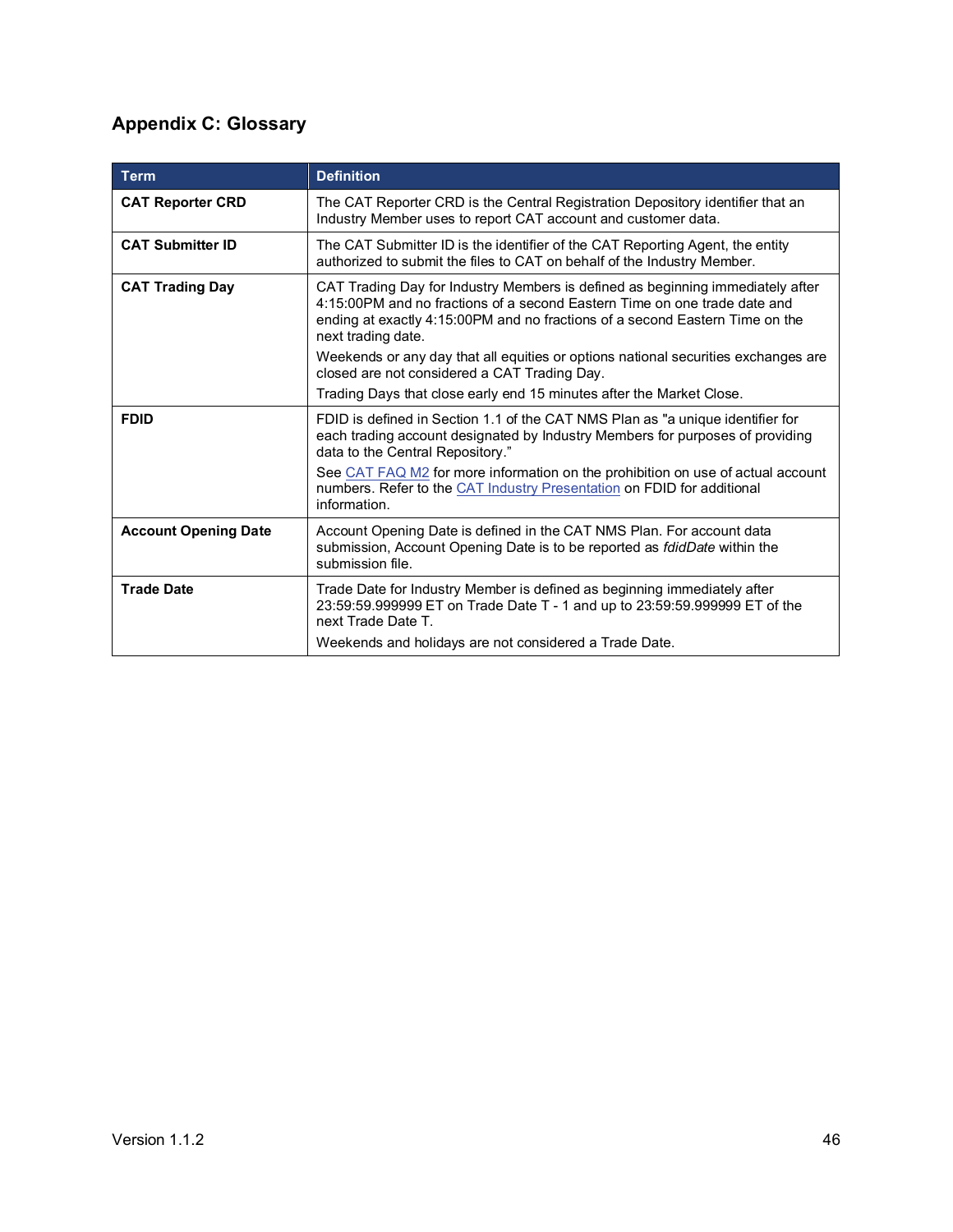## <span id="page-52-0"></span>**Appendix D: Data Dictionary**

| <b>Field Name</b>              | Data Type | <b>JSON</b><br><b>Object</b> | <b>Include</b><br><b>Key</b> | <b>Occurrences</b>                                | <b>Description</b>                                                                                                                                                                                                                                                                                                                                                                                                                 | Format/<br><b>Accepted Values</b>                           |
|--------------------------------|-----------|------------------------------|------------------------------|---------------------------------------------------|------------------------------------------------------------------------------------------------------------------------------------------------------------------------------------------------------------------------------------------------------------------------------------------------------------------------------------------------------------------------------------------------------------------------------------|-------------------------------------------------------------|
| catReporterCRD                 | Unsigned  | Main                         | R                            | <b>Exactly One</b><br>per<br>submission<br>file   | The CRD number<br>assigned to the<br>firm to which the<br>data within the file<br>belongs.                                                                                                                                                                                                                                                                                                                                         |                                                             |
| catSubmitterID                 | Unsigned  | Main                         | R                            | <b>Exactly One</b><br>per<br>submission<br>file   | The ID of the CAT<br><b>Reporting Agent</b><br>that submitted the<br>file to CAT. In the<br>case the CAT<br>Reporter is<br>submitting data for<br>themselves, they<br>must still populate<br>the CAT Submitter<br>ID field.                                                                                                                                                                                                        |                                                             |
| correctingFirmDesign<br>atedID | Text (40) | Correction<br>Record         | C                            | Zero or One<br>per<br>Correction<br>Record        | The<br>firmDesignatedID<br>within the<br>submission file<br>that is correcting<br>for the prior<br>rejected FDID.<br>Required if the<br>correctionAction is<br>CORRECTION.                                                                                                                                                                                                                                                         |                                                             |
| correctingLargeTrade<br>rID    | Text (13) | Correction<br>Record         | $\mathbf C$                  | Zero or More<br>per FDID<br>Record                | The LTID or<br>ULTID that is<br>correcting for the<br>prior rejected<br>LTID/ULTID<br>record. The<br>correctingLargeTr<br>aderID must be<br>present in the<br>submission file, or<br>have been<br>accepted in a prior<br><b>CAT CAIS</b><br>submission for the<br>corresponding<br>FDID. Required if<br>the<br>correctionAction is<br>CORRECTION<br>and the prior error<br>being corrected<br>was against an<br>LTID for the FDID. | For LTID -<br>99999999-9999<br>For ULTID -<br>ULT99999-9999 |
| correctionAction               | Choice    | Correction<br>Record         | R.                           | <b>Exactly One</b><br>per<br>Correction<br>Record | The particular<br>action that is<br>being taken to<br>correct for the<br>prior rejection.<br>Values:                                                                                                                                                                                                                                                                                                                               | "CORRECTION"<br>"DELETE"                                    |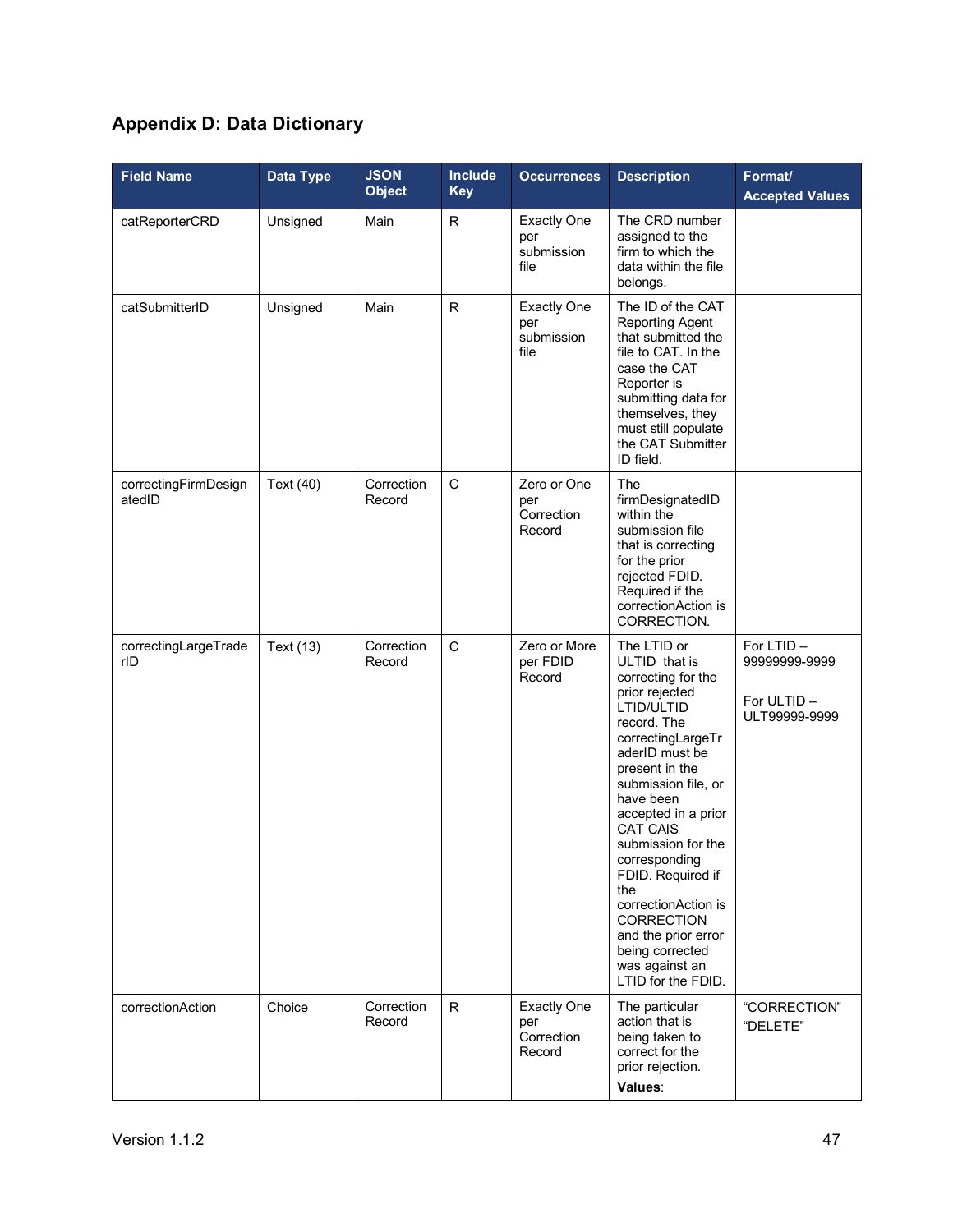| <b>Field Name</b> | <b>Data Type</b>               | <b>JSON</b><br><b>Object</b> | <b>Include</b><br><b>Key</b> | <b>Occurrences</b>                              | <b>Description</b>                                                                                                                                                                                                                                                                            | Format/<br><b>Accepted Values</b> |
|-------------------|--------------------------------|------------------------------|------------------------------|-------------------------------------------------|-----------------------------------------------------------------------------------------------------------------------------------------------------------------------------------------------------------------------------------------------------------------------------------------------|-----------------------------------|
|                   |                                |                              |                              |                                                 | CORRECTION-<br>A new entry is<br>included in the<br>submission file to<br>correct for the<br>prior rejected<br>record using a<br>new<br>firmDesignatedID<br>or new<br>largeTraderID.<br>DELETE - The<br>prior rejection<br>needs to be<br>cleared without a<br>new record being<br>submitted. |                                   |
| correctionList    | Multi-<br>Dimensional<br>Array | Main                         | C                            | <b>Exactly One</b><br>per<br>Submission<br>File | Structure for the<br>array of<br>Correction records<br>within the file.<br>Required if the<br>submission file<br>contains one or<br>more Correction<br>records.                                                                                                                               |                                   |
| fdidDate          | Date<br>(Number) (8)           | <b>FDID</b><br>Record        | R                            | <b>Exactly One</b><br>per FDID<br>Record        | Date on which the<br>FDID account<br>opened, as<br>defined in Section<br>2.2.3 of this<br>specification, in<br>YYYYMMDD<br>format.                                                                                                                                                            | YYYYMMDD                          |
| fdidEndDate       | Date<br>(Number) (8)           | <b>FDID</b><br>Record        | $\mathsf C$                  | Zero or One<br>per FDID<br>Record               | Date on which the<br>Account was<br>closed or the<br>Relationship was<br>ended, in<br>YYYYMMDD<br>format. Must be<br>provided if the<br>fdidEndReason<br>field is populated.<br>Must not be<br>provided if<br>fdidEndDateNULL<br>is populated as<br>true.                                     | YYYYMMDD                          |
| fdidEndDateNULL   | Boolean                        | <b>FDID</b><br>Record        | O                            | Zero or One<br>per FDID<br>Record               | Indicates any<br>fdidEndDate<br>currently stored in<br>CAT CAIS should<br>be cleared. Must<br>be provided as<br>true if<br>fdidEndReasonN<br>ULL is populated<br>as true. Must not                                                                                                            | true<br>false                     |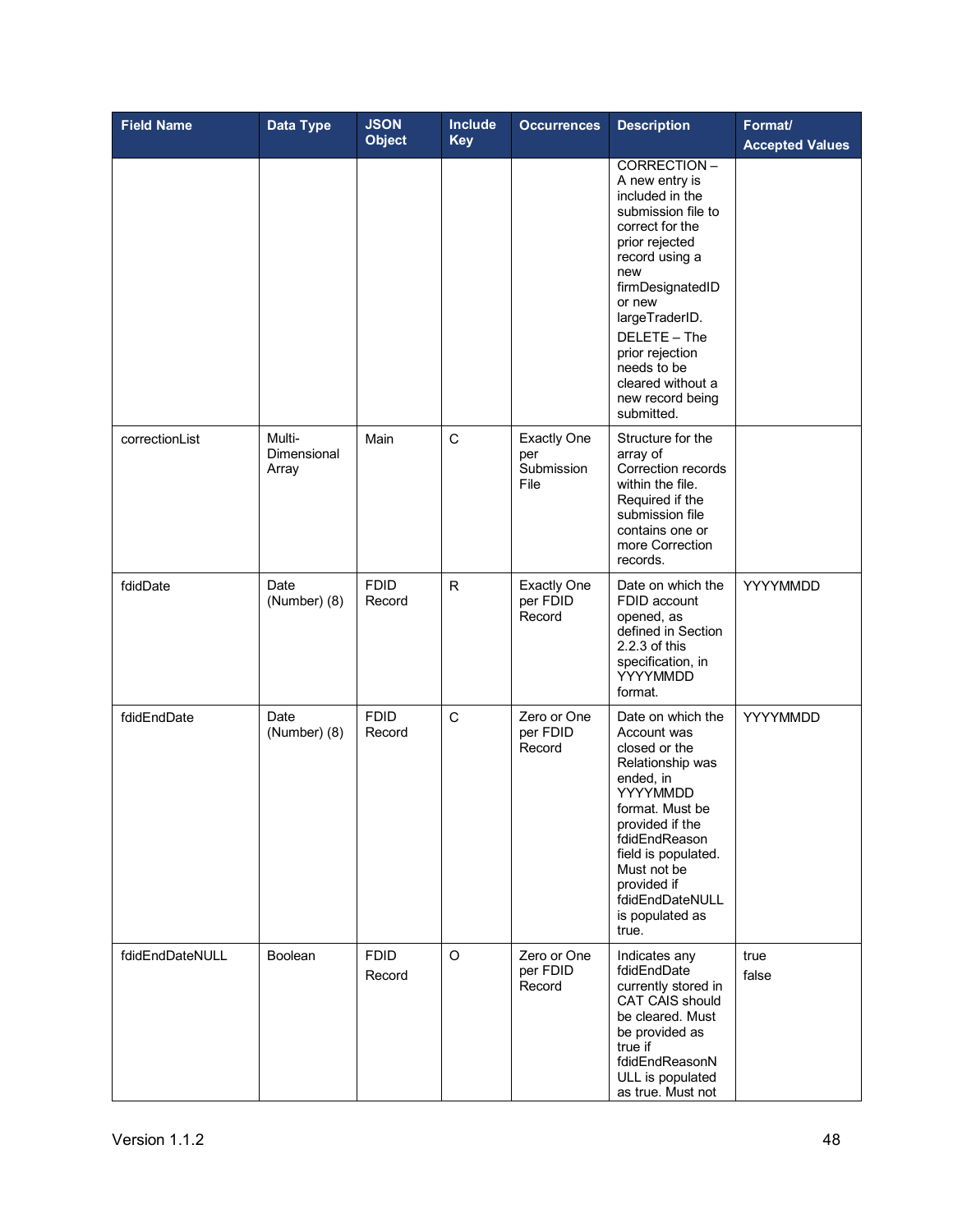| <b>Field Name</b> | Data Type      | <b>JSON</b><br><b>Object</b> | <b>Include</b><br><b>Key</b> | <b>Occurrences</b>                              | <b>Description</b>                                                                                                                                                                                                                                                                                                                                                                                                                                                     | Format/<br><b>Accepted Values</b>                |
|-------------------|----------------|------------------------------|------------------------------|-------------------------------------------------|------------------------------------------------------------------------------------------------------------------------------------------------------------------------------------------------------------------------------------------------------------------------------------------------------------------------------------------------------------------------------------------------------------------------------------------------------------------------|--------------------------------------------------|
|                   |                |                              |                              |                                                 | be provided as<br>true if<br>fdidEndDate is<br>populated.                                                                                                                                                                                                                                                                                                                                                                                                              |                                                  |
| fdidEndReason     | Choice         | <b>FDID</b><br>Record        | $\mathsf C$                  | Zero or One<br>per FDID<br>Record               | Reason why the<br>Account was<br>closed or the<br>Relationship was<br>ended. Must be<br>provided if the<br>fdidEndDate field<br>is populated. Must<br>not be provided if<br>fdidEndReasonN<br>ULL is populated<br>as true.<br>Values:<br>CORRECTION-<br>FDID was<br>erroneously<br>reported<br>ENDED - FDID<br>was ended<br>REPLACED-<br>FDID replaced by<br>another FDID<br>within the CAT<br>Reporter Firm.<br>OTHER-Other<br>unlisted reason for<br>ending the FDID | "CORRECTION"<br>"ENDED"<br>"REPLACED"<br>"OTHER" |
| fdidEndReasonNULL | <b>Boolean</b> | <b>FDID</b><br>Record        | $\circ$                      | Zero or One<br>per FDID<br>Record               | Indicates any<br>fdidEndReason<br>currently stored in<br>CAT CAIS should<br>be cleared. Must<br>be provided as<br>true if<br>fdidEndDateNULL<br>is populated as<br>true. Must not be<br>provided as true if<br>fdidEndReason is<br>populated.                                                                                                                                                                                                                          | true<br>false                                    |
| fdidRecordCount   | Unsigned       | Main                         | R                            | <b>Exactly One</b><br>per<br>submission<br>file | The count of<br>firmDesignatedID<br>attribute<br>occurrences<br>within the file.<br>Used to validate<br>the count of FDID<br>records intended<br>to be submitted<br>within the file<br>matches the count<br>of records present<br>in the file.                                                                                                                                                                                                                         |                                                  |
| fdidRecordID      | Unsigned       | <b>FDID</b>                  | R                            | <b>Exactly One</b>                              | A unique                                                                                                                                                                                                                                                                                                                                                                                                                                                               |                                                  |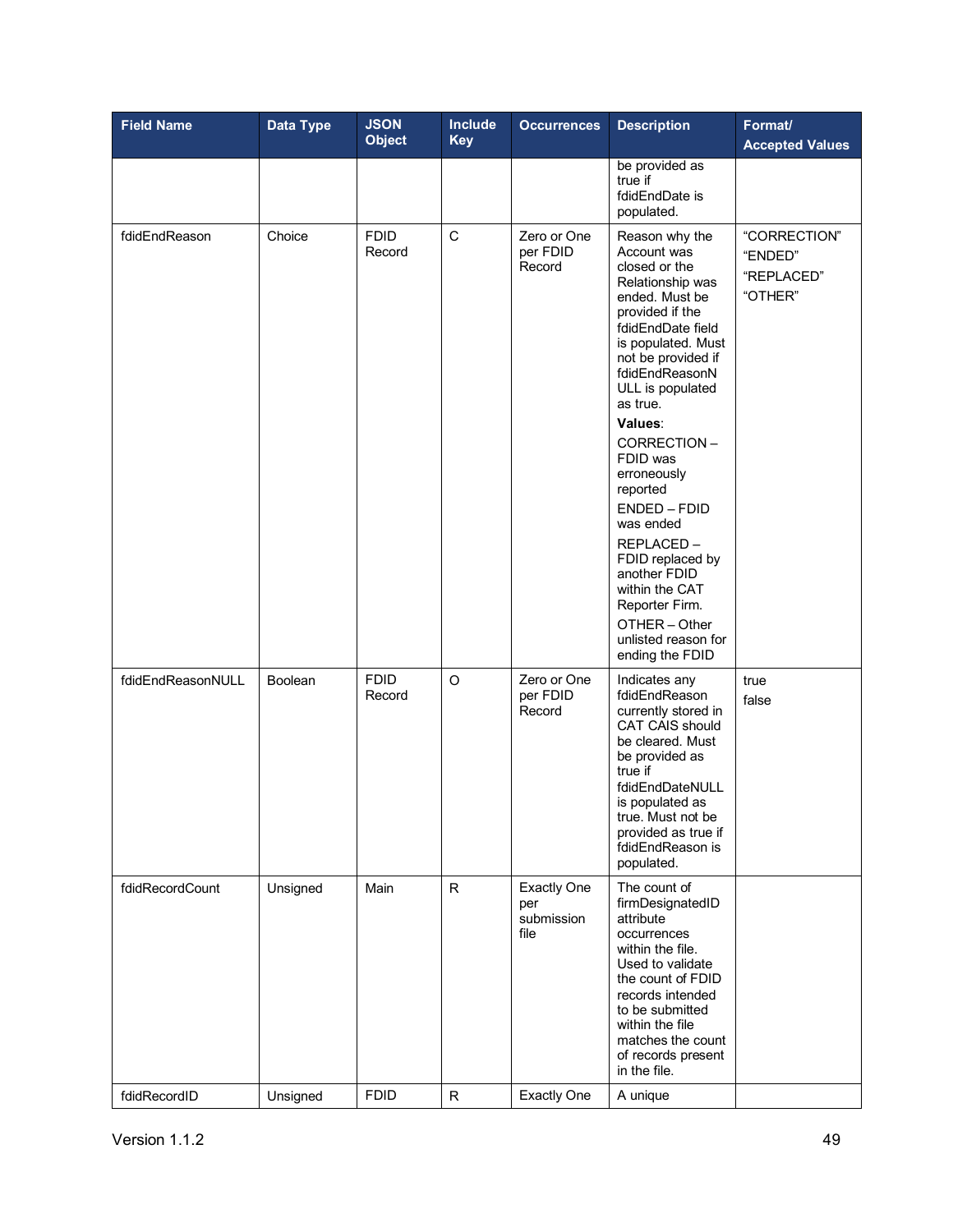| <b>Field Name</b> | Data Type                             | <b>JSON</b><br><b>Object</b> | <b>Include</b><br><b>Key</b> | <b>Occurrences</b>                                  | <b>Description</b>                                                                                                                                                                                                                                         | Format/<br><b>Accepted Values</b>                             |
|-------------------|---------------------------------------|------------------------------|------------------------------|-----------------------------------------------------|------------------------------------------------------------------------------------------------------------------------------------------------------------------------------------------------------------------------------------------------------------|---------------------------------------------------------------|
|                   |                                       | Record                       |                              | per FDID<br>Record                                  | reference to a<br>single FDID for a<br>single submission<br>file.                                                                                                                                                                                          |                                                               |
| fdidRecordList    | Multi-<br>Dimensional<br>Array        | Main                         | $\mathsf{C}$                 | Zero or One<br>per<br>submission<br>file            | Structure for the<br>array of FDID<br>Records that are<br>included in the<br>file. Required if<br>the submission file<br>contains one or<br>more FDID<br>records; not<br>required if no<br>FDID records are<br>included in the<br>file.                    |                                                               |
| fdidType          | Choice                                | <b>FDID</b><br>Record        | R                            | <b>Exactly One</b><br>per FDID<br>Record            | Representation of<br>the type of record<br>of the reported<br>FDID.<br>Values:<br>ACCOUNT-<br>Account type<br>record<br>RELATIONSHIP -<br>Relationship type<br>record<br><b>ENTITYID - Entity</b><br>Identifier type<br>record                             | "ACCOUNT"<br>"RELATIONSHIP"<br>"ENTITYID"                     |
| firmDesignatedID  | Text (40)                             | <b>FDID</b><br>Record        | $\mathsf R$                  | <b>Exactly One</b><br>per FDID<br>Record            | The Firm<br>Designated ID of<br>the Account or<br>Relationship being<br>reported by the<br><b>CAT Reporting</b><br>firm.                                                                                                                                   |                                                               |
| largeTraderID     | Text (13)                             | Large<br>Trader<br>Record    | R                            | <b>Exactly One</b><br>per Large<br>Trader<br>Record | The LTID or<br>ULTID associated<br>to the FDID in the<br><b>CAT Reporter's</b><br>system.                                                                                                                                                                  | For $LTID -$<br>99999999-9999<br>For ULTID -<br>ULT99999-9999 |
| largeTraderList   | Multi-<br><b>Dimensional</b><br>Array | <b>FDID</b><br>Record        | $\mathsf C$                  | Zero or One<br>per FDID<br>Record                   | Structure for the<br>array of LTID or<br>ULTID records<br>that are<br>associated to the<br>FDID record<br>within the file.<br>Required if the<br>submission file<br>contains one or<br>more LTID/ULTID<br>records<br>associated to the<br>FDID record; not |                                                               |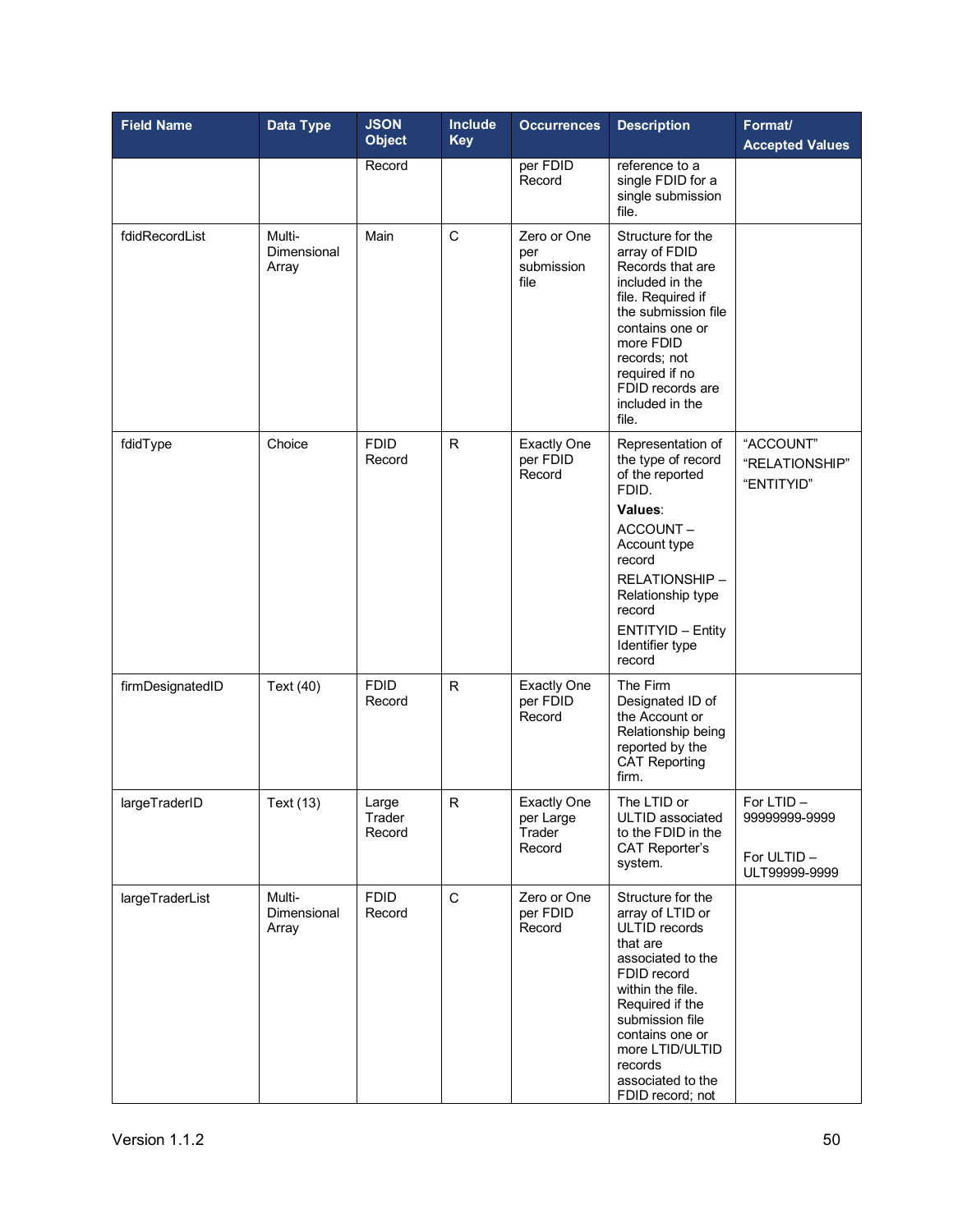| <b>Field Name</b>        | Data Type            | <b>JSON</b><br><b>Object</b> | <b>Include</b><br><b>Key</b> | <b>Occurrences</b>                                  | <b>Description</b>                                                                                                                                                                                                                                                                                               | Format/<br><b>Accepted Values</b>                |
|--------------------------|----------------------|------------------------------|------------------------------|-----------------------------------------------------|------------------------------------------------------------------------------------------------------------------------------------------------------------------------------------------------------------------------------------------------------------------------------------------------------------------|--------------------------------------------------|
|                          |                      |                              |                              |                                                     | required if no<br>LTID/ULTID<br>records are<br>included in the file<br>in association to<br>the reported<br>FDID.                                                                                                                                                                                                |                                                  |
| largeTraderRecordID      | Unsigned             | Large<br>Trader<br>Record    | R                            | <b>Exactly One</b><br>per Large<br>Trader<br>Record | A unique<br>reference to a<br>single LTID or<br>ULTID in<br>reference to a<br>single FDID for a<br>single submission<br>file.                                                                                                                                                                                    |                                                  |
| <b>ItidEffectiveDate</b> | Date<br>(Number) (8) | Large<br>Trader<br>Record    | R                            | Exactly One<br>per Large<br>Trader<br>Record        | Date on which the<br>LTID or ULTID<br>became<br>associated to the<br>FDID within the<br>CAT Reporter's<br>system, in<br>YYYYMMDD<br>format.                                                                                                                                                                      | YYYYMMDD                                         |
| <b>ItidEndDate</b>       | Date<br>(Number) (8) | Large<br>Trader<br>Record    | C                            | Zero or One<br>per Large<br>Trader<br>Record        | Date on which the<br>LTID or ULTID<br>was no longer<br>associated to the<br>FDID within the<br><b>CAT Reporter's</b><br>system, in<br>YYYYMMDD<br>format. Must be<br>provided if the<br>ItidEndReason<br>field is populated.<br>Must not be<br>provided if<br><b>ItidEndDateNULL</b><br>is populated as<br>true. | YYYYMMDD                                         |
| <b>ItidEndDateNULL</b>   | <b>Boolean</b>       | Large<br>Trader<br>Record    | C                            | Zero or One<br>per Large<br>Trader<br>Record        | Indicates any<br><b>ItidEndDate</b><br>currently stored in<br>CAT CAIS should<br>be cleared. Must<br>be provided as<br>true if<br>ItidEndReasonNU<br>LL is populated as<br>true. Must not be<br>provided as true if<br>ItidEndDate is<br>populated.                                                              | true<br>false                                    |
| <b>ItidEndReason</b>     | Choice               | Large<br>Trader<br>Record    | C                            | Zero or One<br>per Large<br>Trader<br>Record        | Reason why the<br>LTID or ULTID<br>was no longer<br>associated to the<br>FDID. Must be                                                                                                                                                                                                                           | "CORRECTION"<br>"ENDED"<br>"REPLACED"<br>"OTHER" |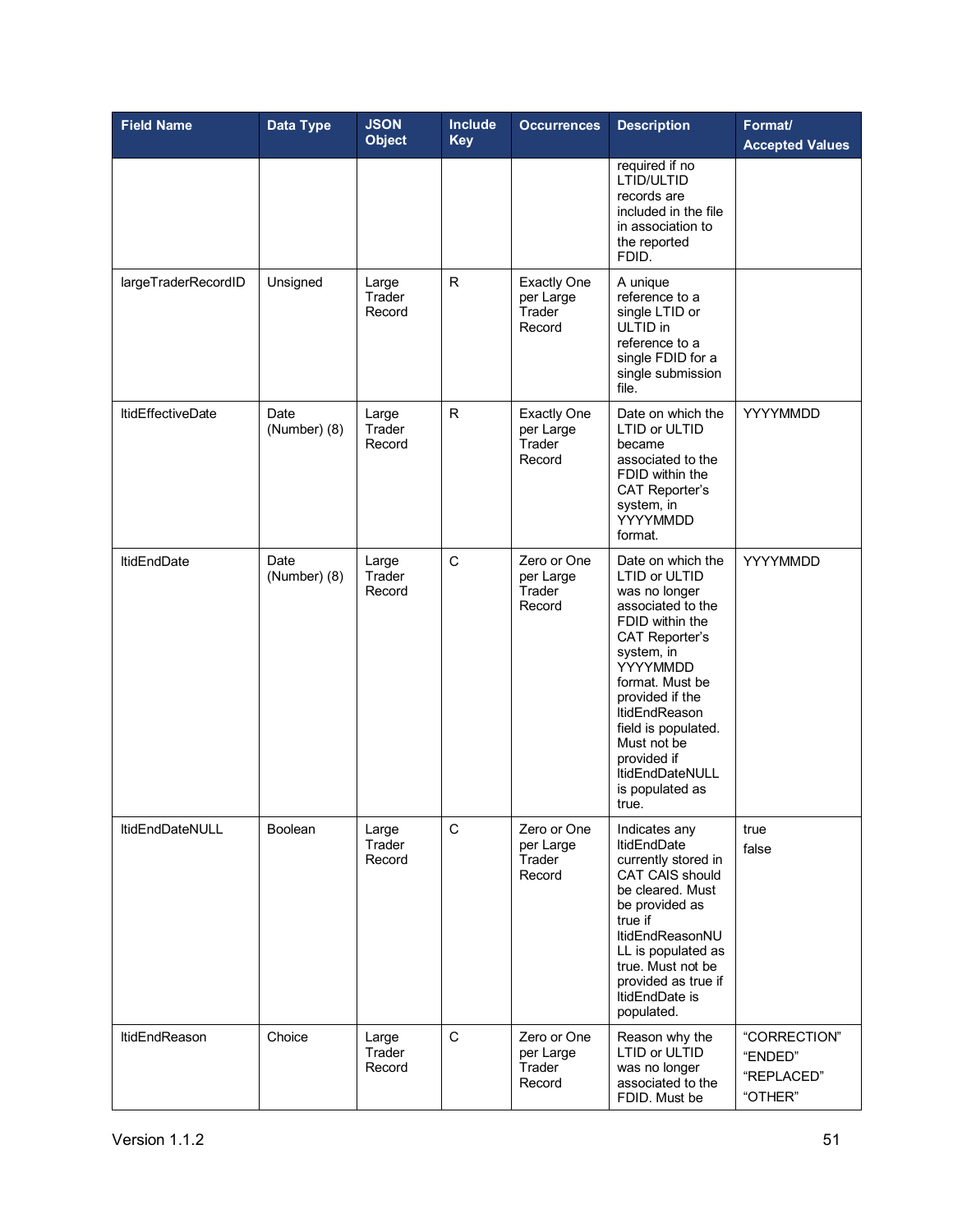| <b>Field Name</b>        | <b>Data Type</b> | <b>JSON</b><br><b>Object</b> | <b>Include</b><br><b>Key</b> | <b>Occurrences</b>                                | <b>Description</b>                                                                                                                                                                                                                                                                                                                                                                                                                                                                                             | Format/<br><b>Accepted Values</b> |
|--------------------------|------------------|------------------------------|------------------------------|---------------------------------------------------|----------------------------------------------------------------------------------------------------------------------------------------------------------------------------------------------------------------------------------------------------------------------------------------------------------------------------------------------------------------------------------------------------------------------------------------------------------------------------------------------------------------|-----------------------------------|
|                          |                  |                              |                              |                                                   | populated in order<br>to end date an<br>LTID-to-FDID<br>association in the<br>system. Must be<br>provided if the<br>ItidEndDate field<br>is populated. Must<br>not be provided if<br>ItidEndReasonNU<br>LL is populated as<br>true.<br>Values:<br>CORRECTION-<br>LTID was<br>erroneously<br>reported<br>ENDED - LTID-<br>to-FDID<br>association was<br>ended<br>REPLACED-<br>LTID was<br>replaced by a<br>different LTID<br>OTHER - Other<br>unlisted reason for<br>ending the LTID-<br>to-FDID<br>association |                                   |
| <b>ItidEndReasonNULL</b> | Boolean          | Large<br>Trader<br>Record    | C                            | Zero or One<br>per Large<br>Trader<br>Record      | Indicates any<br><b>ItidEndReason</b><br>currently stored in<br>CAT CAIS should<br>be cleared. Must<br>be provided as<br>true if<br>ItidEndDateNULL<br>is populated as<br>true. Must not be<br>provided as true if<br>ItidEndReason is<br>populated.                                                                                                                                                                                                                                                           | true<br>false                     |
| rejectionID              | Unsigned         | Correction<br>Record         | R                            | <b>Exactly One</b><br>per<br>Correction<br>Record | The rejectionID<br>from a prior<br>submission that<br>was created for<br>the particular Data<br>Ingestion error<br>being corrected.                                                                                                                                                                                                                                                                                                                                                                            |                                   |
| replacedByFDID           | Text (40)        | <b>FDID</b><br>Record        | C                            | Zero or One<br>per FDID<br>Record                 | The new FDID<br>replacing the<br>currently reported<br>FDID, used to<br>provide historical<br>linkage across<br>replaced records<br>over time. Must be<br>provided if the                                                                                                                                                                                                                                                                                                                                      |                                   |